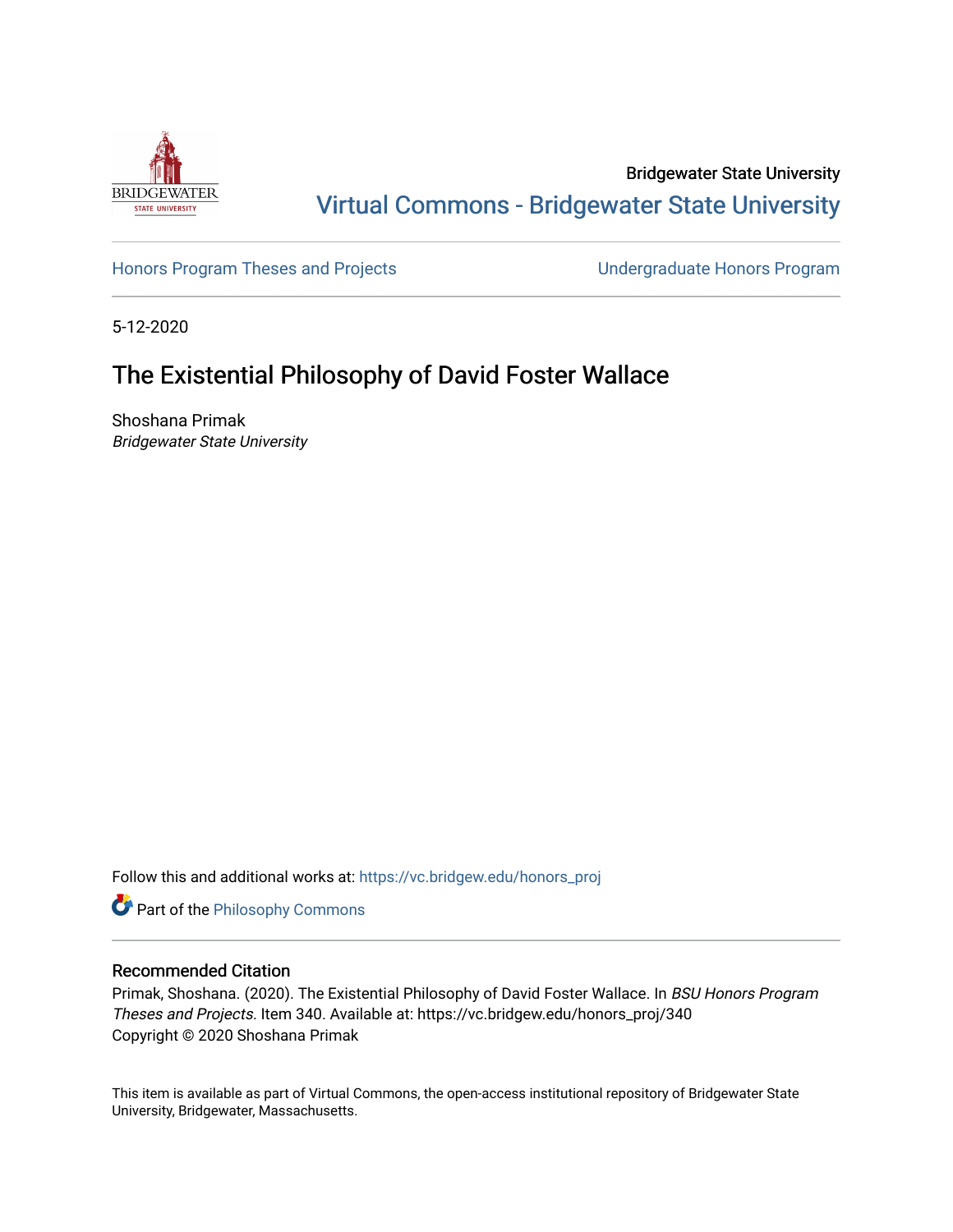The Existential Philosophy of David Foster Wallace

Shoshana Primak

Submitted in Partial Completion of the Requirements for Departmental Honors in Philosophy

Bridgewater State University

May 12, 2020

Dr. William J. Devlin, Thesis Advisor Dr. Laura A. McAlinden, Committee Member Dr. Gal Kober, Committee Member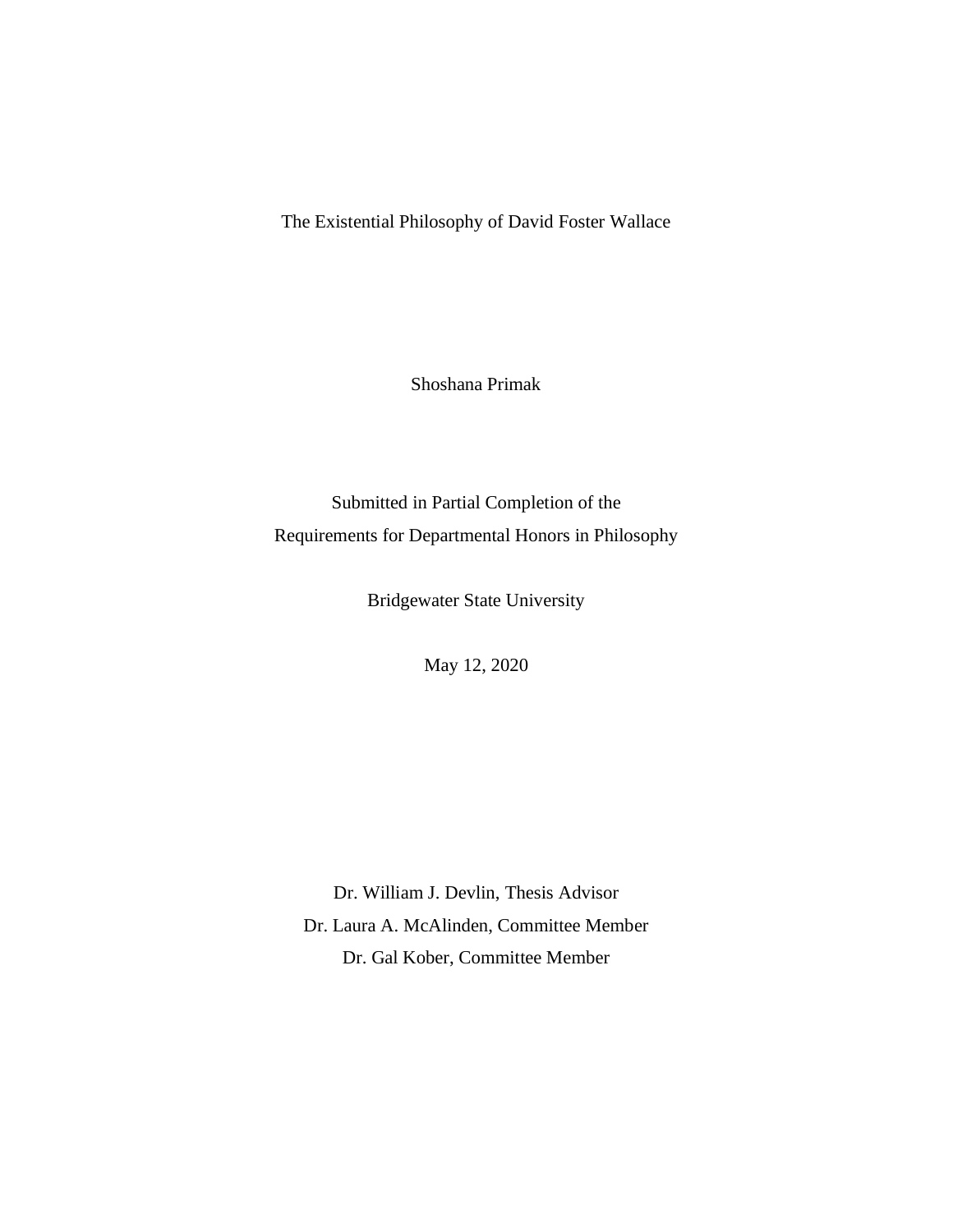# **Table of Contents**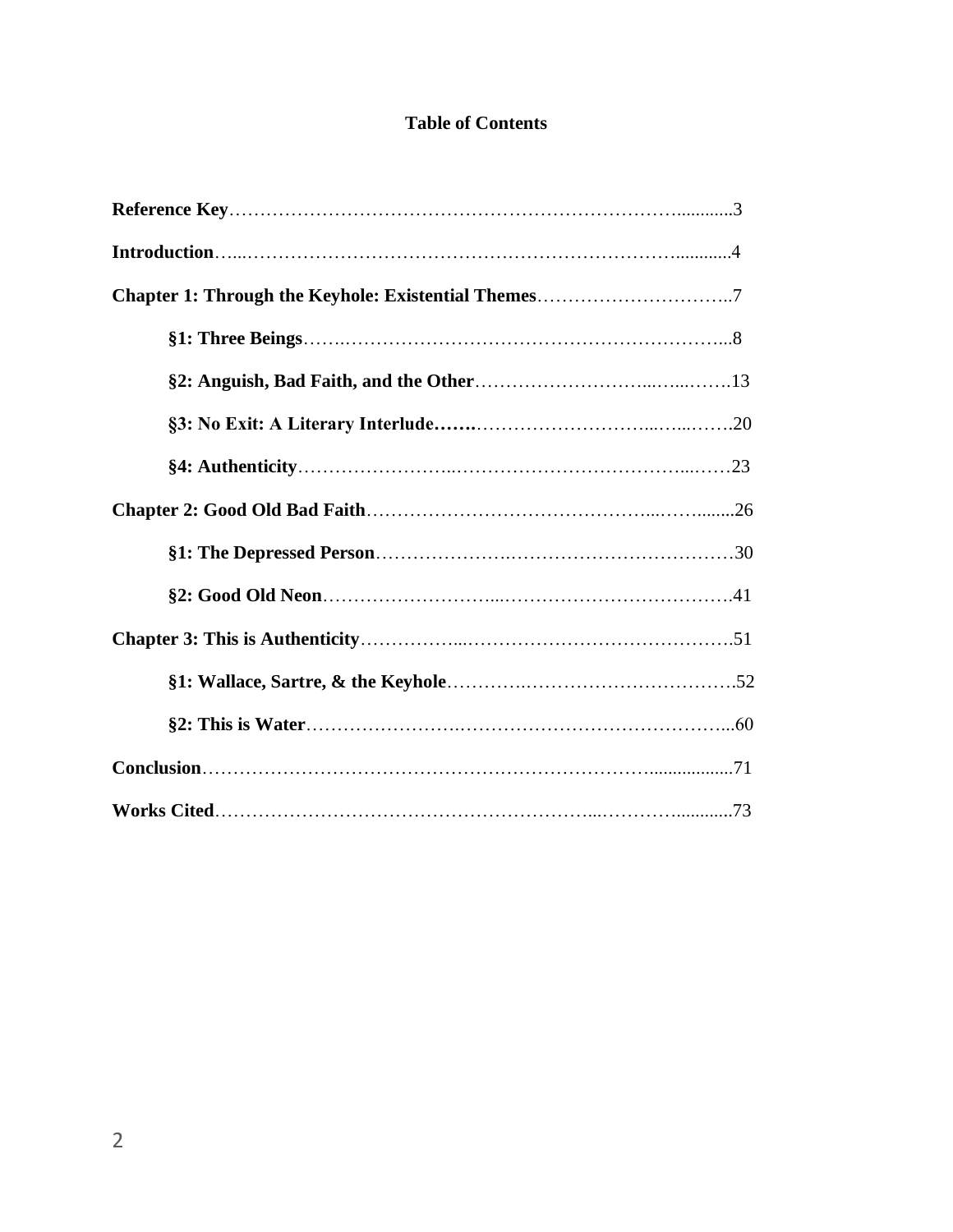# **Reference Key**

**BI**: *Brief Interviews with Hideous Men* **BN**: *Being and Nothingness*  **DP**: "The Depressed Person" **EE**: *Essays in Existentialism* **EI**: *Existentialism: An Introduction* **EH**: *Existentialism as a Humanism* **NE**: "No Exit" **OB**: *Oblivion* **SE**: *Situating Existentialism* **TIW**: "This is Water"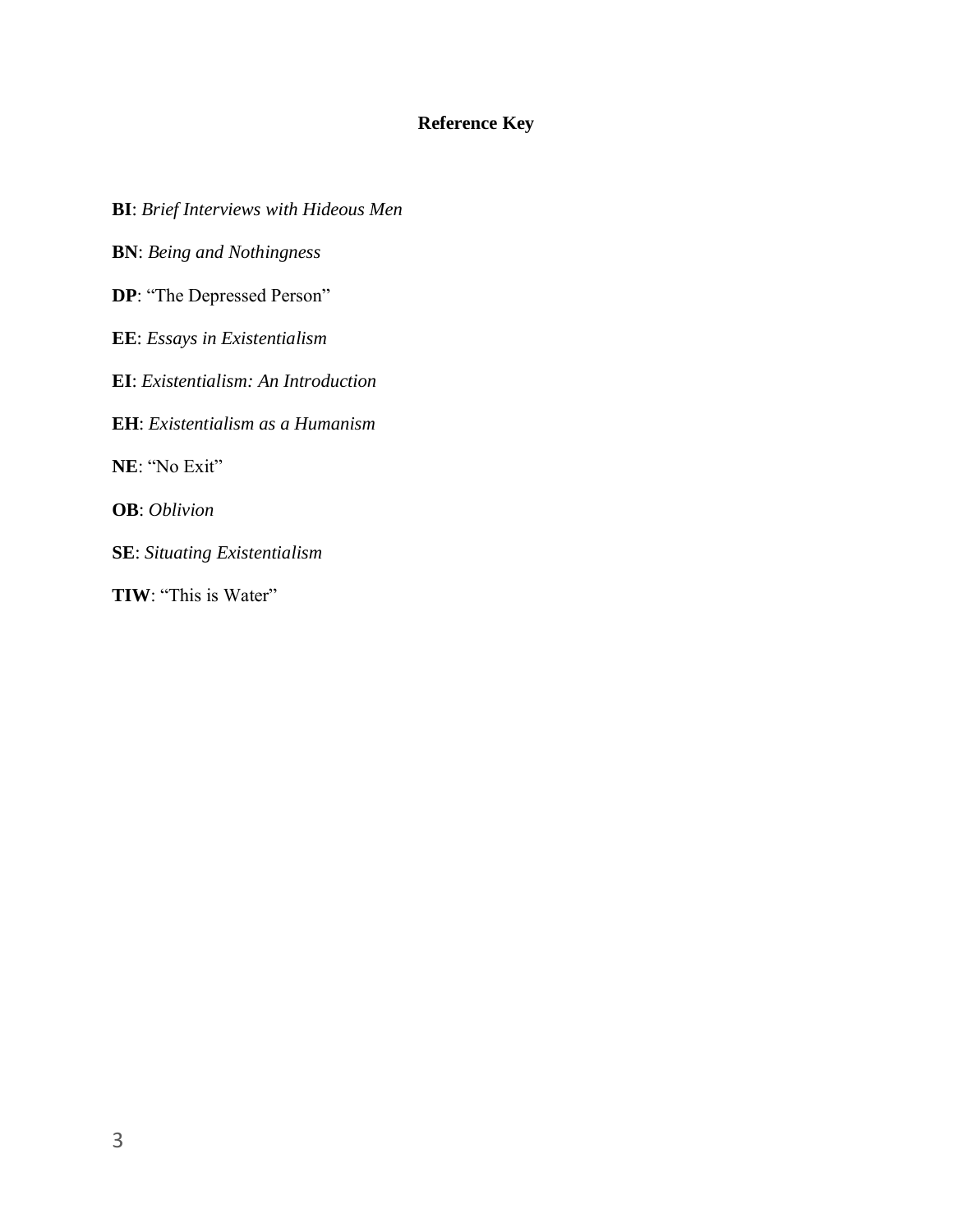# **Introduction**

It is no secret that philosophy and literature are often closely intertwined: beginning with works as old as Plato's dialogues, philosophers have always seen the merit in utilizing fiction to share philosophy with both their contemporaries and with the general public. The most prominent existentialists are perhaps the most famous for using literature as a vehicle for their philosophical ideas: Friedrich Nietzsche, Søren Kierkegaard, Albert Camus, Simone de Beauvoir, and Jean-Paul Sartre all published some kind of fiction, through parables, novels, plays, and so forth. Likewise, I will argue in this thesis that renowned writer David Foster Wallace was not only a writer—though his career choice reflects his status as an author, the works he produced reflect his status as a philosopher.

It is certainly no stretch to read Wallace's work through a philosophical lens, as he double-majored in English and Philosophy during his undergraduate career, and completed a now-famous undergraduate thesis in philosophy.<sup>1</sup> Furthermore, although he obtained an MFA in creative writing following his undergraduate degree, Wallace went on to attend Harvard with the intention of earning a Ph.D. in philosophy. Though he left Harvard after a single semester to enter a treatment program for alcoholism and depression, Wallace's time with philosophy was never finished. In addition to his undergraduate work, Wallace immersed himself in the philosophical sphere through his fiction and nonfiction writing. Though his fiction and

<sup>&</sup>lt;sup>1</sup> Wallace's thesis, "Richard Taylor's Fatalism and the Semantics of Physical Modality," posthumously published as *Fate, Time, and Language: An Essay on Free Will*, is a work in analytic philosophy whereby Wallace critiques Taylor's method for justifying his view of fatalism. While this thesis is not a foray into existentialism, it is clear that Wallace has in-depth experience with philosophical analysis and argumentation especially in regard to issues of free will.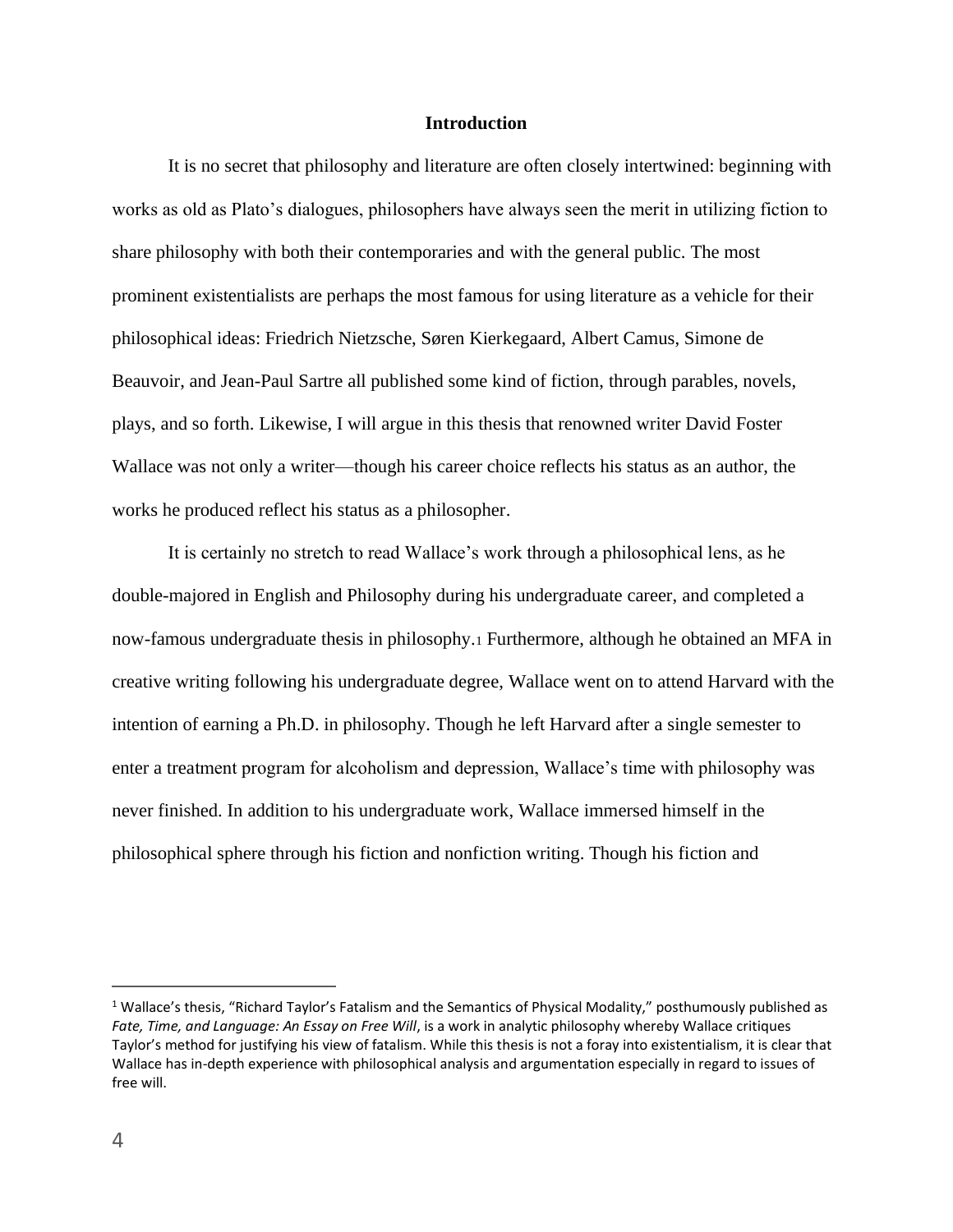nonfiction often focuses on or alludes to issues of analytic philosophy2, Wallace presents and addresses the existential concepts of bad faith, the Other, and authenticity across his fiction. Indeed, it is almost always the case that Wallace's characters find themselves on the border of bad faith and anguish, and often struggle with depression or self-doubt, just as the author himself did in his life.

As Wallace's writing is so often focused on these kinds of struggles, and as his own similar struggles eventually led to his suicide, his work is often misread as wholly pessimistic. It is no coincidence that these faulty interpretations of Wallace's work run parallel to the classic misinterpretation of existentialism, which many wrongly assumed to be a dark, dreary, and hopeless kind of philosophy. I contend that just as existentialism is actually a much more positive philosophy than many once thought (as it culminates in authenticity, which is an undeniably positive outcome), so too does Wallace's writing hold a more positive outlook than might be apparent at first glance.

Indeed, although Wallace eventually succumbed to his depression, I maintain that his philosophy itself is far from depressive, and in many ways offers an even more hopeful existential stance than those existentialists who preceded Wallace. Here, I will show that Wallace demonstrates existential philosophy—especially Sartrean existentialism— while also building on the concepts he addresses in at least two ways. First, he develops characters that are immersed in existential questions, face existential dilemmas, and exude existential attributes. Importantly, I will emphasize that many of Wallace's characters display a deeper existential complexity than

<sup>&</sup>lt;sup>2</sup> Wallace includes symbolic logic statements in several of his fiction stories. He also focuses on issues within philosophy of language: in his fiction, he addresses the problem of words and meaning; in his nonfiction, he writes on Wittgenstein and other philosophers within the field.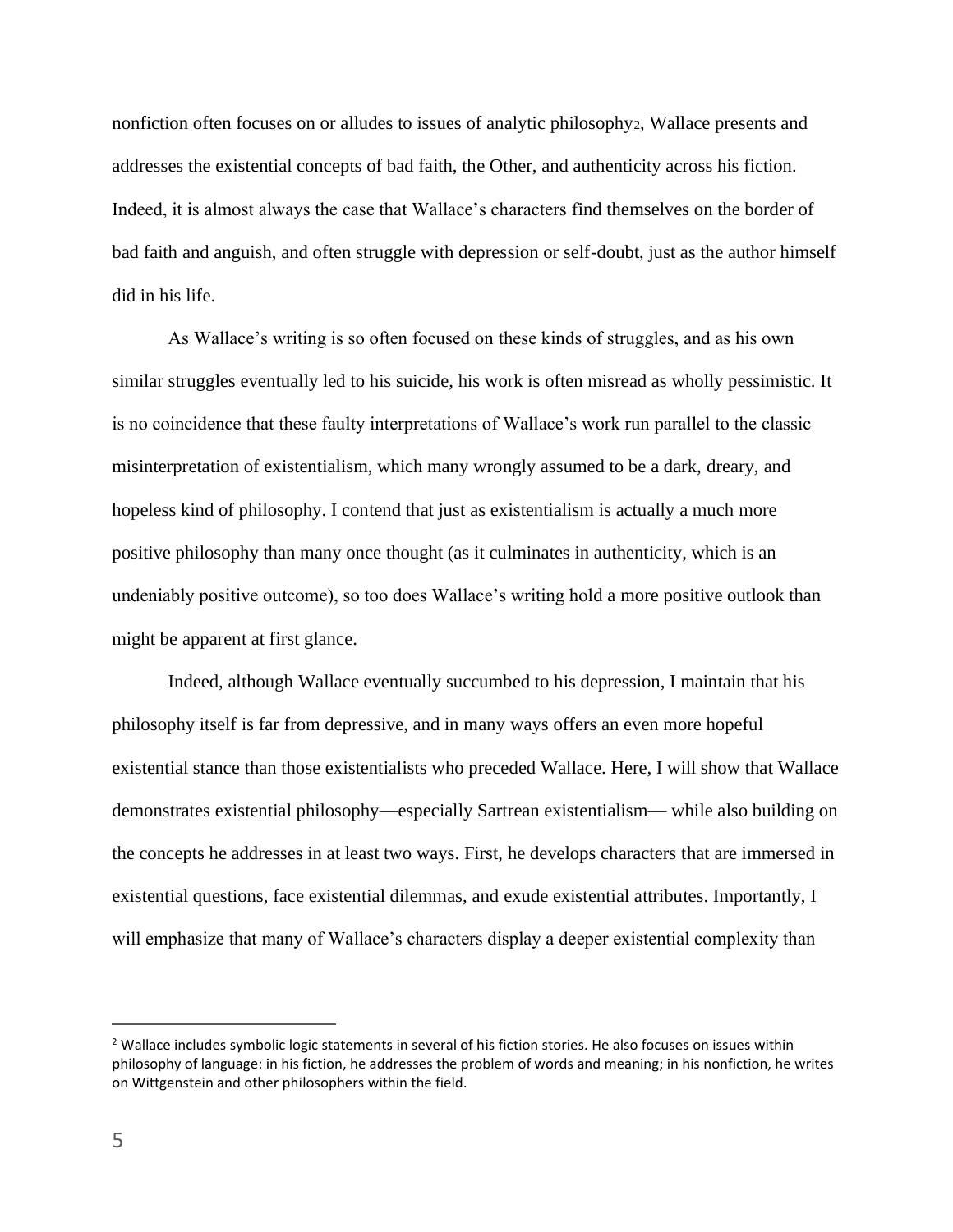more simplistic, or linear, or 'black and white' characters from other existential works (such as Sartre's "No Exit"). Second, and resultantly, I will argue that Wallace's existentially complex characters reflect a deeper complexity and philosophical considerations of some of the original Sartrean-existentialist ideas, especially the ideas of bad faith, the Other, and authenticity. In offering this nuanced and contemporary perspective of existential issues through deeply complex characters, then, Wallace not only manages to engage with and exemplify existentialism in his work, but also significantly adds to it. Thus, in this thesis I will argue that Wallace's fiction builds on existential philosophy by depicting the struggles of individuals fighting against bad faith or striving for authenticity in order to emphasize the enormous difficulty in, but ultimate worthiness of, pursuing such goals.

To develop this argument, I will begin in chapter one by reviewing some of the main themes of Sartrean-existentialism, including the three modes of being, bad faith, anguish, the Other, the Look, and authenticity. With these existential themes in mind, in chapter two I will analyze three of Wallace's short stories: "Yet Another Example of the Porousness of Certain Borders (XI)," "The Depressed Person," and "Good Old Neon." In this analysis, I will show that while "Borders" provides a survey of these existential themes, the latter two works demonstrate a nuanced account of bad faith and the Other. In chapter three, I will argue that Wallace's account of bad faith doesn't necessarily serve as his conclusion for human existence; rather, I will show that he points towards the possibility of moving towards authenticity in terms of the everyday, rather than on a grand scale. Finally, and as an underlying goal throughout this thesis, I will establish that the use of literature as a vehicle for philosophy must not be understated going forward, as works like Wallace's prove the significant philosophical growth that can come from the use of such a medium.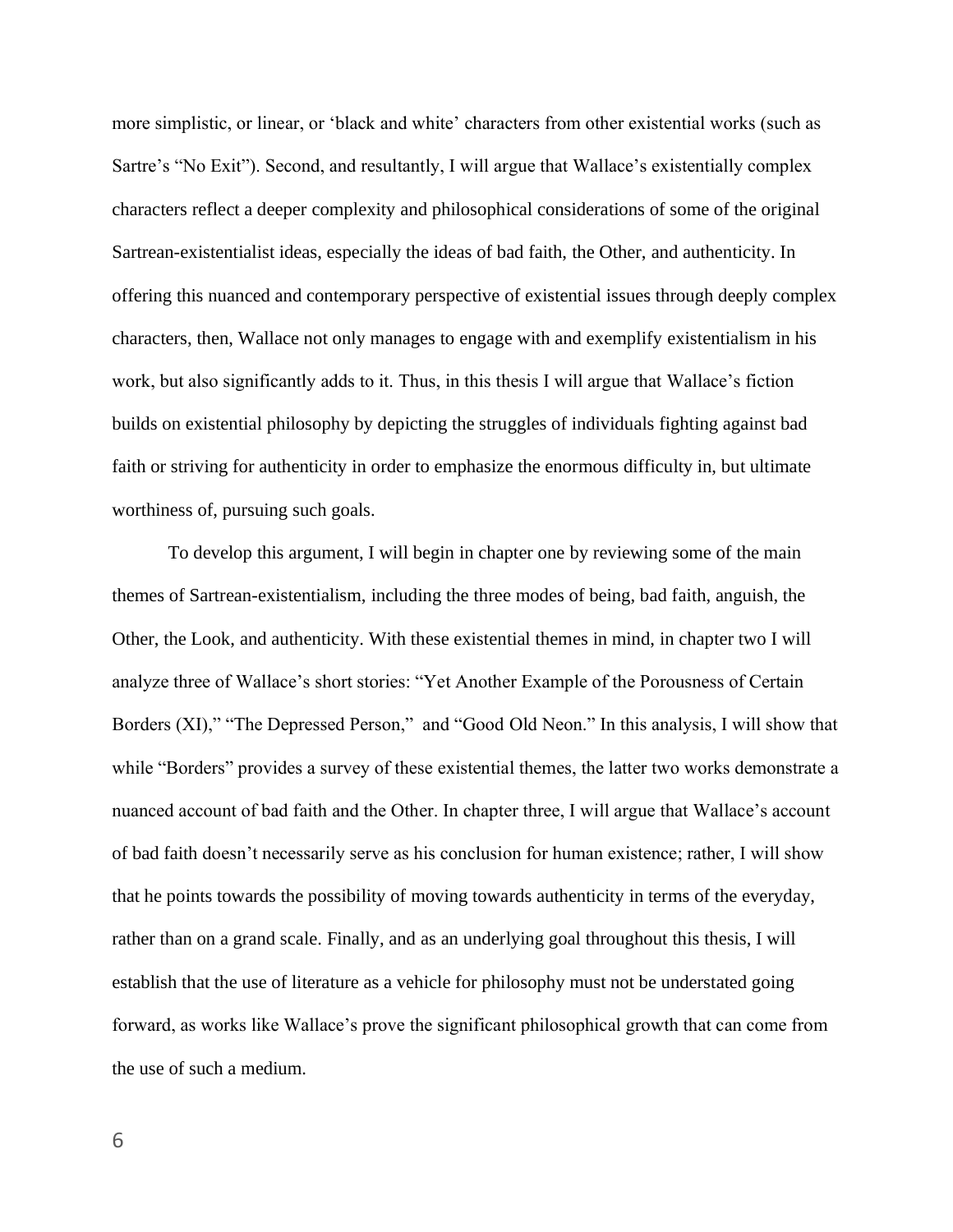# **Chapter One**

# **Through the Keyhole: Existential Themes**

I will focus on a primarily Sartrean account of existentialism in this thesis, but to do so, I must first address the difficulties in defining the philosophical tradition of existentialism itself. Existentialism is a difficult term in at least two ways. First, it is term that is elusive in nature, as it is difficult to definitively encapsulate. Contrary to a view such as empiricism or realism, existentialism is a philosophical concept, position or 'school' that doesn't readily fall into a clear philosophical definition. Second, this elusive nature is exacerbated by the fact that many philosophers who were considered 'existentialists' rejected the label altogether.<sup>3</sup> Indeed, part of the difficulty in defining existentialism as definitive or singular in its views can be found in its timeframe: as Jonathan Judaken points out in the introduction to his *Situating Existentialism*, "the process of establishing existentialism as a distinctive brand of theorizing about the human predicament in modernity was only welded together in hindsight" (SE 1), calling philosophers like Friedrich Nietzsche and Søren Kierkegaard back from the grave to join the ranks of the reluctantly-named existentialists. Furthermore, "the writers grouped together as existentialists offer no coherent creed or body of thought or doctrine…in fact, among those thinkers generally lumped together and labeled 'existentialists' there are profound differences on foundational issues" regarding anything from religion, to politics, to ethical outlooks (SE 2); some of the most

<sup>&</sup>lt;sup>3</sup> Historically, Gabriel Marcel coined the term, not for himself, but for Sartre and Simone de Beauvoir (but both initially rejected it). Similarly, the term was eventually applied to Marcel, as well as Albert Camus, Maurice Merleau-Ponty and others. All of them distanced themselves from the label. Ultimately, Sartre and de Beauvoir came to embrace the term and identify themselves as existentialists.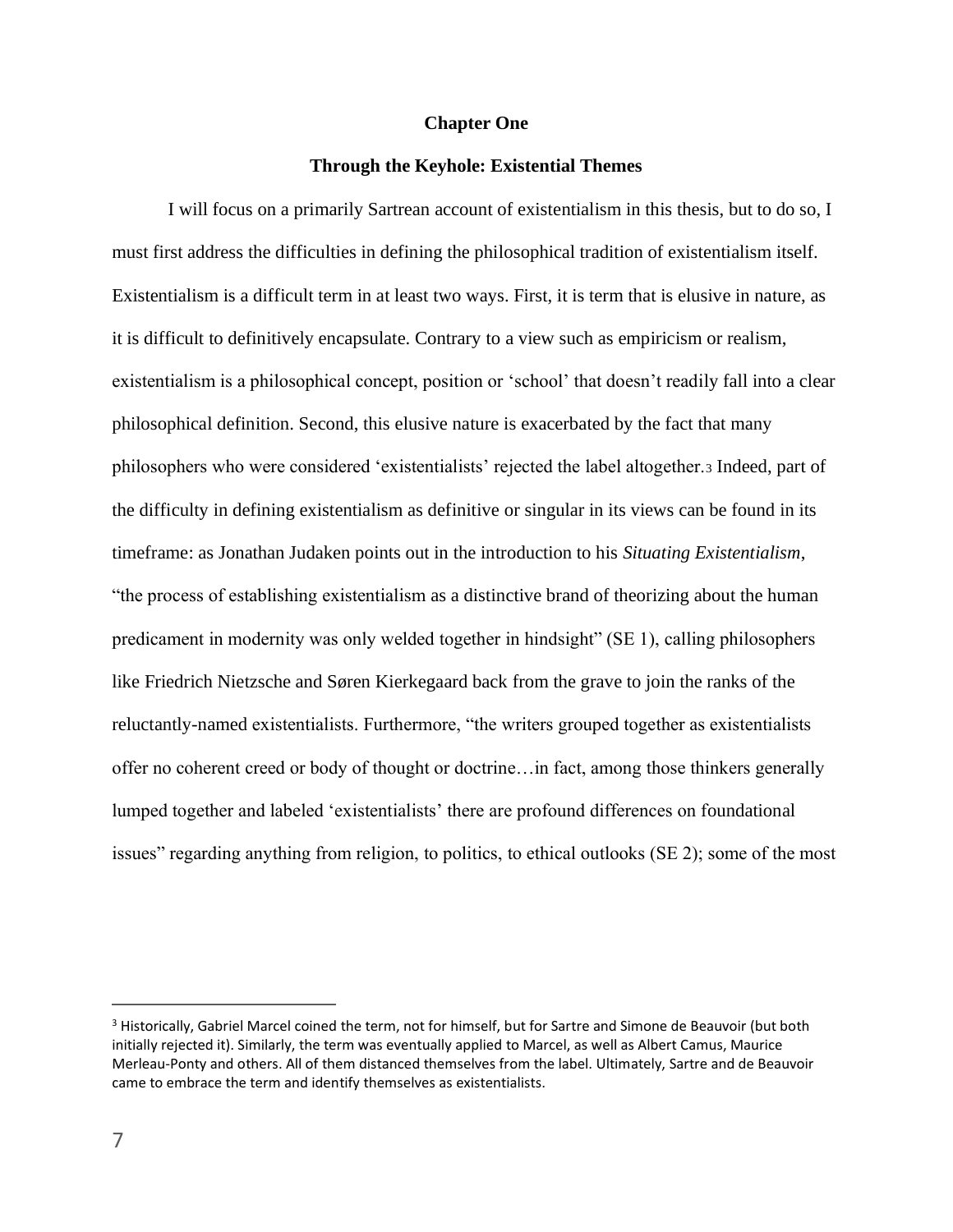famous existentialists (regardless of whether they accepted such a title) were staunch atheists, while others were devout believers in a monotheistic God.4

Yet, Kevin Aho asserts in his *Existentialism: An Introduction*, despite "these conflicting views, there are clear indications of a new philosophical orientation emerging in modern Europe, centering specifically on the question of what it means *to be* human" (EI x). Likewise, Aho says, "although [existentialism] cannot be reduced to a unified school of thought…the common thread that ties these thinkers together is their concern for the human situation *as it is lived*" (EI X). Thus, while it is impossible to successfully define existentialism as a unified philosophical viewpoint, it is nevertheless possible to introduce existentialism through a cluster of interrelated themes that most 'existentialists' develop in their writings, which, as Aho notes, begins with their conception of 'being.'

#### **§1: Three Beings**

In a broad sense, then, existentialism is concerned with questions of human existence, and necessarily begins with the individual. To begin, existentialism outlines three 'modes of being' that constitute the idea of being human: (1) *being-in-question*; (2) *being-as-becoming*; (3) and *being-in-time*. First, existentialists suggest that human beings are unique, or different than other beings insofar as our being is a *being-in-question.* Human beings have the capacity for selfawareness and self-reflection, a capacity that is integral to the human condition. We are the only beings which *can* question our very existence. At any given moment in our lives, we can pause to reflect upon what we're doing and why we're doing it. This can range from potentially minor questions ("Why am I having coffee for breakfast?") to more significant questions about our

<sup>4</sup> For instance, Nietzsche, Sartre, de Beauvoir, and Camus belong to the former camp; Kierkegaard, Jaspers, and Marcel belong to the latter.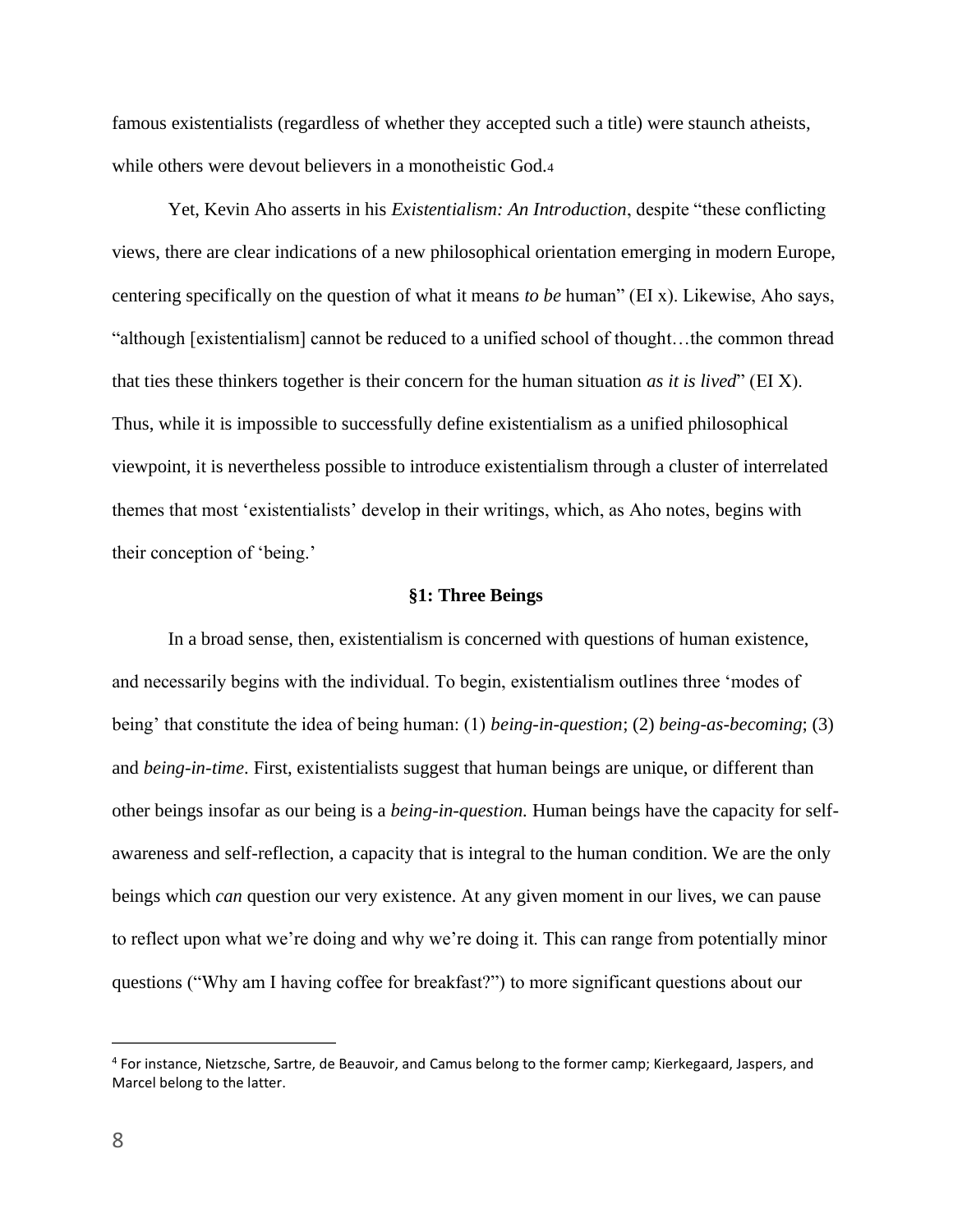individual existence ("Should I really choose to study philosophy?"; "What are the goals in my life over the next ten years, and why?"; etc.). Resultantly, humans are the only beings that are literally self-aware, meaning we are constantly aware of ourselves as individuals.<sup>5</sup>

Second, existentialism asserts that humans are *being-as-becoming* in that we are constantly making choices, and all of those choices result in the perpetual redefining of one's self, or one's essence. Here, it becomes important to understand what the existentialist means by *essence*. One's essence is one's diachronically defining traits—one's form, structure, and function; that which defines a thing. In his essay, "Existentialism is a Humanism," Sartre suggests this mode of being when he introduces the distinction between "essence precedes existence" and "existence precedes essence".

For those who hold that "essence precedes existence," it is argued that a thing's essence is defined prior to its creation. With this belief, one's essence is effectively predetermined and unchanging, and therefore directly defines the course of one's existence. Sartre suggests that this idea applies for non-humans (e.g. technology) and introduces the example of a paper knife to illustrate. For the paper knife, essence precedes existence: the fundamental purpose of the knife is predetermined based on its essential features. It is designed with a specific function or *telos* namely to cut open folded paper. Even though you could perhaps use it for other ends—such as slicing bread—its essence, or what constitutes the item *qua* paper knife, is its specific function to

<sup>5</sup> The French philosopher, Albert Camus, finds our being-in-question to be so significant, that, in *The Myth of Sisyphus*, he famously asserts that that the most important philosophical question is whether one should commit suicide. After all, Camus asks, if there is no meaning to life, and if one knows that there is no meaning in life, what could possibly be the point of living at all? As it turns out, Camus' question has a rather positive answer: so long as the individual lives life well, a meaningless life can still be very much 'worth' living. Of course, there is no manual that explains exactly what 'living life well' entails, especially when considering the variations between each existentialist's own philosophy. Still, the most famous existentialists each offer their own take on the matter of 'living life well,' and each of those philosophies come down to one, basic point: the individual.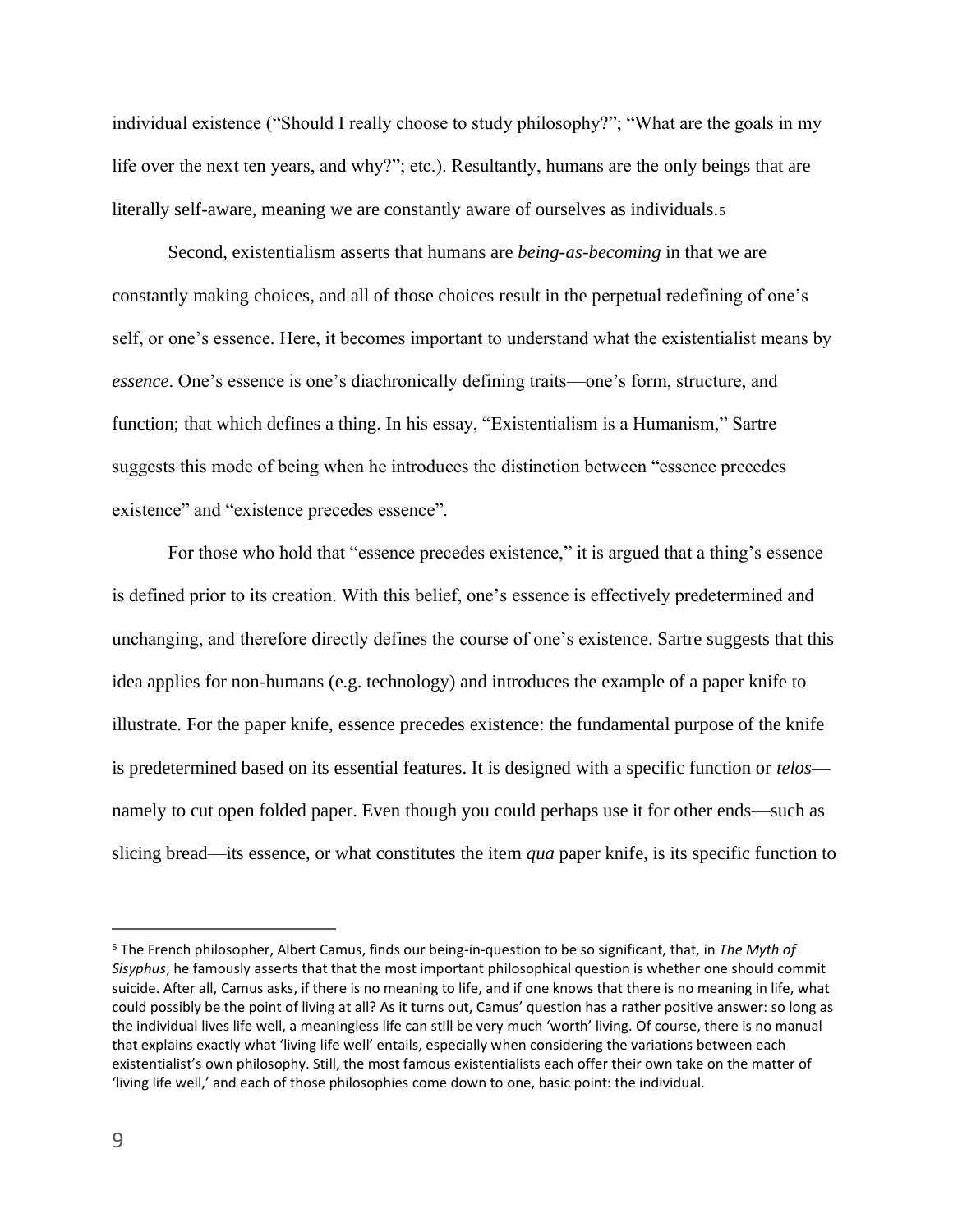cut open folded paper. The essence of the paper knife precedes its existence in that it does not come into being and subsequently get assigned a purpose or slowly develop its own path. Rather, its essence depends on its predetermined form, structure, design, purpose, and so on. Thus, a paper knife *is* a paper knife, not in a tautological sense per se, but in that a paper knife is and always will *be* a paper knife.

Now, Sartre maintains that a fundamental existential claim is that the human being embodies the opposite: their existence precedes essence. Here, he argues that a human's essence is necessarily open-ended and ever-changing. Rather than accept that a person can 'be' X thing solely by virtue of having been born, existentialists propose that the individual is necessarily a thing that is always 'becoming and can never 'be,' hence their designation of humans as beingas-becoming. Take the example of a waiter. For Sartre, a waiter is unable to literally 'be' a waiter, in that the man who waits on customers at a café is obviously more than just 'the man who waits on customers at a café.' Indeed, that man is no more 'a waiter' than he is 'a breather' (a person that breathes); his essence has the potential to be infinitely more variable than the fixed essence of a paper knife, as a human's essence depends on one's existence. According to Sartre, then, "man is nothing other than his own project. He exists only to the extent that he realizes himself, therefore he is nothing more than the sum of his actions, nothing more than his life" (EH 37). In other words, an individual's essence is constantly changing, constantly 'becoming,' as one's essence is dependent only on the actions one chooses to take throughout one's existence.

To understand *why* humans are being-as-becoming, it is imperative to note our status as free agents, as the specific causal relationship between existence and essence occurs as a result of human freedom. Briefly, all humans have agency, which gives us the ability to make our own choices. We can choose whether to act or not act, and can also choose how we will relate to any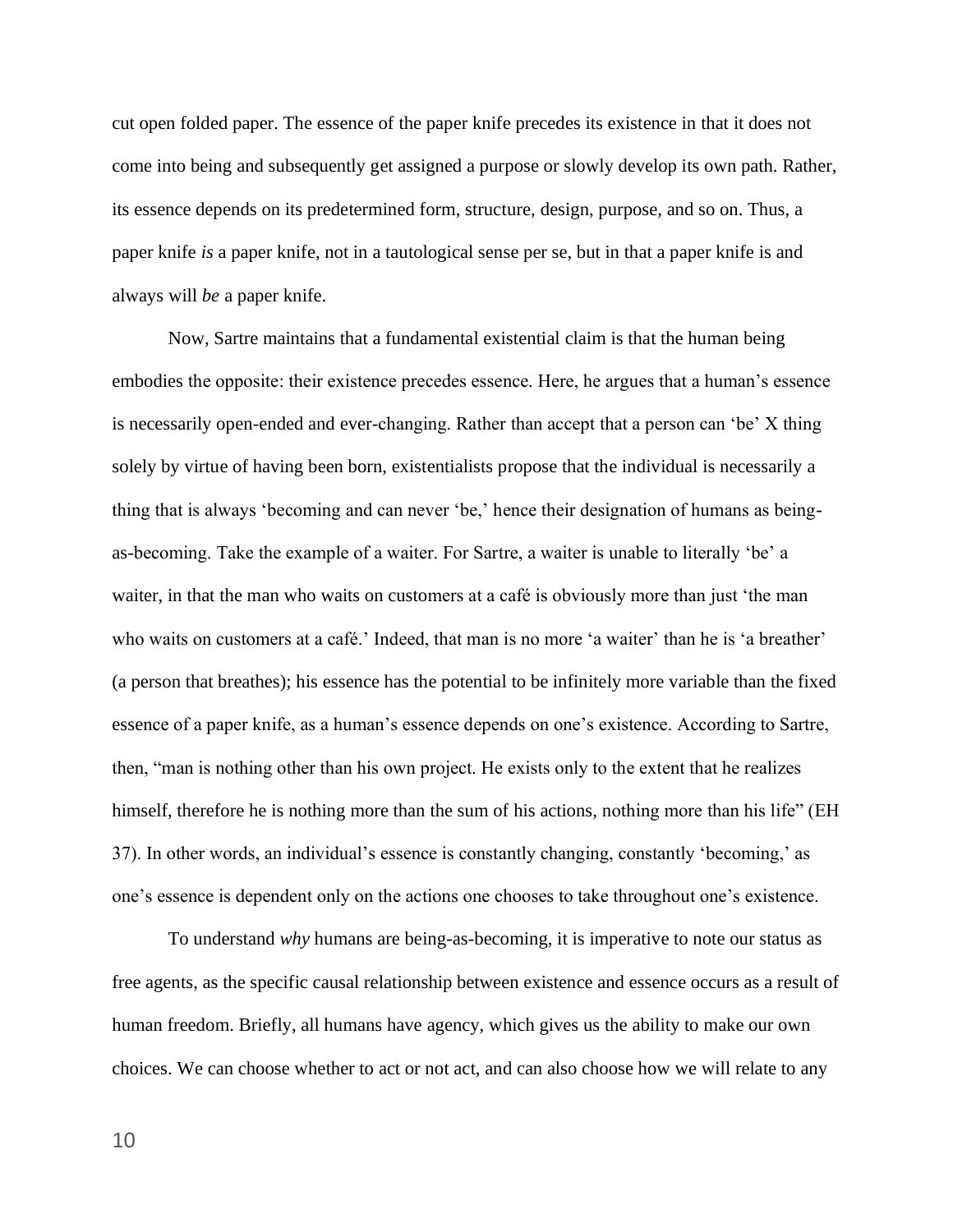given circumstance. As human agents always have this basic agency, and as each action one takes as an agent always affects one's essence, it is necessarily the case that the human essence can never be, but is always becoming.

Sartre contends, however, that this freedom entails serious consequences: "if it is true that existence precedes essence, we can never explain our actions by reference to a given and immutable human nature," but must instead explain them through the lens of our own individual choices (EH 29). Without a 'human nature' to call on as an excuse for one's actions, then, Sartre famously argues that a human is "condemned to be free: condemned, because he did not create himself, yet nonetheless free, because once cast into the world, he is responsible for everything he does" (EH 29). Despite the rather ominous nature of this statement, Sartre's point here is purely logical: freedom necessarily entails responsibility. To put it simply, if humans always have agency, then any action one does or does not take is an action one has specifically chosen to take or not take. If one's choices are the only determinates of one's actions, then an agent must be held responsible for said actions, thereby condemning all human agents to the extreme weight of responsibility solely as a result of their freedom.

Finally, existentialism maintains a third mode of being, called *being-in-time*. That is, we see ourselves as temporal beings in that we have the ability to reflect upon ourselves as a being with a past, a future-oriented being, or a being in the present. As an individual cannot literally change their past actions, Sartre calls the individual's past one's *facticity*. Although one's agency does not extend to one's facticity in a physical sense (in that one cannot literally change one's past actions), the individual retains a particular kind of freedom in their ability to take their own view of past events. Resultantly, even those actions we have taken in the past do not have a single, permanently set effect on our identities, as it is one's interpretation of or relationship with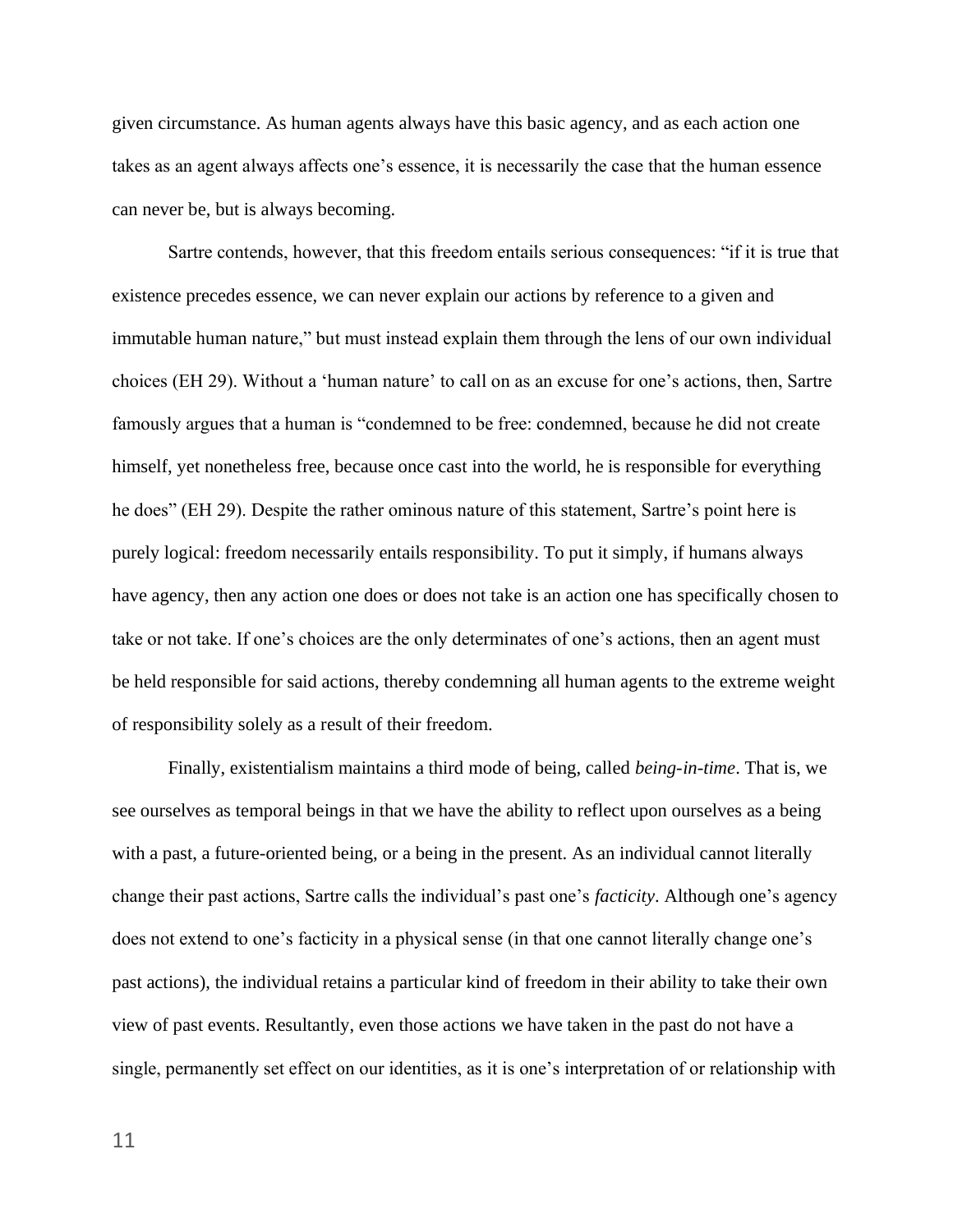the events of one's facticity, rather than the events themselves, that determines the continual effects of those events on one's essence. As previously mentioned, the individual has the freedom to make choices in the present, and must be responsible for the effects of those choices as a result of that freedom.

Unlike our past, the events of our future are not literally set in stone; in fact, they are not set at all, they are comprised wholly of a 'nothingness.' As the events of the future have yet to occur, they are referred to by Sartre as our *transcendence*, which is that part of our essence which is not yet. Indeed, while we have no way of knowing exactly what our future holds, that lack of knowledge does not change the fact that one's self is affected by one's perception of one's potential future. As humans look forward to certain goals, we define ourselves by events that have not yet occurred—for instance, a student studying business might define themselves by earning a degree, in that they see themselves as 'being a future graduate.'

Importantly, our freedom extends in different ways to each of these temporalities, as we are free to literally choose our present actions, and are free to choose the relationship we have to the events of our facticity and to the potential events of our transcendence. Take a simple example: a spoiled child is never taught to do any household chores, and eventually grows up and moves into his own apartment. He lives like a slob, eats only fast food, never does his dishes or his laundry, and so on. When this lifestyle inevitably leads to a variety of negative consequences, the man becomes miserable. He insists that his misery is his parents' fault, as they never taught him how to do things for himself; likewise, he argues that (due to his stench, increasing weight, etc.), unless someone does these chores for him, he will never get a job or succeed in life. Although he is correct that his parents never taught him to do these things, however, he is incorrect in his insistence that his parents are at fault for his *present* and *future*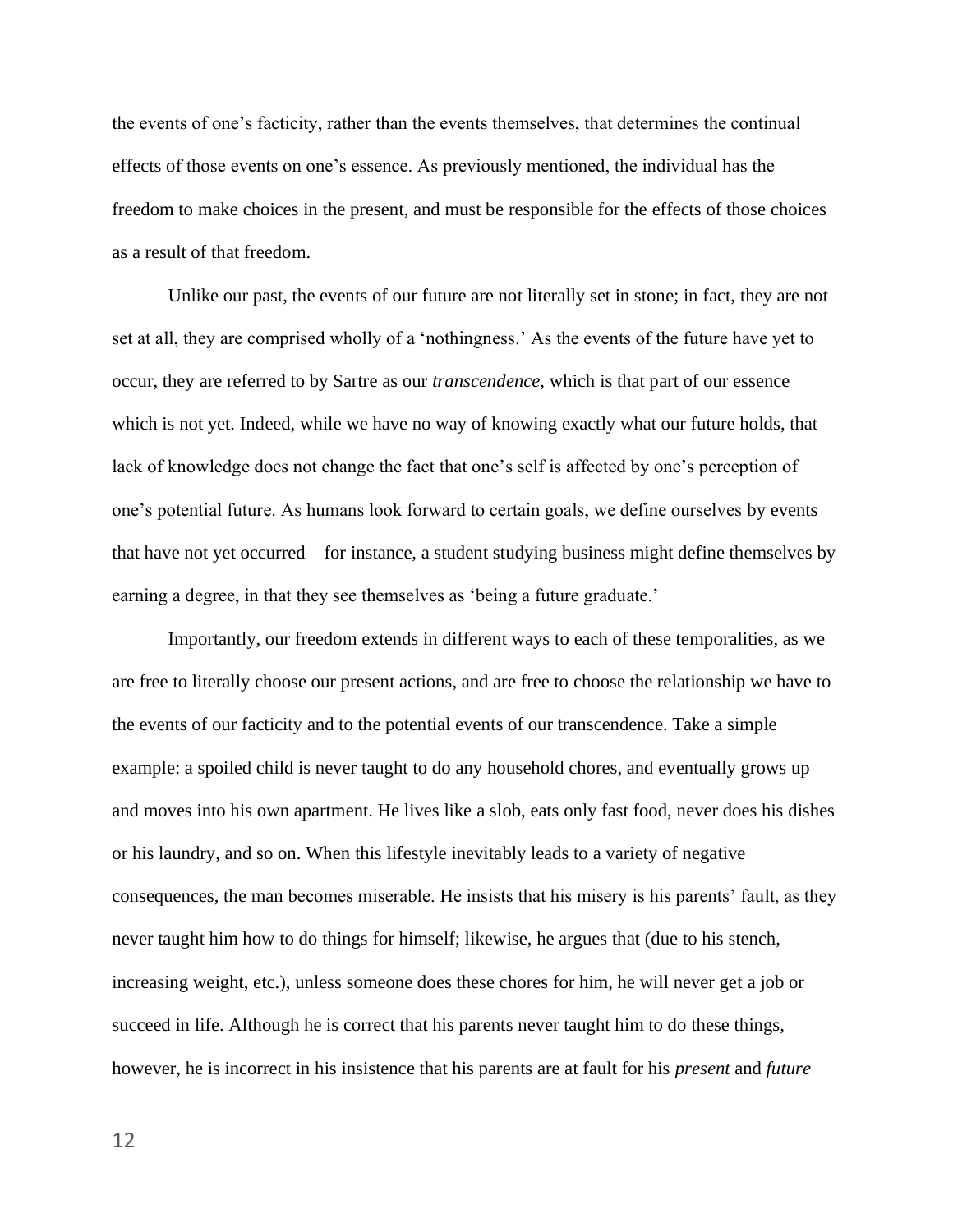living conditions. Indeed, Sartre would advise the man that, though the events of his facticity are cemented, it is his choice to decide how he will view those past events, and how he will view the events of his present and transcendence. For example, he could continue to blame his parents, thereby shirking responsibility for his present and future, or he could take responsibility for his facticity, learn from it, and choose to take action in the present by learning to keep himself and his home clean so he can eventually succeed, in which he defines himself by his transcendence. Once again, this freedom necessarily leads to total responsibility, regardless of whether the actions being considered occurred in the past, are happening in the present, or will occur in the future.

#### **§2: Anguish, Bad Faith, and The Other**

Having established the three modes of being commonly identified in existentialism, it becomes relevant for our analysis of existential themes in Wallace's works to examine three Sartrean concepts that encapsulate the typical, but self-negating, reaction to the freedom and responsibility that follows from 'being human'. Specifically, Sartre introduces the concepts of *anguish, bad faith,* and *the Other.* 

As the individual comes to truly process the relationship between their freedom and the continual reformation of their essence, the weight of responsibility often becomes too heavy to bear. For Sartre, the revelation that the individual is wholly and irrevocably responsible for their actions—and therefore their essence— leads to *anguish*. Anguish is the feeling one gets after realizing that we are truly "condemned to be free."<sup>6</sup> This newly understood dynamic heightens

<sup>&</sup>lt;sup>6</sup> At this point, one realizes that each action one takes not only reflects on one's own self, but on humanity as a whole (because we must choose to take X action, and for a person to take X action means asserting that it would be acceptable for all of humanity to take X action).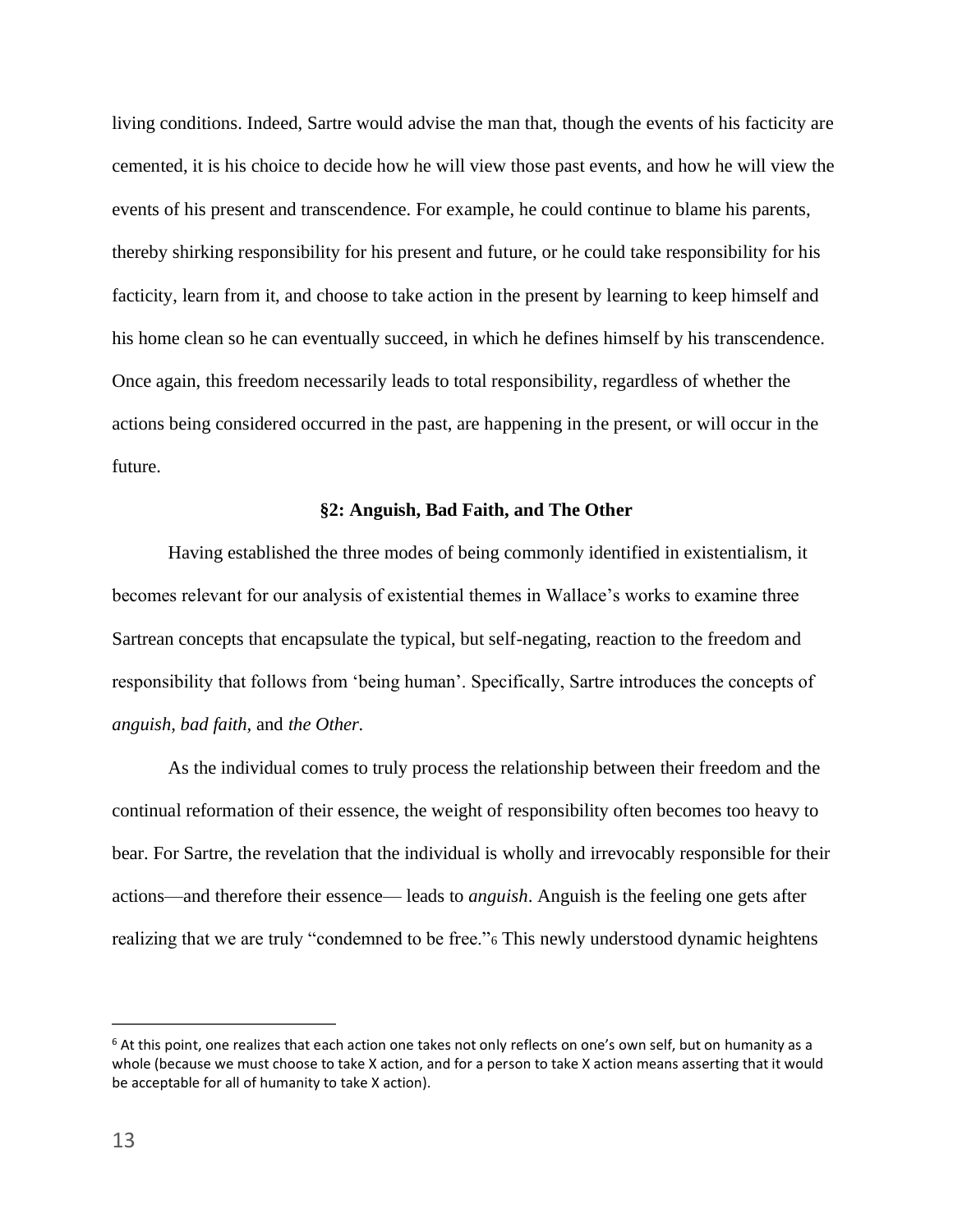one's sense of responsibility further than ever before, thus prompting a heavy sense of anguish in the individual as they contemplate whether each action they have taken or will take was or is the 'right' action.

Sartre emphasizes the importance of fully explicating the difference between anguish and fear. To display this difference, Sartre offers the example of a man who experiences vertigo while walking on narrow path that goes along a precipice (EE 121). In this situation, a man who experiences vertigo because he worries the ground will slip and cause him to fall feels fear, while a man whose vertigo stems from the knowledge that he is responsible for either falling or not falling feels anguish.

As displayed in the case of vertigo, the difference between anguish and fear can be found in the source of the concern: Specifically, fear has an external object as the cause of concern, while anguish has an internal object (one's self) as the cause of concern. As Sartre puts it, "a situation provokes fear if there is a possibility of my life being changed from without; my being provokes anguish to the extent that I distrust myself and my own reactions in that situation" (EE 120). Anguish, then, is the result of understanding the true weight of responsibility, of knowing that the individual is responsible for their actions in every case, regardless of the circumstances of the external world. Sartre refers to the kind of anguish displayed in his vertigo example as "anguish in the face of the future," as the anguish represented in that case is founded upon the concern the individual has for his *possible* actions, the possibilities he *will be* responsible for choosing or avoiding (EE 125).

This, of course, means that there is another kind of anguish, which Sartre calls "anguish in the face of the past" (EE 125). Here, Sartre gives the example of a gambler who has recently resolved to quit gambling. The gambler has "freely and sincerely decided not to gamble any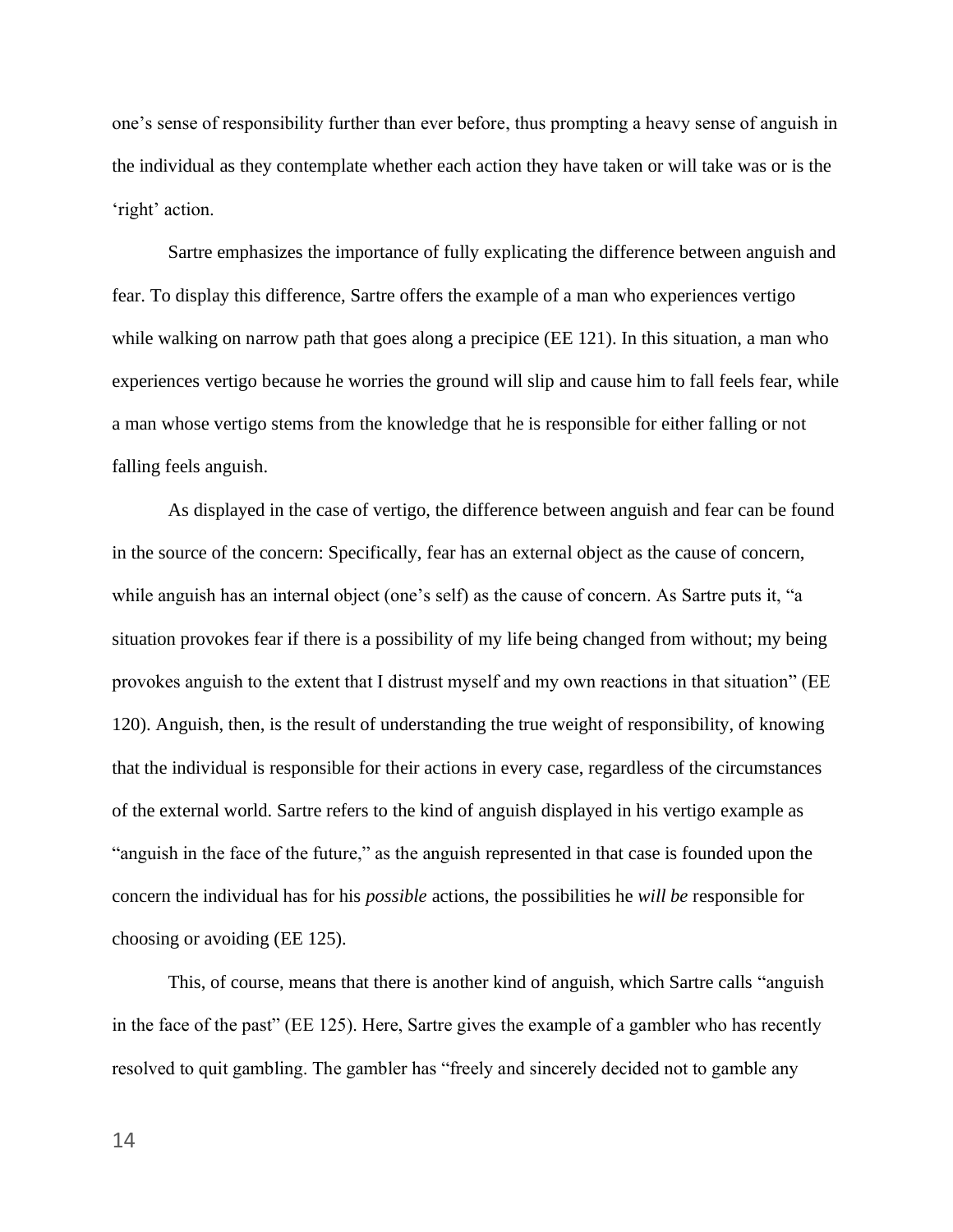more," but, upon approaching the gaming table "suddenly sees all his resolutions melt away" (EE 125). In this moment, the gambler clearly remembers what it was like to make his resolution: he remembers the reasons why he chose to quit gambling, as well as the determination he felt in making such a choice. Despite those memories, the gambler finds that the resolve of his facticity has not extended to his present, and therefore enters a state of anguish upon realizing that his resolution to quit gambling lasts only as long as the moment in which he makes that resolution. In other words, the gambler feels anguish upon realizing that he must apprehend his desire to gamble not just in one moment, but every time he sees the gaming table. Thus, the gambler's anguish can be traced from his continual responsibility for his present choices in the face of his facticity.

As anguish results from the horror of realizing the significance and weight of one's responsibility, existentialism suggests that the easiest way to escape anguish is to avoid responsibility. While it is impossible to *actually* avoid responsibility—as our freedom entails our responsibility, and as Sartre says, we are "condemned to be free"— it remains entirely possible to *attempt* to circumvent responsibility: to do so, one must simply deny one's freedom in the first place. Sartre defines this denial of freedom as it is employed on an individualistic scale as *bad faith*. As alluded to above, bad faith begins with the denial of one's freedom of choice, which axiomatically allows for the denial of one's responsibility. Importantly, the 'denial of' one's freedom does not mean that one is no longer free to make choices; rather, it refers to a particular kind of deception in which one convinces oneself that they are not free, and that they are therefore not responsible for their actions.

While deception is the mechanism which allows for the existence of bad faith, however, bad faith must be distinguished from lying, which is the most common kind of deception. Put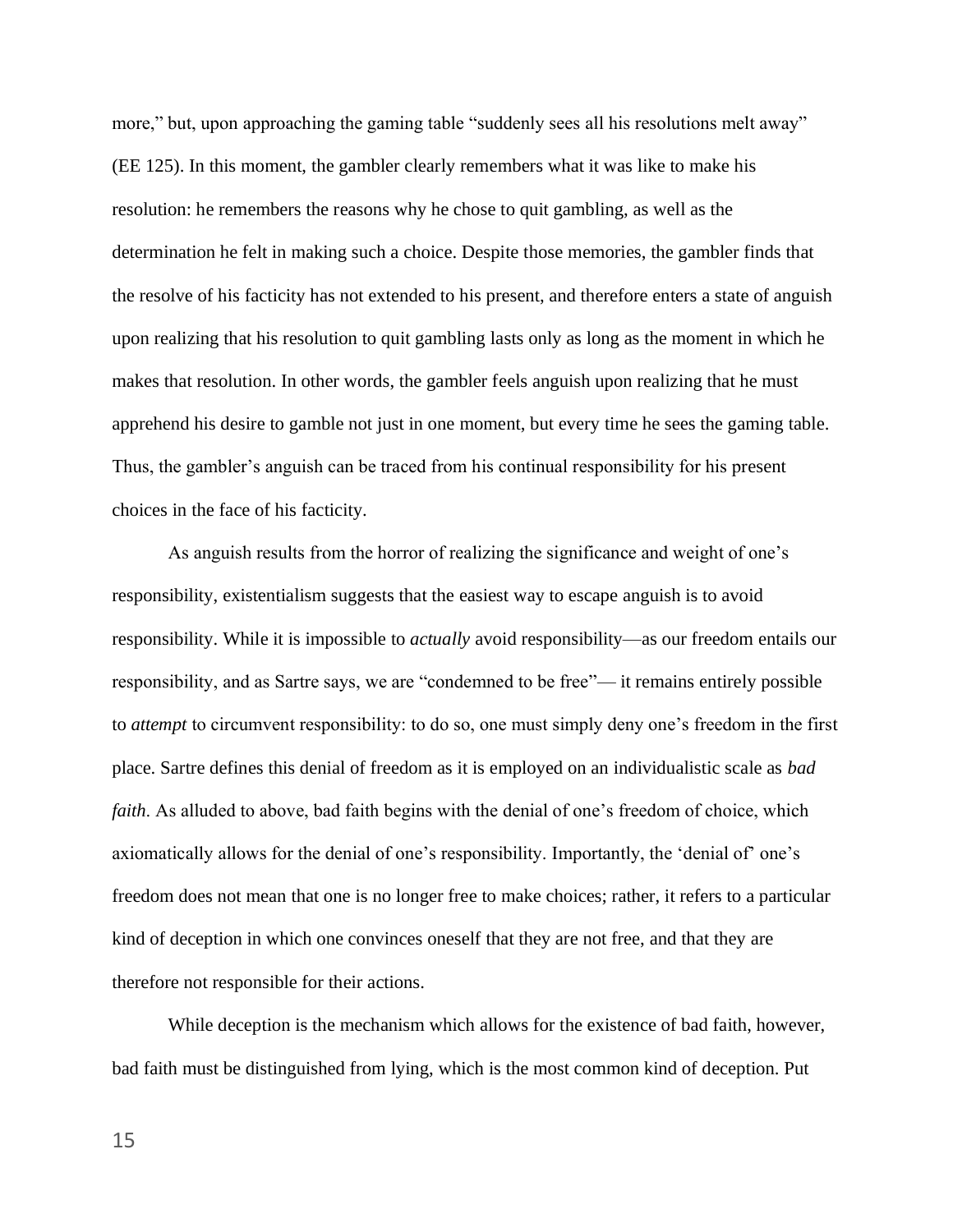simply, "the essence of the lie implies in fact that the liar actually is in complete possession of the truth which he is hiding," and therefore must be lying with the intent to deceive (EE 148). Thus, a true 'liar' is someone who, "affirming the truth within himself," goes on to deny it "in his words" (EE 149). Likewise, the ideal form of the liar lies *to the other*, not to himself. Conversely, one who acts in bad faith cannot be considered a true 'liar' in the prescribed sense of the word: as Sartre says, though bad faith "has in appearance the structure of falsehood," it is fundamentally different from lying in that "in bad faith it is from myself that I am hiding the truth" (EE 150). Here, Sartre argues that 'lies' of bad faith are not the same as the lies a real liar tells, as the latter refers to lies told purposefully to deceive others, while the former primarily results in the deception of oneself. Additionally, bad faith lacks the "duality of the deceiver and the deceived," as it takes place within one, unified consciousness (EE 150). The above necessitates that the 'deceiver' aspect of oneself knows the complete truth, as that is necessary for one to properly hide the truth from the 'deceived' aspect of oneself. These must occur simultaneously, as bad faith occurs in a unified consciousness, *not* in a dual-party system.

Thus, one who is acting in bad faith must genuinely convince themselves that they cannot and could not ever act in a way other than the way in which they have acted (or are acting, or will act). By successfully deceiving oneself in this way, one thinks oneself free of responsibility in the past, present, and future—after all, a person living in bad faith has convinced themselves that their actions are perfectly acceptable in every case, either because they believe that a 'better' action simply wasn't available, or because they've deluded themselves into believing that the action they chose was in fact the best action. In this respect, bad faith enables the individual to (falsely) believe that they are not being-in-time or being-as-becoming, as one in bad faith believes their essence to be outside of their responsibility. To exemplify this concept, we may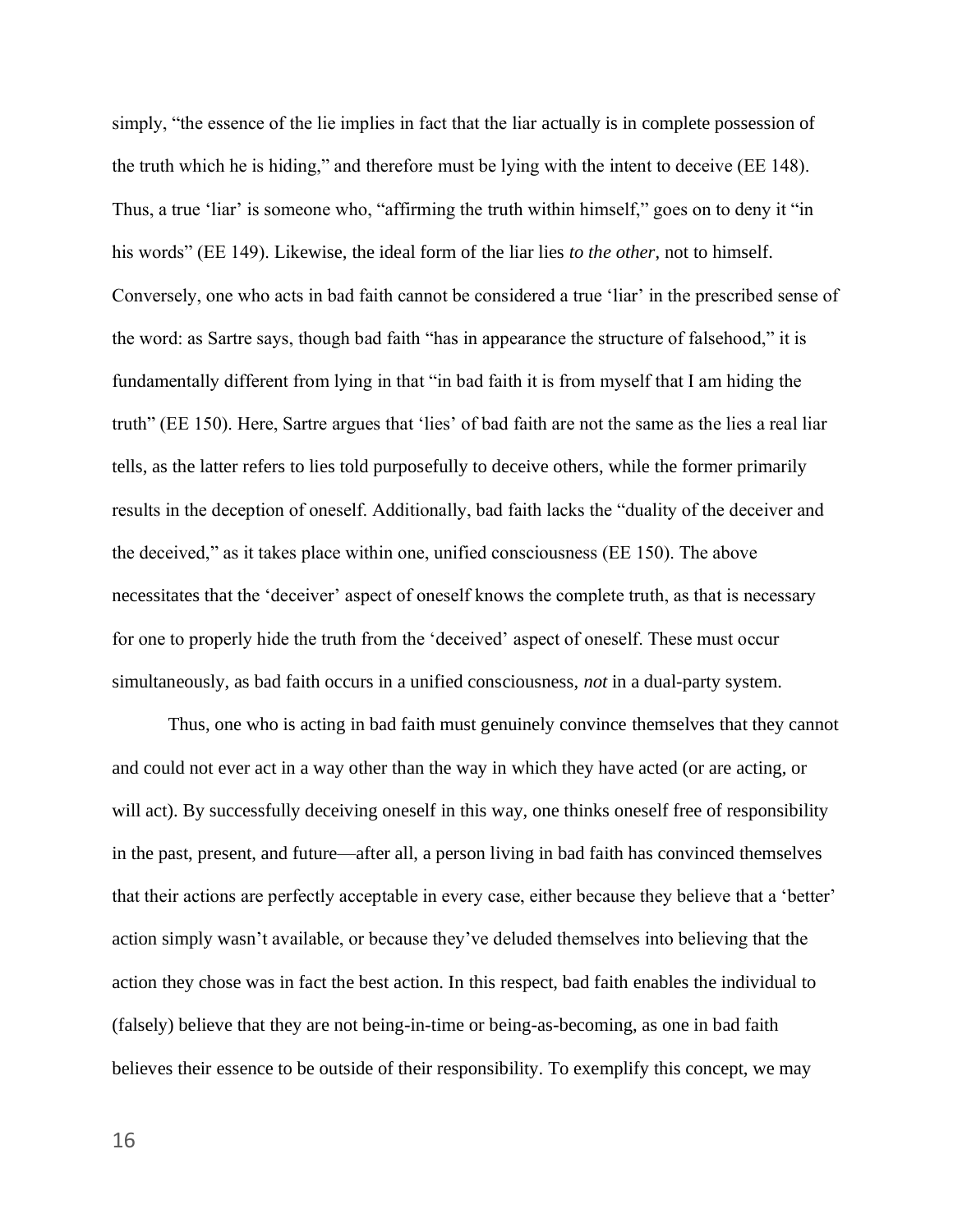return to the example of the spoiled man provided at the end of section one of this chapter. Assuming that the man continues to live as a slob, and assuming that he persists in his insistence that he "wants" to change but "cannot" due to his parents' actions, then he is denying the possibility of self-change. By denying that it is possible for him to change, he is denying responsibility for his facticity, his present, and his transcendence, thereby placing himself in bad faith.

According to Sartre, our anguish and predilection to live in bad faith is further exacerbated by another challenge: the existence of other human beings, or what Sartre refers to as *the Other*. For Sartre, other human beings serve as an impediment to our freedom and responsibility as human relationships are characterized by a 'subject-object' dichotomy. Both parties struggle to become the active subject and thereby relegate the other person to an object, defined by the subject. Thus, not only do we, as individuals, often shirk our responsibilities and undermine our own freedom (thereby shunning the idea that our "existence precedes essence"), the presence of the Other further heightens this existential crisis insofar as other people are trying to deprive us of our freedom through what Sartre refers to as 'the Look.'

Simply put, the Look occurs when the individual is seen by the Other, and is therefore made an object for that subject (the Other) to perceive and define. Thus, while the individual's essence is necessarily in flux from a subjective standpoint (i.e. from their own perspective), the Other's objectification of the individual fixes their essence into that which is singular and externally defined. In *Being and Nothingness,* Sartre introduces the now famous example of the keyhole to demonstrate the Look. Here, we are to imagine a man, "moved by jealousy, curiosity, or vice" who peers through a door's keyhole to spy on the goings-on in the room behind that door. As he does so alone, without an Other to externally objectify (i.e. define) the man's self,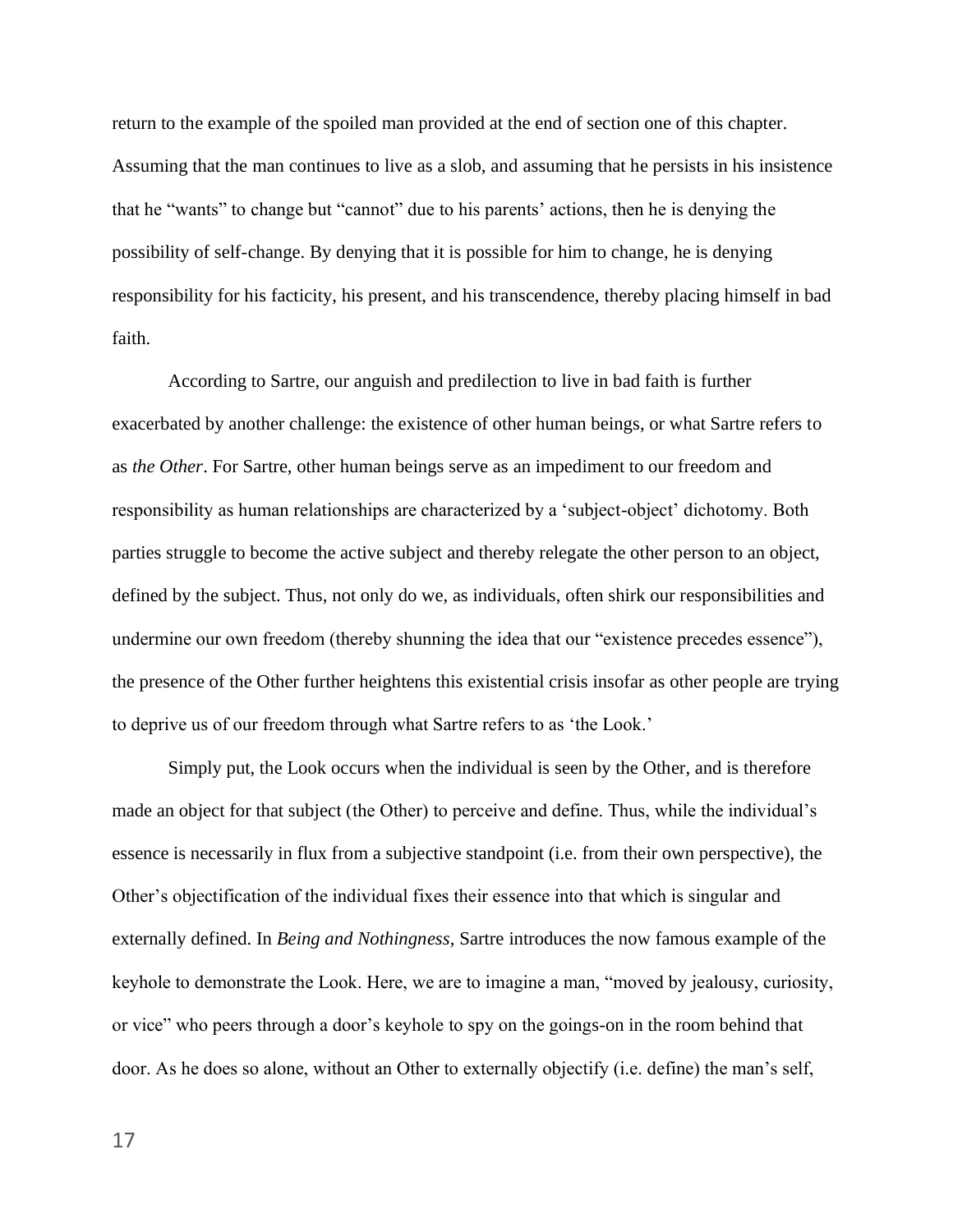"there is no self to inhabit by consciousness, nothing therefore to which I can refer my acts in order to qualify them" (BN 259). To be conscious of his self, there must necessarily be an Other present *from which* the man would be objectively defined; without the presence of an Other, "I am a pure consciousness of things, and things, caught up in the circuit of my selfness, offer to me their potentialities as the proof of my non-thetic consciousness of my own possibilities" (BN 259). Though there were, are, and will be other possibilities available, without the eyes of the Other, there seems to be no reason to consider why one would ever choose different actions. Though one's perception and interpretation of reality and the choices that necessarily come with it are inherently subjective, from one's necessarily internal standpoint (in the case that one is alone), it appears as though whatever choices one makes are objectively the obvious choices to be making.

Rather than a fixed 'self' that is perpetually being created by one's choices, then, the man simply *is* his acts, "and my acts are commanded only by the ends to be attained and the instruments to be employed," wherein the instrument is "the keyhole," and the end is "the spectacle to be seen" (BN 259). Thus, "the end justifies the means; the means do not exist for themselves and outside the end," (BN 259) as without the end (here, seeing the 'sight to be seen' on the other side of the door), there are no means, as a keyhole is only the 'means' for seeing a sight to be seen *if there is a sight to be seen*. Since his "jealousy, curiosity, or vice" (BN 259) makes the situation on the other side of the door 'a sight to be seen,' the end does, in the state of aloneness described above, justify the means. In this moment, the man is nothing more than his actions, and so appears to be freely defining himself through the actions he's undertaking.

From here, Sartre introduces the challenge of the Other as he proposes that "all of a sudden…someone is looking at me! What does this mean? It means that I am suddenly affected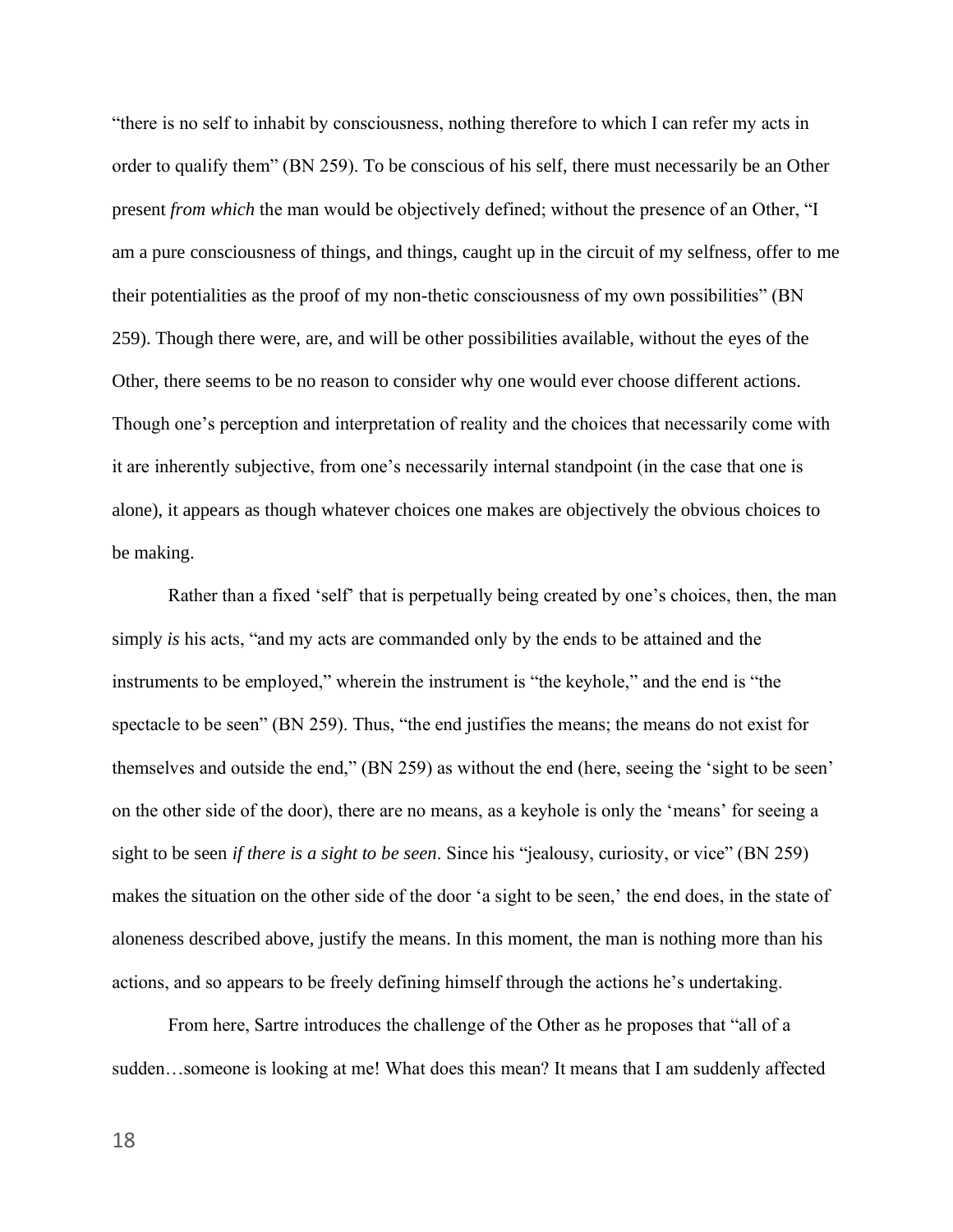in my being and that essential modifications appear in my structure" of nothingness inspired by simple, previously 'objective' means and ends (BN 260). These modifications can only be addressed "by means of the reflective *cogito*," as only the reflective *cogito* can view the self initself (BN 260). In this new, Other-present system, the unreflective consciousness of the spying man can no longer account for a nothingness of self, as "here the self comes to haunt the unreflective consciousness. Now the unreflective consciousness is consciousness of the world. Therefore for the unreflective consciousness the self exists on the level of objects in the world" (BN 260). Thus, where the reflective consciousness has the self as an object in itself, the unreflective consciousness, when one is seen in the eyes of the other, is presented with the self "*in so far as the person is an object for the other*" (BN 260). This creates a system in which "it is shame or pride which reveals me to the Other's look and myself at the end of that look. It is the shame or pride which makes me *live*, not *know* the situation of being looked at" (BN 261). In this system, then, one's shame "is the recognition of the fact that I am indeed that object which the Other is looking at and judging…Beyond any knowledge which I can have, I am this self which another knows" (BN 261). Importantly, the Other is able to do what one cannot do within one's own consciousness: objectify, determine, and fix one's self to *be* this or that thing. Indeed, "the Other has to make my being-for-him *be* in so far as he has to be his being," meaning that the objectification of (one's own) self by the Other is a necessary and inescapable aspect of the Other's being. Resultantly, "if there is an Other, whatever or whoever he may be, whatever may be his relations with me, and without his acting upon me in any way except by the pure upsurge of his being—then I have an outside, I have a nature" (BN 263). The Other, as Sartre presents them, is an inescapable force through which an externally perceived version of one's self can be *known*, prompting an internal frustration due to the fact that one cannot know one's own self.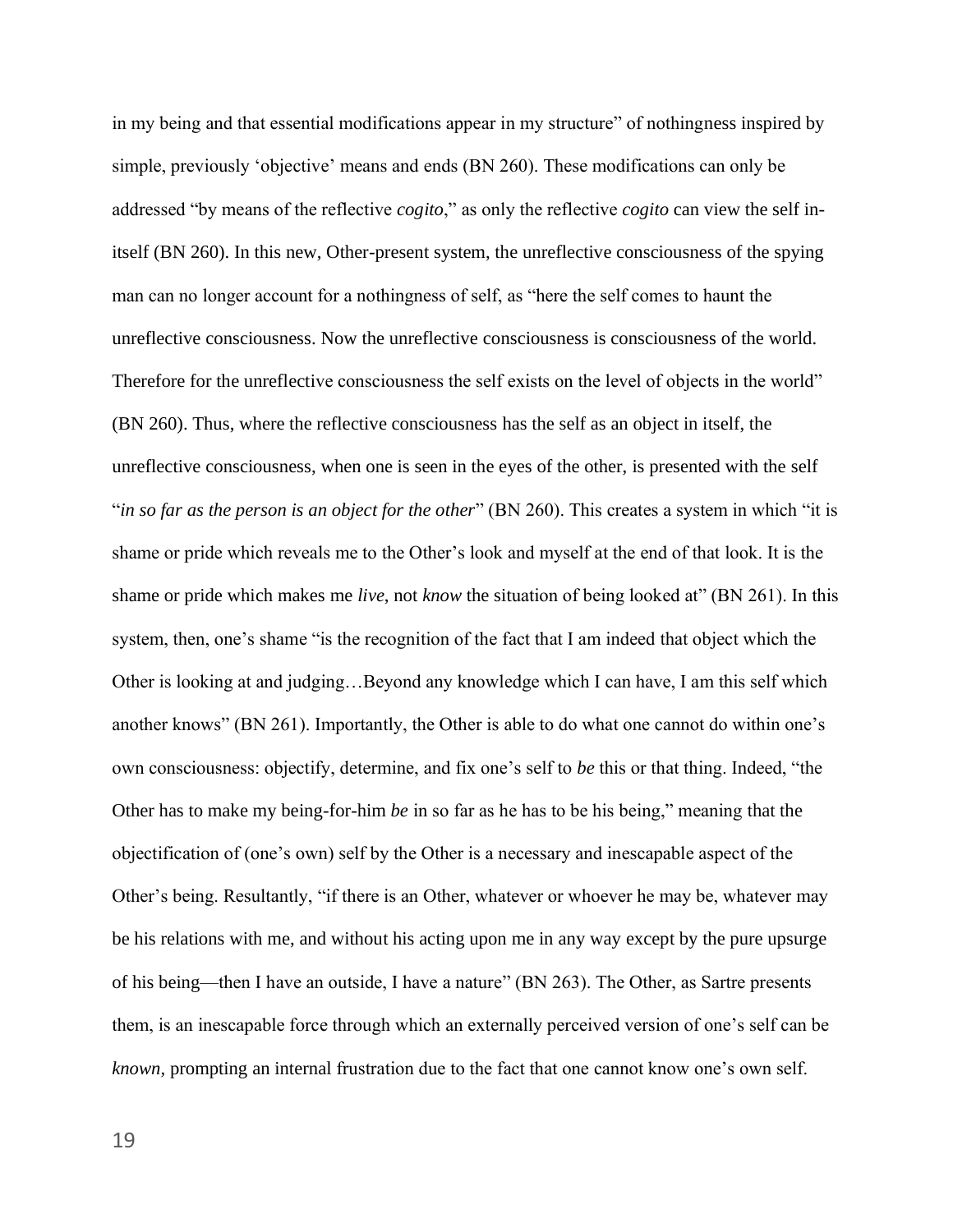Furthermore, "[t]he look does not carve me out in the universe; it comes to search for me at the heart of my situation and grasps me only in irresolvable relations with instruments" (BN 263). The Other defines one in momentary glances, as they are incapable of acknowledging the tremendous weight of another's facticity, present, and transcendence all at once. This is why Sartre asserts that "my original fall is the existence of the Other," as the Other is that which takes what is in actuality a subjective *version* of one's self and asserts its objectivity, thereby defining and knowing one's self in a way that one could never personally achieve or advocate for. After all, without the existence of the Other, without the Look, the self is nothingness; with the Other, one's self is constantly definable in light of the Look. As the Look defines one's self, it necessarily induces a feeling of pride or shame on behalf of one's actions, which further cements one's feeling of 'being a thing' rather than of perpetually becoming. This externally created cementation of self is dangerous in Sartre's view, as it prompts a movement away from authenticity and towards being defined by the Other, which further exacerbates bad faith.

# **§3:** *No Exit:* **A Literary Interlude**

In order to offer more concrete examples of these philosophical concepts—particularly that of bad faith—Sartre turned to literature. Of course, using literature as a medium for expressing philosophy is hardly a new idea—beginning with works such as Plato's dialogues, philosophers have always seen the merit in utilizing fiction to share philosophy with both their contemporaries and with the general public. Indeed, the most prominent existentialists are perhaps the most famous for using literature as a vehicle for their philosophical ideas: Nietzsche, Kierkegaard, Camus, and of course Sartre all published some kind of fiction, through parables, novels, plays, and so forth. Of these fictionalized accounts of existential ideas, Sartre's one act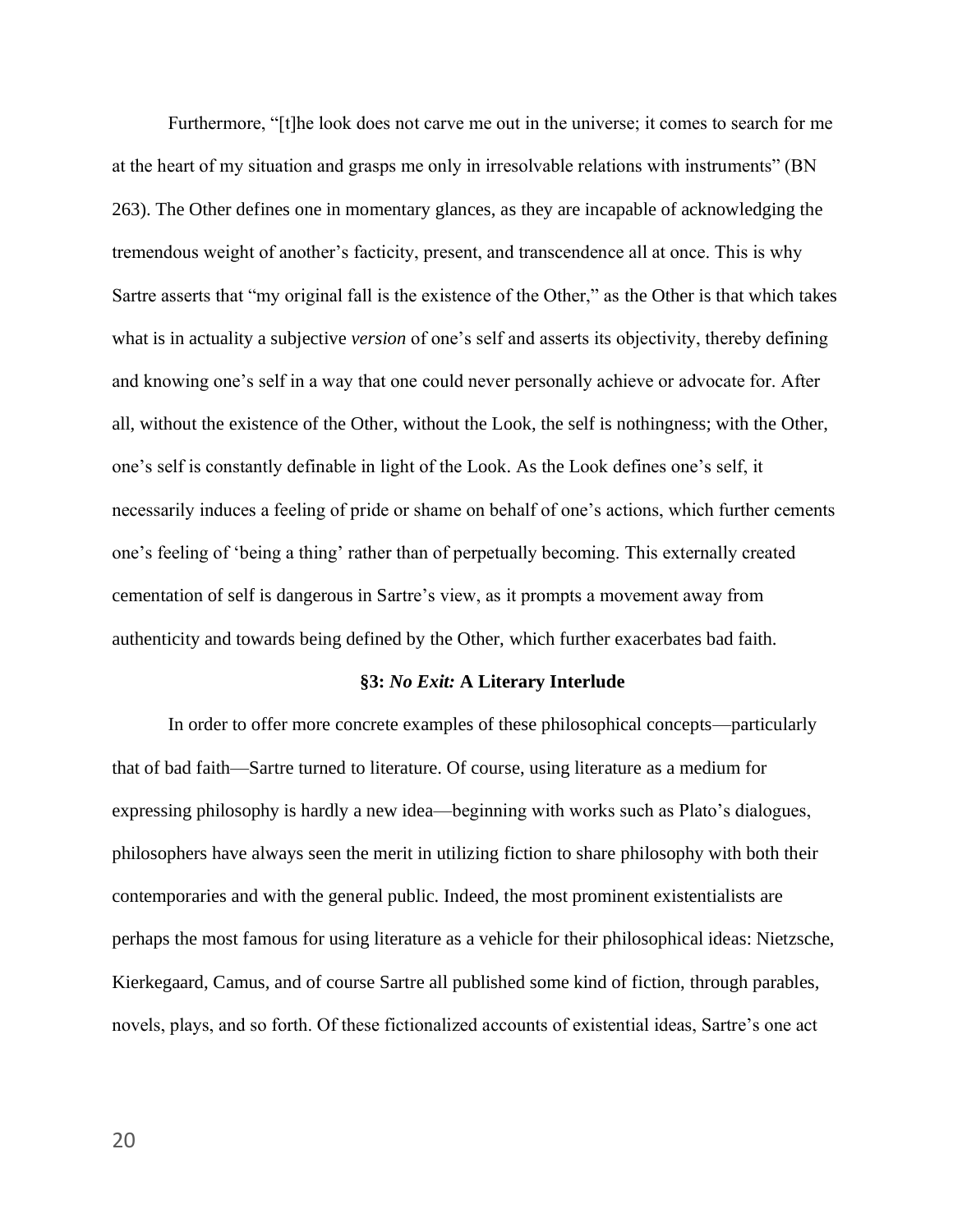play "No Exit" is particularly important for the purpose of this thesis, especially in regard to the black-and-white portrayal of each character's bad faith.

In this section, I will discuss the basic attributes of Sartre's "No Exit," giving context to its characters' circumstances. Though I will refrain from deeply analyzing the play at this point, I will return to "No Exit" in chapters two and three of this thesis in order to address the ways in which Sartre's portrayals of his main characters lacks a certain level of nuance, which will aid me in my later exploration of the distinctions between Wallace and Sartre's philosophies. Thus, I encourage my reader to keep the attributes of each main character in mind as this thesis progresses, and to pay special attention to the ways in which these characters relate to and rely on one another in their perpetuation of their own bad faith.

"No Exit" takes place in Hell and focuses on three main characters: Garcin, Estelle, and Inez. Rather than the typical 'burning and torture' depiction of Hell, Sartre's Hell is one in which the punished torment one another, as they must remain locked in a room with only each other for company for the rest of eternity. Based on the characters' interactions with one another, it quickly becomes clear that each character represents a particular approach to bad faith, the likes of which has landed them in this peculiar Hell.

Beginning with the simplest character, Estelle is a vapid, purposely naïve woman who desires to be seen as an innocent, careless member of high society. Despite the fact that Estelle murdered one man and prompted the suicide of another in her life, she dives deeply into bad faith by shirking responsibility for her actions, pushing others to define her by her relationships and outward appearance. As a result, Estelle spends most of the play being bounced between Garcin and Inez, willingly allowing herself to be used as no more than an object in a power struggle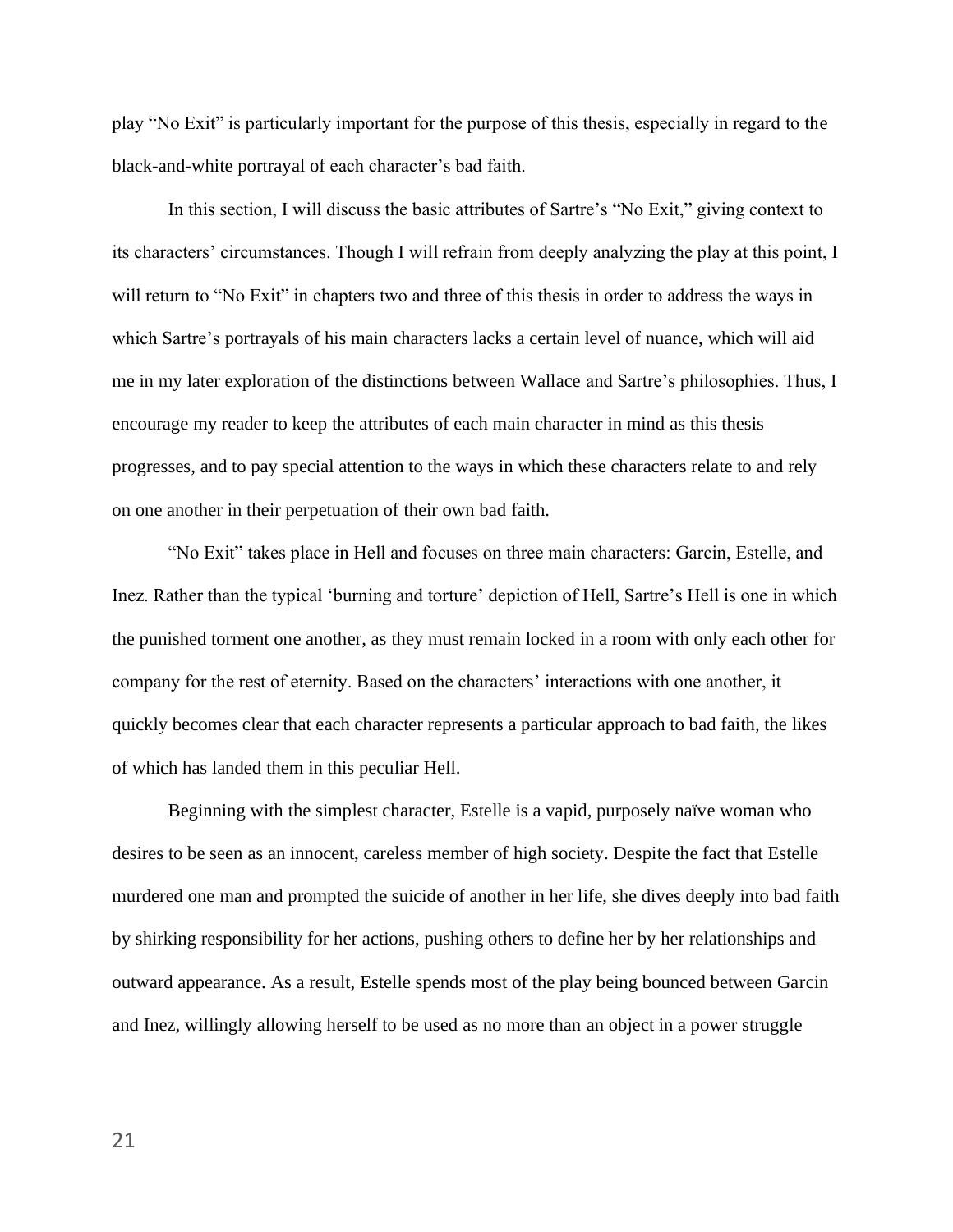between two difficult characters in an attempt to avoid the weight of her own responsibility and the anguish that would come with it.

Unlike Estelle, Inez is frank about her negative qualities, boldly claiming to be fully aware of who she is as a person. Framing herself as a master manipulator who is focused on making the lives of those around her miserable, Inez works to convince her Hell-mates that she is not only a bad person, but that she is *comfortable* with being a bad person. This is, of course, existentially problematic; as evidenced by Sartre's waiter, it is impossible for one to 'be a kind of person,' much less to possess such total knowledge of oneself. In dedicating herself to maintaining this highly specific depiction of self-as-manipulator, Inez claims that she is defined by only her facticity (in which she manipulated people), without any reference to her present or transcendence. Thus, Inez denies the possibility for self-change, making her equally as stuck in bad faith as any of her fellow characters.

Although each of the three characters represent the concepts of bad faith, Garcin's bad faith regarding the actions he took in life, as well as his simultaneous reliance on and fear of the ability of the Other to ultimately define who he is (or perhaps more appropriately in his case, who he was in life) make him the primary example of these notions. Garcin first attempts to deny the fact that he is in Hell altogether, then, upon the entrance of Estelle and Inez, quickly tries to entirely ignore his surroundings, thereby denying his present. It is Garcin's obsession regarding his potential status as a 'coward' that cements his bad faith, as he repeatedly asks—and eventually outright begs—his fellow characters to tell him whether he is a coward. Furthermore, it becomes easy to see Garcin's bad faith when the true story of his facticity is held against the falsified version he is originally so keen to share. Here, rather than owning up to his actions as they truly occurred in life, which would indicate a desire to accept responsibility for and define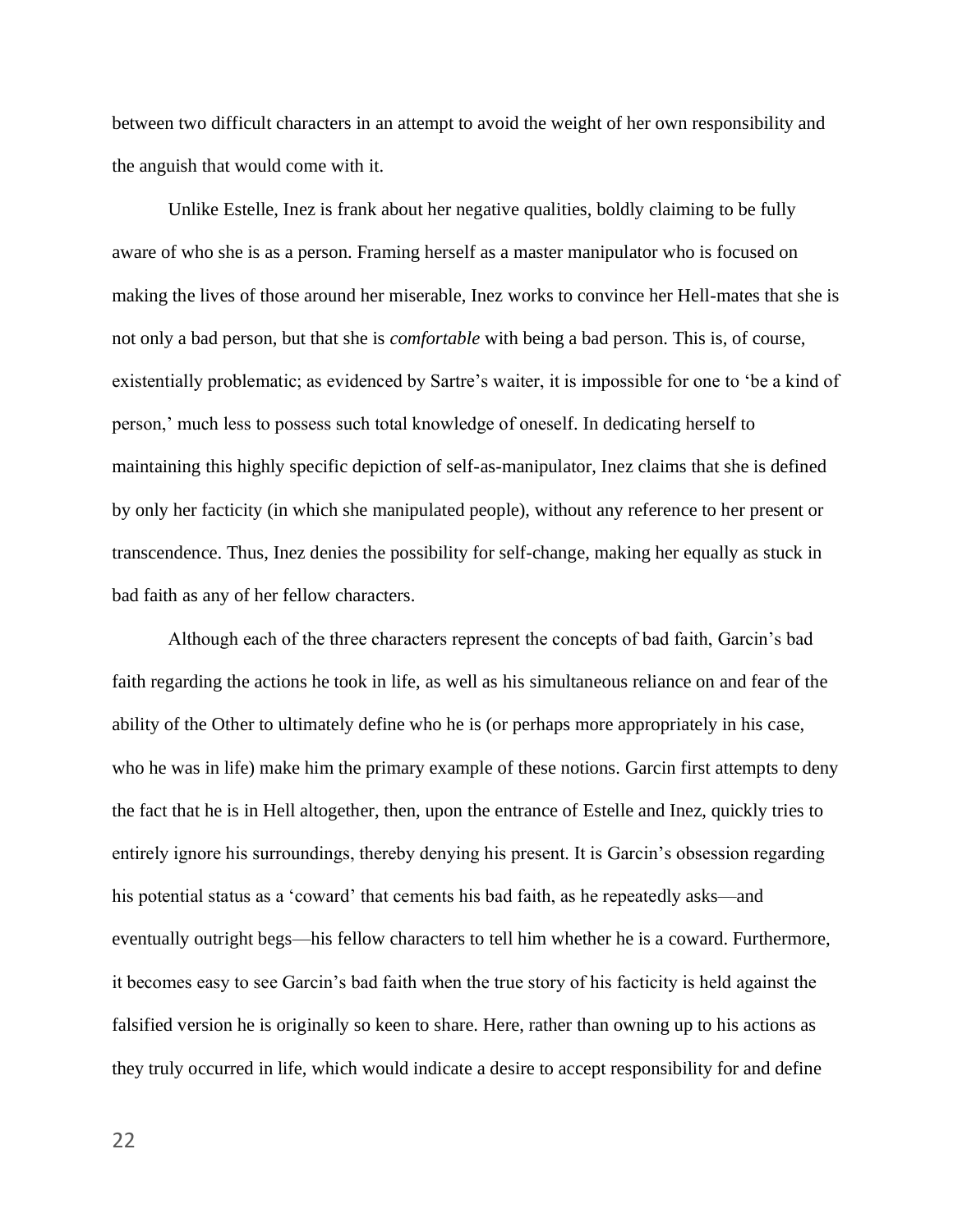himself by his own choices and their consequences, Garcin seeks to define himself by spinning a false tale of heroism. In doing so, Garcin proves that he cares more about the way he is seen by (and therefore defined by) the Other, than he cares about how he might define his own self by taking responsibility for the actions he took throughout his life.

Knowing, then, that Garcin's deepest, most desperate need is to be seen as a 'good' (i.e. strong, courageous, virtuous, etc.) man in the eyes of anyone he encounters— even those people he encounters in Hell, who are so clearly not trustworthy judges of character— his infamous concluding existential remark makes a great deal of sense. After both Estelle and Inez refuse to tell him that he is not a coward, Garcin states that "Hell is— other people!" (NE 45). After a great deal of failed attempts to convince the Other that he is anything but a coward, Garcin breaks through to the truth of the matter: in allowing the Other to define oneself, one maintains no amount of control over that definition. Thus, "Hell is other people" in the case that one gives up one's right to define oneself *for* oneself (i.e. by one's own actions), and instead allows that definition to come from the perceptions of the ever-watching eye of the Other.

# **§4: Authenticity**

Sartre's dark conclusion to "No Exit" unfortunately reinforces a common misconception about existentialism. Namely, that it culminates with the nihilistic views elaborated above: human existence is hellish insofar as it is plagued by hopeless anguish and bad faith in a meaningless world, which is exacerbated by a ceaseless struggle against the Other.<sup>7</sup> Although

 $7$  The image most often brought to mind is of a man wearing all black, the human embodiment of a sigh; he stands smoking a pipe while staring pensively into the depths of the universe, nodding somberly as he finds only despair staring back. This, of course, is a grossly exaggerated portrayal of the existentialist, serving only to perpetuate a false conception that has dogged existentialism from its beginning: that existentialists see the world as a dark, gloomy, meaningless place, and that there is no point in continuing to live in any 'active' sort of sense once one has encountered anguish.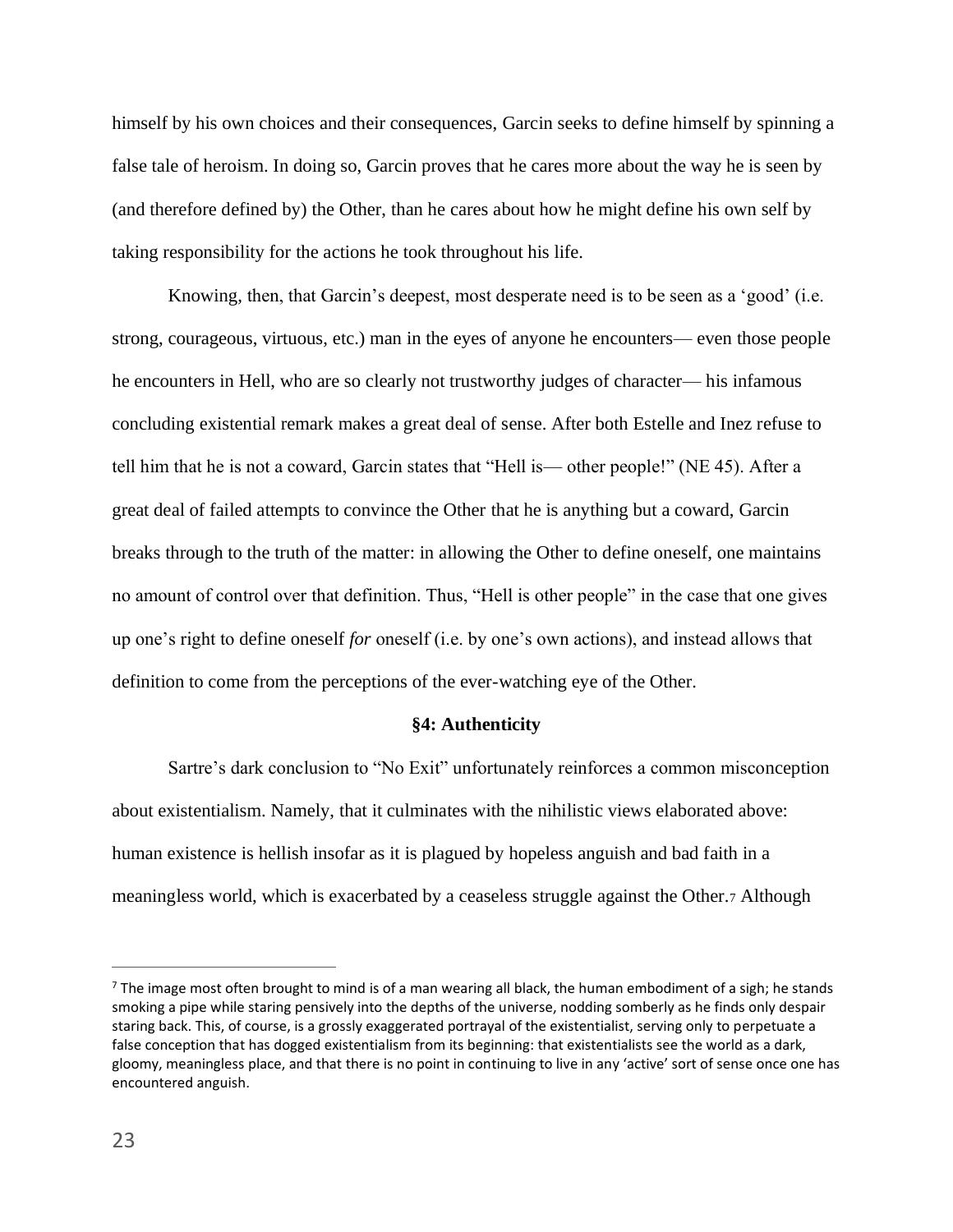this misconception has one thing right—that existentialists find the world to be inherently meaningless— the idea that existentialism automatically entails the adoption of a pessimistic ideology is far from the truth. Indeed, in Sartre's case, anguish is seen as a sort of turning point from which further movement can be prompted.

In other words, the real culmination of existentialism is the 'further movement' prompted by anguish or despair: this is what Sartre refers to as *authenticity*. Existentialism encourages that the individual move beyond anguish towards an authentic life. As Sartre explains, authenticity is the "self-recovery of being which has been previously corrupted" by bad faith (BN 70, fn. 9). This self-recovery involves the individual reclaiming their facticity and transcendence as their own, and not a responsibility of, or a liberty stolen by, the Other. The authentic individual is one who processes their anguish and moves forward to accept and embrace their freedom and responsibility. The authentic individual makes this move whole-heartedly, and knows that to be authentic means that they must truly hold themselves accountable to make choices responsibly in every situation. For Sartre, 'making choices responsibly' means accepting that when we choose for ourselves, we automatically choose for all humanity. Thus, we can never choose evil, "we must always choose the good, and nothing can be good for any of us unless it is good for all" (EH 24). An authentic individual, then, must always ask themselves whether the action they are taking would be the action they would advocate for all of humanity to take in the given situation, "and if he does not ask himself that, he masks his anguish," as he is therefore still acting in bad faith (EH 27).

Of course, Sartre (along with all of the existentialists) does not argue that authenticity is an easy state to achieve; in fact, he does not conceive of authenticity as a permanently achievable state at all. Indeed, because existentialism holds that humans are beings with a perpetually

24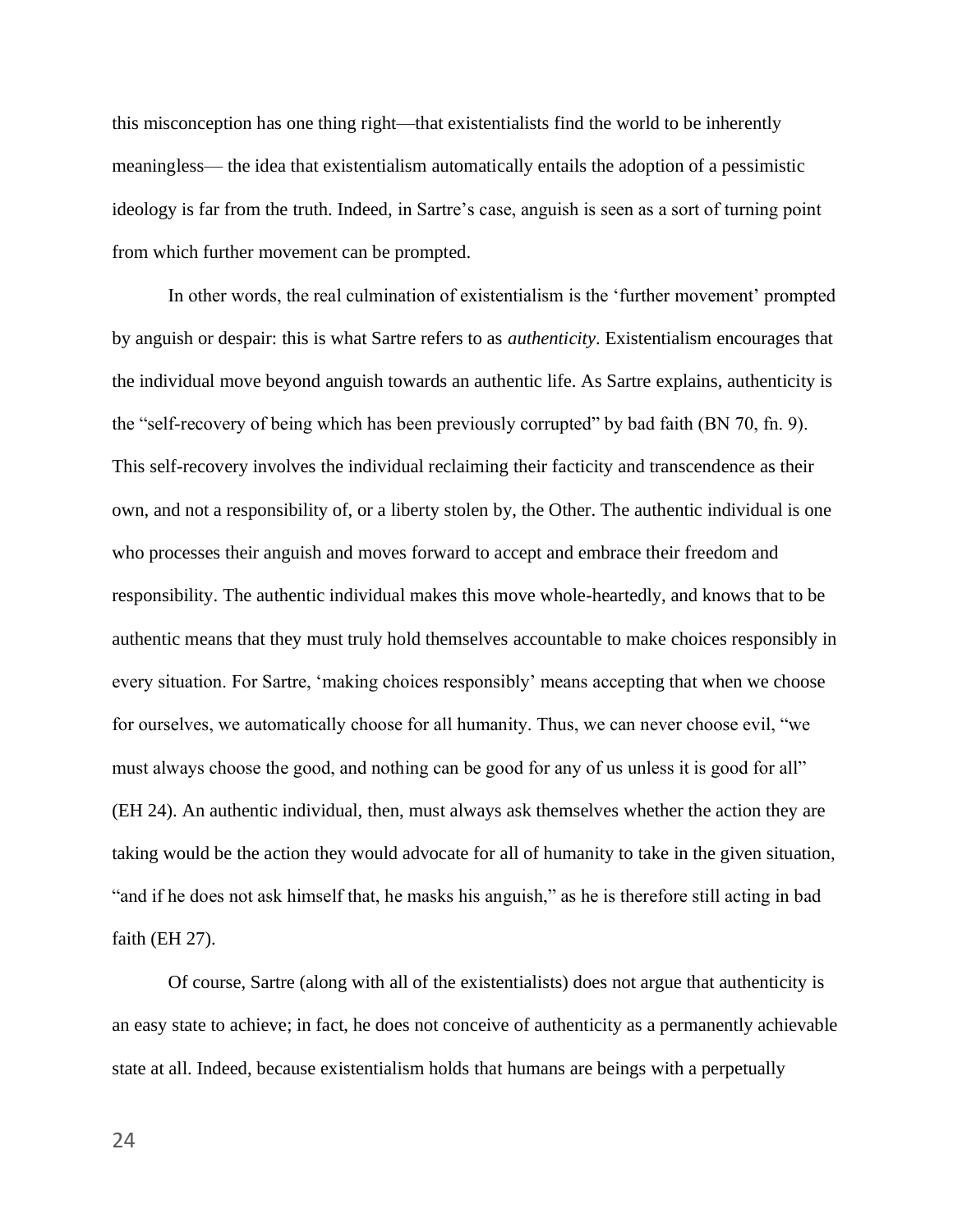changing, rather than fixed essence, our essence must be a dynamic process, not a static state. Thus, exercising authenticity involves a perpetual struggle to live in authenticity, since one must simultaneously actively acknowledge one's freedom and responsibility towards both one's facticity and transcendence; likewise, one must remain vigilant to not lose one's freedom and responsibility to the Other.<sup>8</sup> In other words, it is not uncommon to exercise moments of authenticity, but ultimately collapse back into anguish and bad faith. As such, the existentialists acknowledge authenticity is a rare occurrence. Even Sartre gives little time to authenticity in his philosophical tome, *Being and Nothingness*, given his belief that it is such a challenging goal. The hesitancy with which the existentialists address authenticity brings us to Wallace, as Wallace explores both nuanced details of bad faith and a novel way to move closer towards authenticity throughout one's day to day life.

<sup>8</sup> The idea of the existentially free individual is not only in Sartre, but also in Nietzsche's overman (*Thus Spoke Zarathustra*), Kierkegaard's knight of faith (*Fear and Trembling*), and Camus' absurd hero (*Myth of Sisyphus*).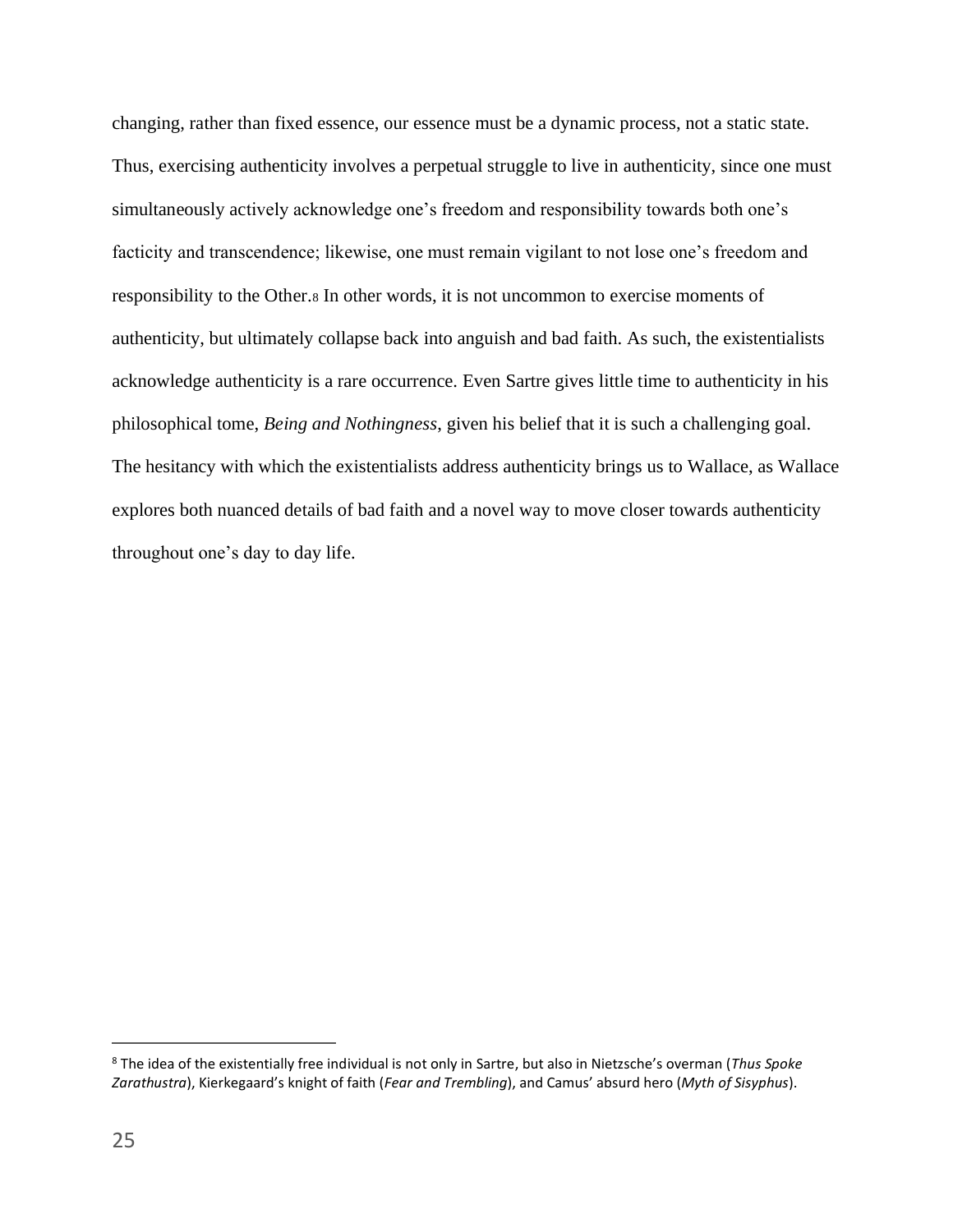#### **Chapter Two**

# **Good Old Bad Faith**

When we turn to Wallace's fictional works with a philosophical lens, it becomes clear that he expresses a number of existential themes through his characters. From the modes of being, to anguish, to bad faith, to the Other, to authenticity— Wallace portrays many of his characters as experiencing, confronting, and addressing existential crises and challenges. At the same time, the depiction of his characters isn't simply a method for displaying the idea, 'This is existentialism.' Rather, I contend that Wallace offers characters that are more complicated than the characters of other existential fictional works (such as "No Exit"). In turn, these complicated existential characters reflect back on the existential themes to show that these themes themselves are more complex than other existentialists may have assumed, especially in the increasingly self-focused contemporary world. To develop this analysis, we can begin with Wallace's 'simple' short story, "Yet Another Example of the Porousness of Certain Borders (XI)" as a straightforward example of existentialism in his work. While "Borders" is only a page and a half—making it significantly more brief than the majority of Wallace's stories—it neatly encapsulates what can be considered the stages of existentialism. To use this story as a precursor to the remainder of this thesis, then, I will trace the general steps of existentialism as they appear in the story, thereby showcasing Wallace's clear attention to existential themes.

To open the story, the protagonist shares the following information: he is dreaming, and in this dream he is with someone who he knows that he knows but who he cannot place. Following this, the protagonist notes that either this non-stranger "suddenly points out" to him that he (the protagonist) is blind, "or else it's in the presence of this person" that he suddenly realizes that he is blind (BI 35). This realization makes the protagonist "incredibly sad," so much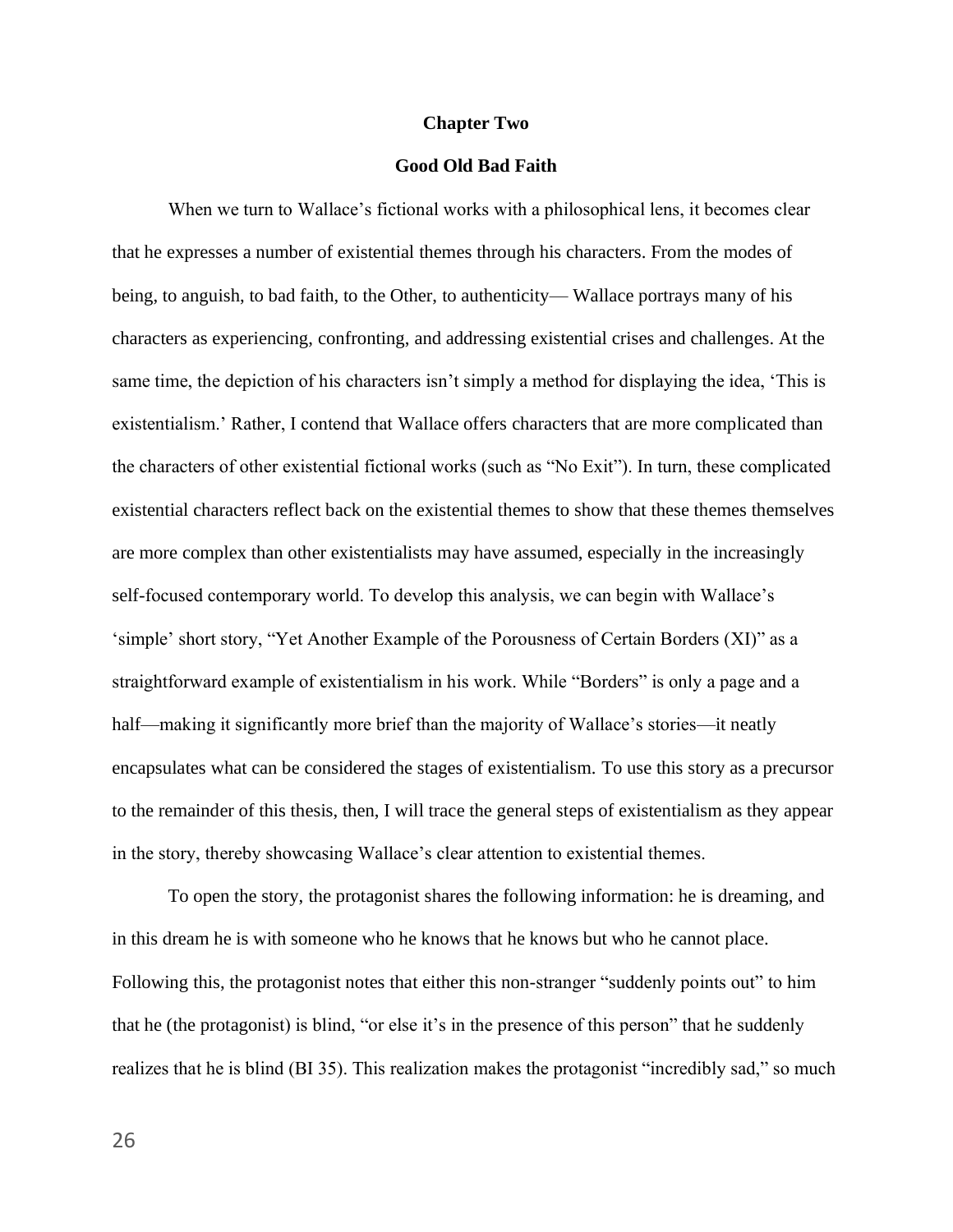so that the other person notices his sadness, "and warns [him] that crying will hurt [his] eyes somehow and make the blindness worse" (BI 35). Despite this mysteriously well-informed warning,<sup>9</sup> the protagonist sits down and begins to sob so hard that he wakes himself up from his dream to find himself in bed with his girlfriend. But given that he is now sobbing in reality, he cannot see and believes that he is actually blind. Eventually, his girlfriend calms him down enough for him to (literally) see that his sight is still intact. Upon finding that he has his sight, the protagonist goes to work the following day in an incredibly introspective and enthusiastic mood: he is now truly thankful for his sight, and understands how "fragile" human vision is (BI 35). After a long day of genuine appreciation for his sight, our protagonist returns home, absolutely exhausted.

Despite the brevity of the story, "Borders (XI)" clearly depicts several key themes of existentialism. The protagonist is living in bad faith at the beginning of this story: he's figuratively 'blind' to the truth of his literal (though dreamed) blindness and relies on the Other to tell him that he's blind. Thus, he defines and understands his own self through someone else's perspective; he is made an object in the eyes of the Other, meaning he is allowing himself to be objectified by the Look. From here, the protagonist refuses to continue to live in bad faith, as he immediately confronts the truth and horror of his blindness. Here, he acknowledges that he is living in bad faith by allowing the deep sadness prompted by his blindness to overcome him, and enters a state of what must be seen as a sort of an analogue to anguish.

Upon waking up with his sight, the protagonist spends a day living in authenticity; he acknowledges how amazing it is that he can see, and embraces the beauty and phenomenality of

<sup>&</sup>lt;sup>9</sup> How would the non-stranger know what's best for the protagonist, after all?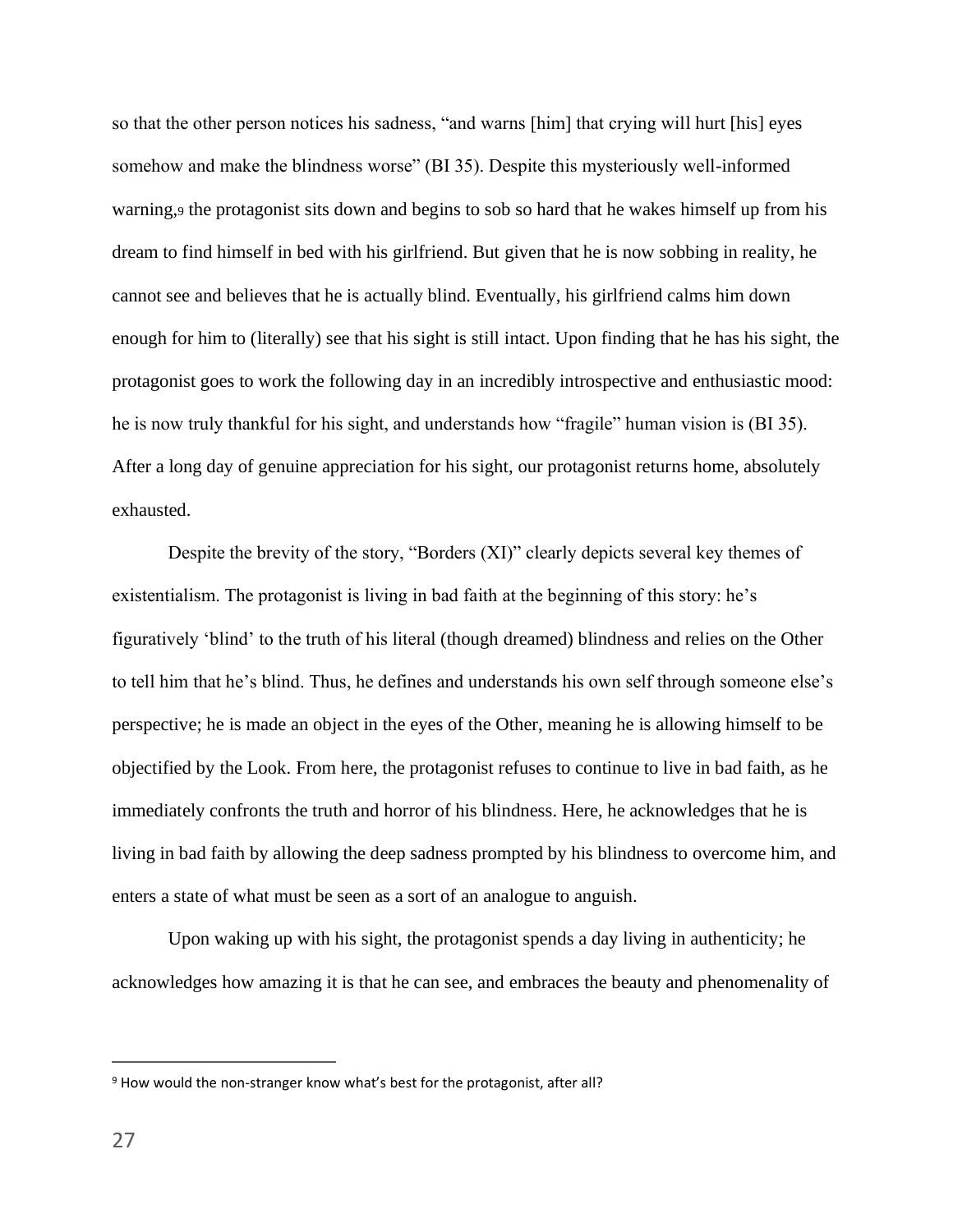human sight. That he can see at all, he says, is "really just a lucky coincidence," noting that he just as easily could have been "one of those blind people [he] sees on the subway" (BI 35-36). After such a long, authentically-lived day, the protagonist returns home utterly exhausted, and promptly crawls into his bed to "more or less pass out" at 4pm (BI 36). That the authenticity of the protagonist is represented as absolutely exhausting echoes the existentialist view that authenticity is not an easy path to take, especially as compared to the ease with which one can live in bad faith. In this respect, then, it is simple to view the story through an existential, and particularly Sartrean, lens: one goes from bad faith, to anguish, to authenticity, with a few transitory steps in between.

While "Borders (XI)" can serve as a simple encapsulation of existential themes, however, I argue that Wallace is no standard existentialist. On the contrary, I argue that Wallace offers a more nuanced depiction of existential issues (especially bad faith, the Other, and authenticity) in real life than the black and white portrayals of those issues offered by many of the 'original' existentialists. In doing so, I suggest that Wallace's depictions demonstrate philosophical arguments that bring forth a Wallacian existential philosophy, one that primarily builds on Sartre's version of existentialism, but still hinges on the common existential themes presented in chapter one. In this chapter, I will focus on Wallace's portrayal of bad faith and the Other. As many of Wallace's works present characters who struggle with anxiety, depression, suicidality, it is natural for Wallace to highlight the darker themes of existentialism in terms of bad faith and the Other.

Perhaps befitting of existential stories in the contemporary world, some of Wallace's stories focus primarily on characters who are seeking therapy. Interestingly, therapy proves to be a fascinating medium for Wallace to express existential ideas, as serves as a setting where a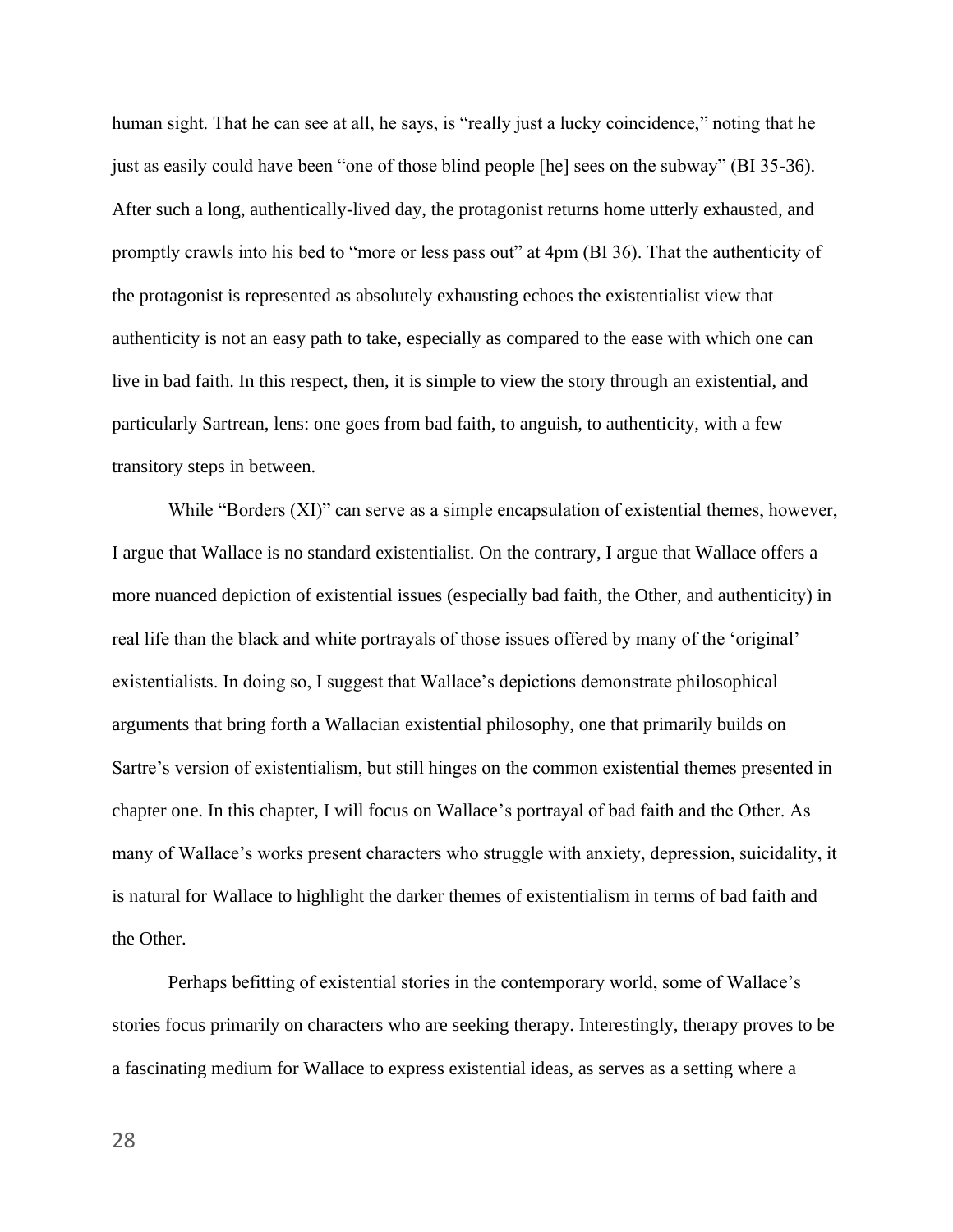patient must necessarily reflect on themselves as a being-in-question, a being-as-becoming, and as a being-in-time. First, typically, a patient's decision to meet with a therapist implies that their being is in question insofar as they have begun to reflect upon their situation in life. Second, this decision further implies a goal to change themselves in some way (their outlook, managing feelings, etc.). As such, they suggest a hope that they are a being-as-becoming. Finally, oftentimes, and as we shall see definitively in Wallace's works, patients examine their lives as beings-in-time. They often examine their facticity in terms of past events that are relevant to their circumstances today. Likewise, they suggest an appeal to their transcendence in terms of achieving the goal of changing themselves for the future, which, again, brings them back to their status as being-as-becoming. Importantly, because a person is so clearly proven to be a being-asbecoming in therapy, the medium itself highlights the fact that seeing one's essence as fixed simply does not work, as a being-as-becoming cannot have a fixed essence. Thus, therapy also serves as the perfect medium to highlight when one is living in bad faith, as a patient's attempt to deny their status as any of those kinds of being during the therapeutic process clearly shows their bad faith.

As therapy proves to be such a versatile medium for existential exploration, then, it comes as no surprise that Wallace uses therapy to portray the existential aspects of his characters' experiences of mental and emotional distress. Wallace particularly focuses on how depression and anxiety can be deeply tied into one's own bad faith and difficulty existing beside the Other. His portrayal of the character, 'the depressed person' offers a rather simplistic version of a character whose depression is inextricably linked to her bad faith, while his depiction of Neal, the protagonist of "Good Old Neon," presents audiences with a much more complex version of a character struggling with bad faith while in therapy. In the following two sections, I

29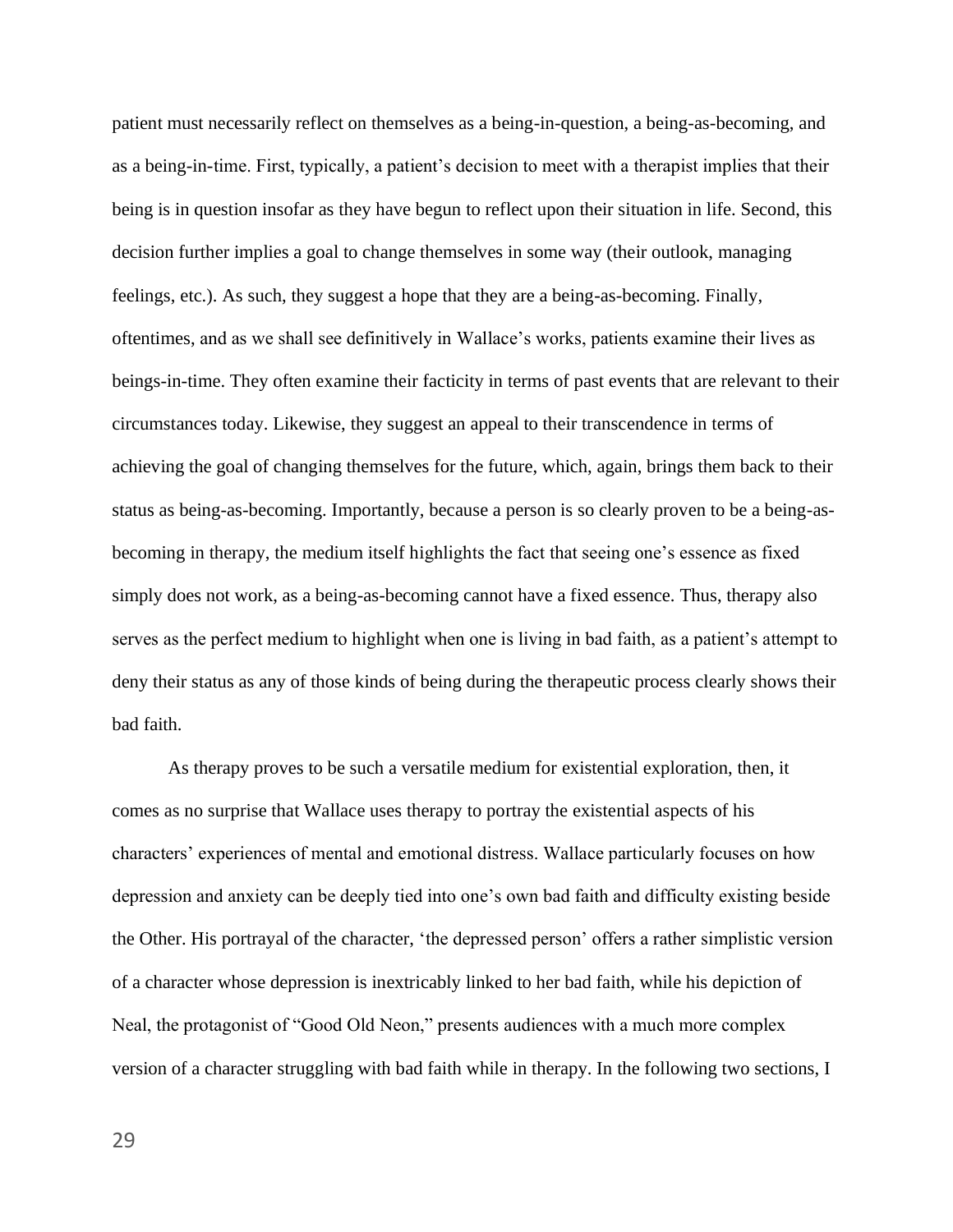will outline the basic characteristics of each character's struggle with bad faith and the Other. I will open with an analysis of the most important elements of "The Depressed Person" in order to present a more straightforward case of Wallace's use of therapy to portray his characters' struggles with existential issues, which will aid in the following analysis of the inherently more complex protagonist of "Good Old Neon." Based on my analysis of each story, I will propose that these two characters represent the nuances Wallace adds to existentialism, as he steers away from the more black-and-white tradition of those existentialist writers who came before him.

#### **§1: The Depressed Person**

'The depressed person' (TDP) is the sole moniker given to the protagonist of Wallace's same-named story. Without a real name, Wallace's protagonist is literally identified by her depression, which matches her personality quite well. Likewise, the depressed person is not only identified by her depression, but she is *defined* by it; she has given up any other aspects of her identity in bad faith, and resultantly sees her identity as circumscribed by all the trappings of what it means to be a 'depressed person.' As shown in Sartre's example of the waiter who cannot *be* 'a waiter,' however, it is existentially impossible to actually be defined by, much less to have, a singular and unchanging self. By defining herself as 'the depressed person,' then, TDP denies that she is a being-as-becoming, being-in-question, and a being-in-time, as she argues that her essence is fixed, and therefore impossible to question or change over time.

The third-person narration in "The Depressed Person" speaks volumes about the opinion of this character that one is intended to have, as the story is marked by a judgmental tone throughout. It is quite easy to side with the narrator on this matter, as any sympathy one might hold for the depressed person quickly dissipates as her story unfolds. Wallace portrays the depressed person's behavior as filled with vices: she is fretful, diffident, self-pitying, and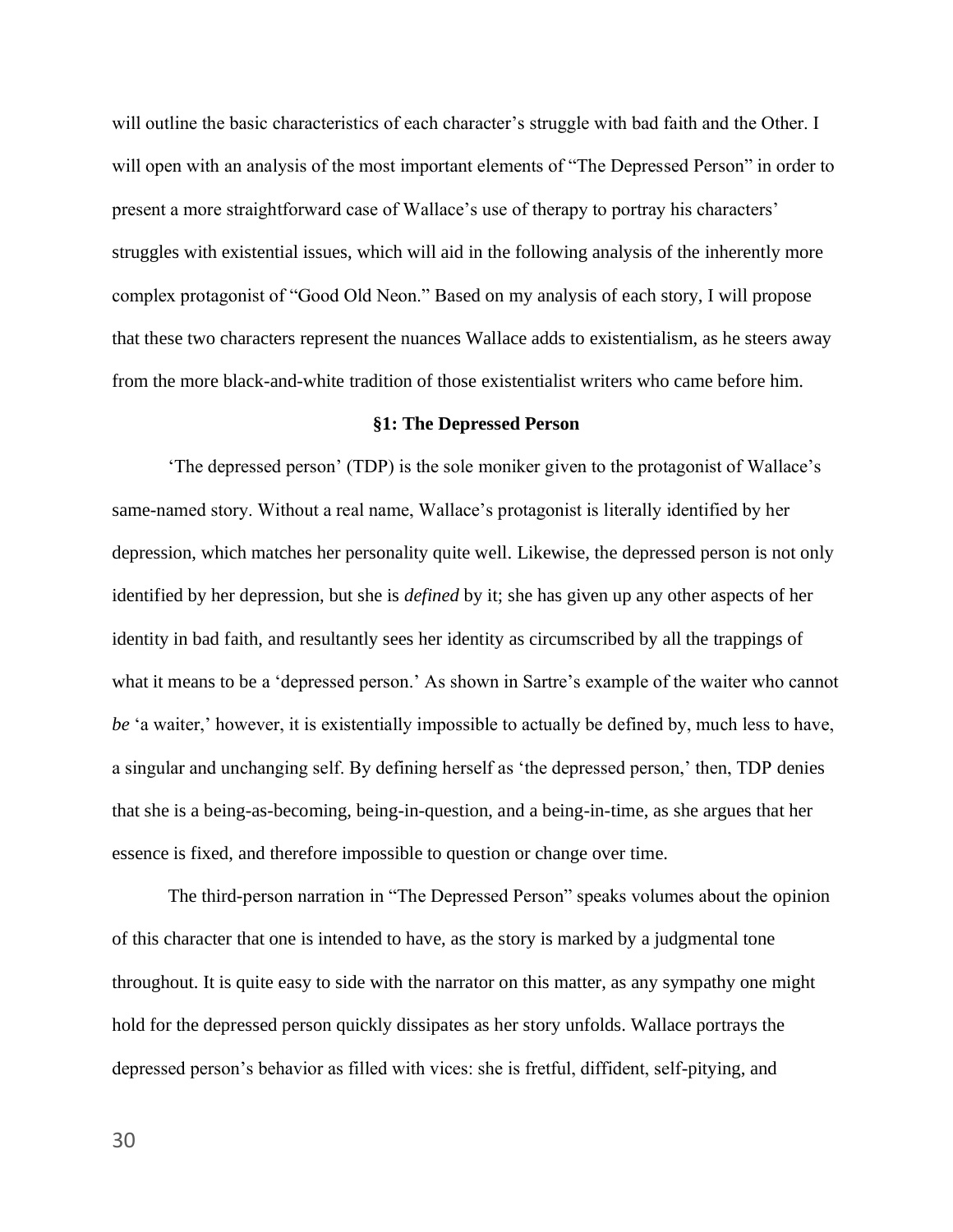apparently exasperating on those to whom she confides. Ultimately, Wallace personifies TDP as a character who is trapped in bad faith due to a paradoxical drive. On the one hand, she is hyperfocused to be reassured by the Other (i.e. those to whom she confides) that she is not fretful, diffident, self-pitying and exasperating. On the other hand, this obsession to be reassured by others is what *makes* TDP all of those vices, which is the existential frustration found at the heart of the story. To prove that this paradoxical relationship between TDP's desires and behavior is at the heart of her bad faith, three aspects of the story must be addressed: (1) TDP's fixation on, and simultaneous avoidance of responsibility for, her life-long emotional distress; (2) how that willful avoidance leads to bad faith; and (3) how her reliance on wholly one-sided friendships exhibits her deep-seated bad faith. By reviewing these aspects of "The Depressed Person," it will be made clear that the depressed person's bad faith and difficulty relating to the Other in a nonself-obsessed manner is the cause of her depression.

"The Depressed Person" opens with the third person narrator's explanation of TDP's emotional state: "The depressed person was in terrible and unceasing emotional pain, and the impossibility of sharing or articulating this pain was itself a component of the pain and a contributing factor in its essential horror" (DP 57). While this initial statement may at first inspire sympathy from the reader, it quickly becomes apparent that, given both the derisive tone of the narrator and the actions of TDP herself, TDP's unceasing pain and horror is no more than a testament to her refusal to acknowledge that her situation in life merits much less emotional disturbance than she finds herself perpetually tormented by. Nevertheless, as TDP finds herself supposedly unable to express her deep agony, she "hoped at least to be able to express something of its context—its shape and texture, as it were—by recounting circumstances related to its etiology" (DP 57). It is at this point in the story (i.e. two sentences into the text) that TDP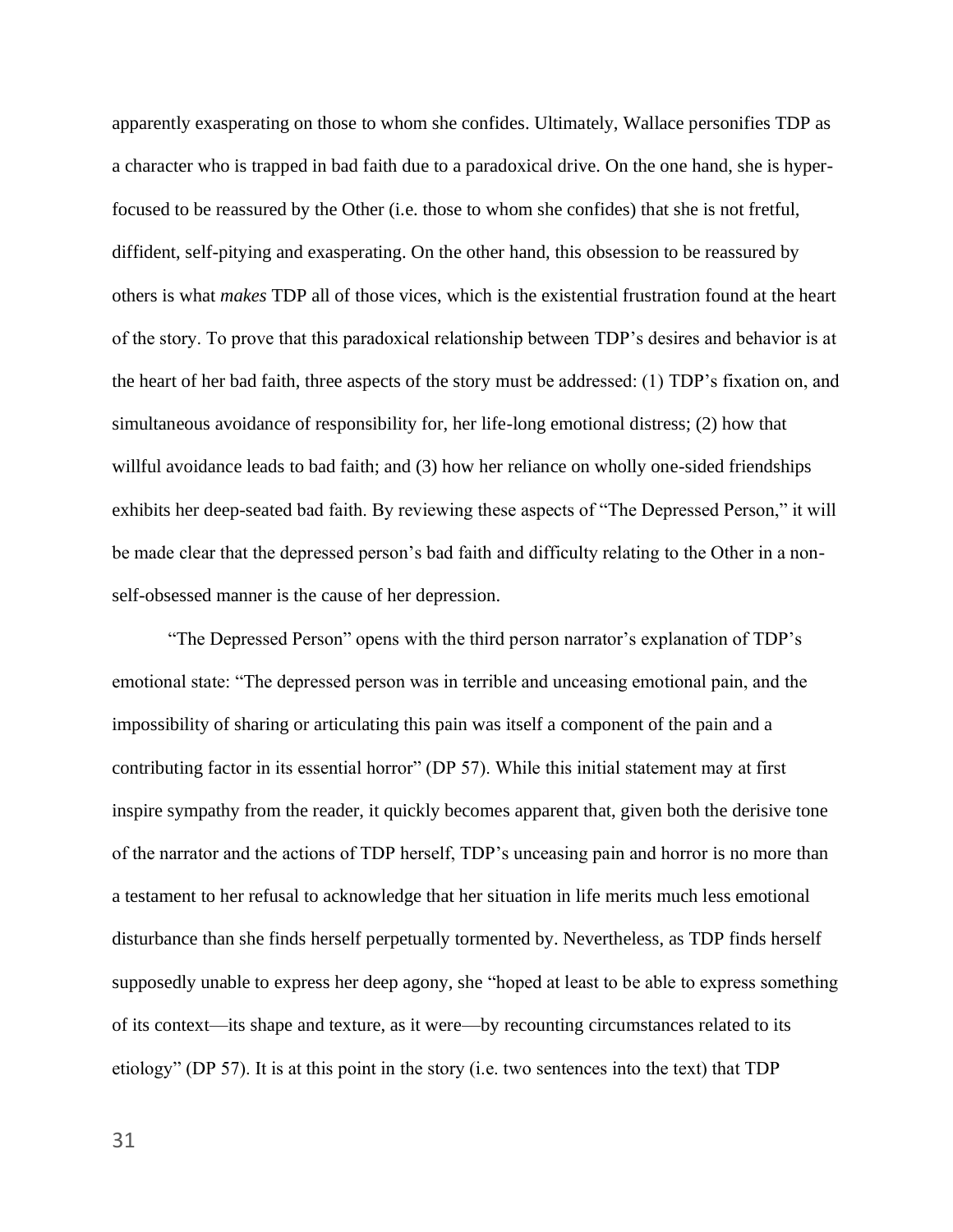exhibits her first refusal of responsibility for her plight, as she redirects the attention from her current state and onto an experience of what can be defined as childhood trauma.

Briefly, TDP required extensive "orthodonture" as a child (some manner of headgear, as it were), but her bitterly divorced, independently wealthy parents were more concerned with fighting over which of them would pay for the necessary surgeries and equipment than they were with their daughter's physical and emotional wellbeing. Indeed, each of her parents "had privately expressed to the depressed person a willingness, if push came to shove, to bite the bullet and pay, explaining that it was a matter not of money or dentition but of 'principle'" (DP 57). Later on in the story, the depressed person shares that her parents had to hire an arbitrator to put an end to the issue, and at \$130 an hour, he structured a compromise in which each parent was required to pay half of the cost for their daughter's orthodonture (DP 60).

It is worth acknowledging that the actions of TDP's parents were morally questionable and appear to be grounded in bad faith. TDP's parents left their daughter in agony-inducing-pain while awaiting medical intervention she badly needed in order to hurt one another, which exhibits their willingness to engage in the vices of being manipulative and self-absorbed, making their actions morally questionable. Likewise, the parents' behavior indicates a level of bad faith in that they seemingly avoid responsibility for their actions towards their daughter, as they each blame the opposite parent for their daughter's mistreatment. Thus, it is entirely understandable that TDP has endured psychological trauma surrounding this event, especially when one considers the fact that her physical appearance was permanently altered from one of the necessary surgeries. All that said, however, the depressed person's treatment of the event from an adult perspective is troubling to say the least.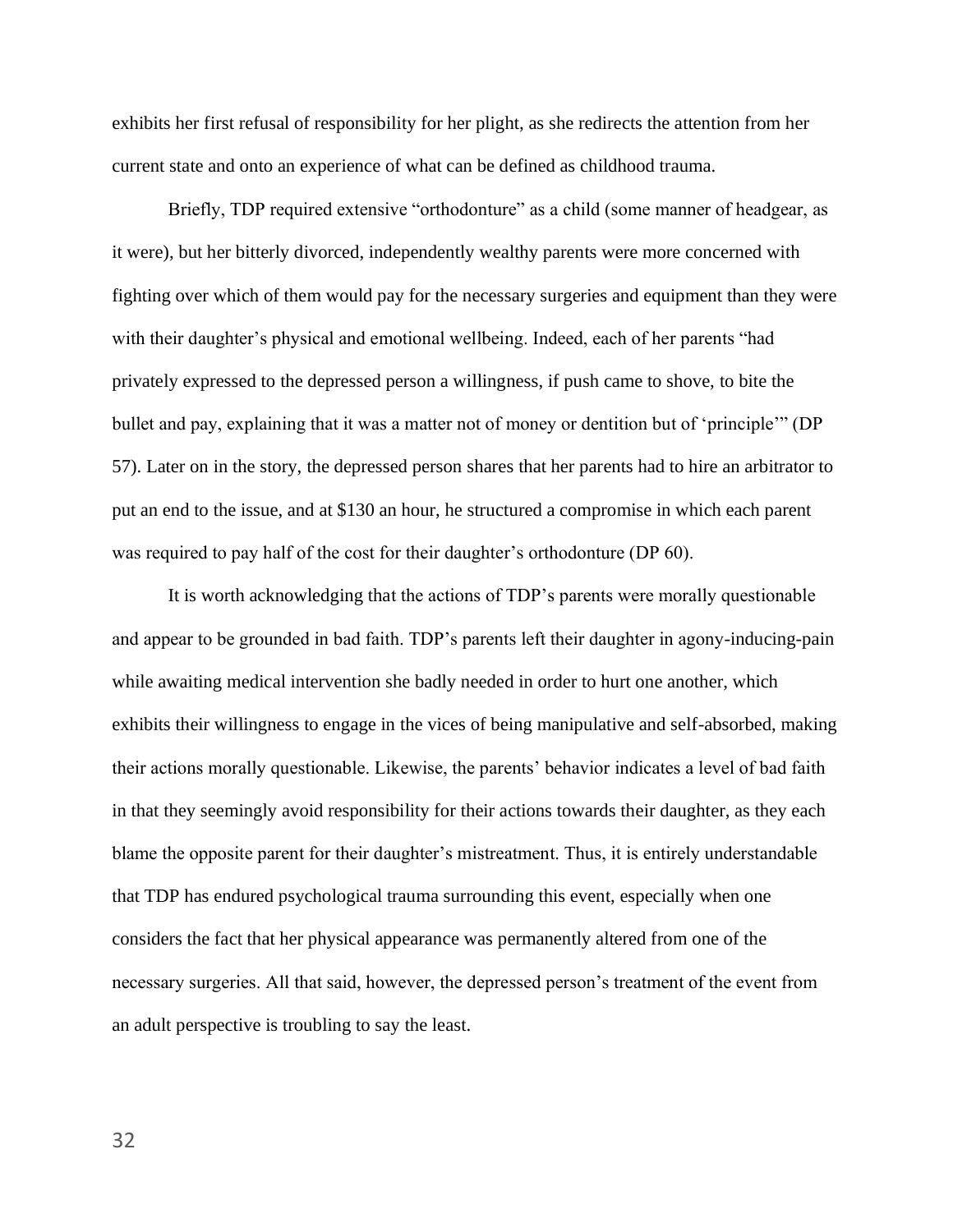Indeed, though the event TDP describes could very well be considered traumatic, her continued reliance on the event as a reason for her enduring depression is a mark of extreme bad faith. Similar to Sartre's gambler—who quits gambling only until he enters the casino, remembers that he has always been 'a gambler,' so believes he really has no choice but to gamble—TDP's definition of herself as 'the depressed person' exemplifies a willingness to define her entire self by the events of her facticity alone, which is a large factor of her bad faith. Resultantly, TDP's description and continued treatment of the orthodonture event must be taken with great attention to temporality, as the effects of such an event, though lasting, simply cannot account for her continued willfulness against accepting responsibility for her emotional state so many years later, nor can any of the events from her facticity that she calls on to justify her present emotional state.

To fully understand the issue in TDP's treatment of this event, it is beneficial to review the following passage:

And the depressed person always took care, when as an adult she attempted to describe to a supportive friend the venomous struggle over the cost of her orthodonture and that struggle's legacy of emotional pain for her, to concede that it may well truly have appeared to each parent to have been, in fact, a matter of "principle," though unfortunately not a "principle" that took into account their daughter's feelings at receiving the emotional message that scoring petty points off each other was more important to her parents than her own maxillofacial health and thus constituted, if considered from a certain perspective, a form of neglect or abandonment or even outright abuse, an abuse clearly connected—here she nearly always inserted that her therapist concurred with this assessment— to the bottomless, chronic adult despair she suffered every day and felt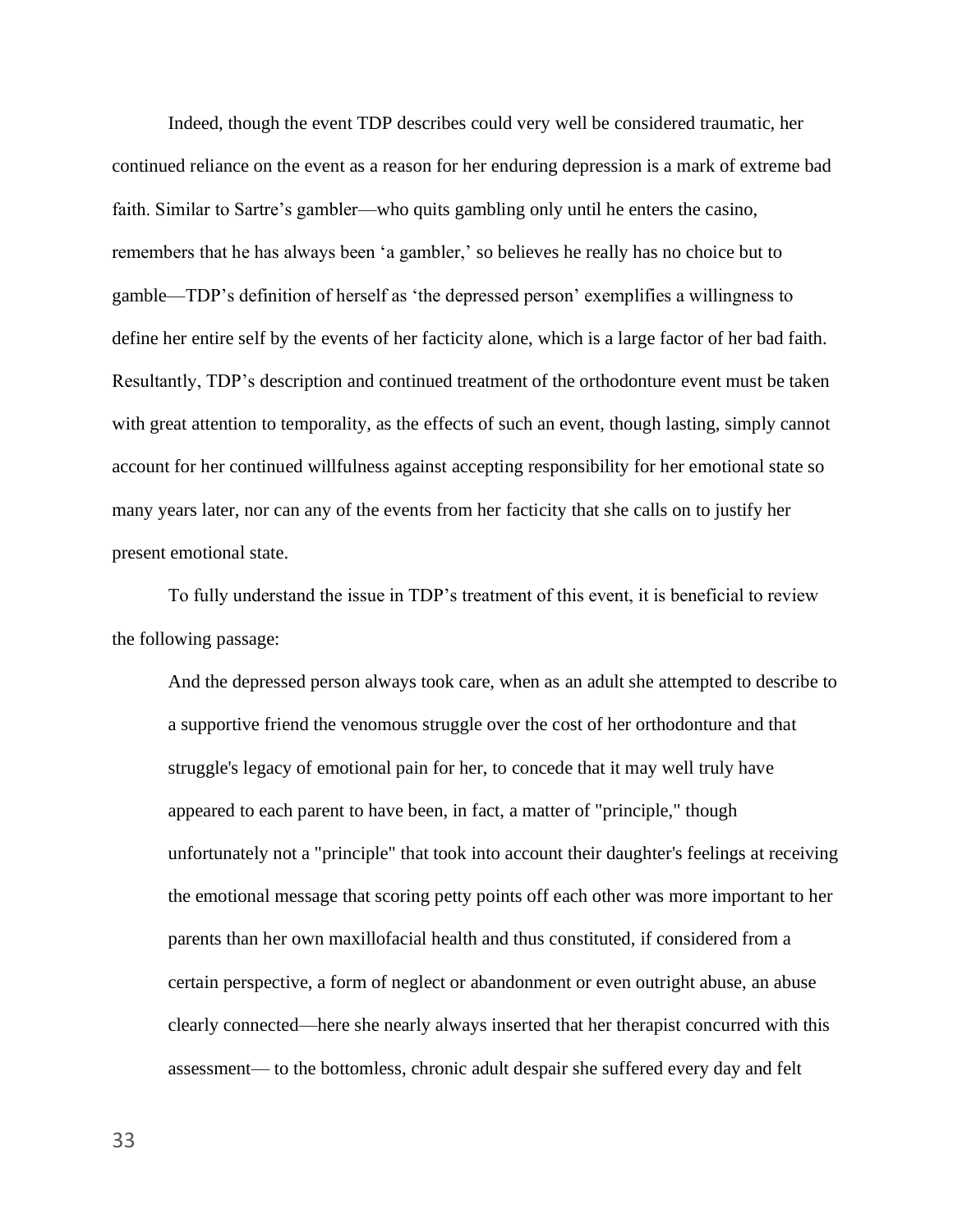# hopelessly trapped in. (DP 57)

The word choice, tone, and length of this sentence are all incredibly telling when considering TDP's present relationship to this trauma of her facticity. To begin, that the word "always" is used in the first line implies that TDP has described this event to multiple friends on multiple occasions, even so many years since its occurrence. In addition to the temporal implication included in the word "always," that the depressed person finds it necessary to "always" couch this trauma in such a passive, indirect manner is highly problematic from an existential viewpoint. Importantly, while the existentialist would grant that it is natural for TDP to experience some level of psychological trauma as a result of her parents' actions, they would also counsel against the dangers of using trauma from one's facticity—or, to that point, *any*  event from one's facticity— as a reason to neglect one's responsibility. Thus, while TDP would be well within her rights to openly say "I am angry/upset/traumatized by my parents actions" in an existential framework, she would also need to take responsibility for the feelings she continues to have regarding the events of her facticity. Instead, however, she chooses to "always" go out of her way to 'concede' that her parents were, to their own eyes, truly acting out of principle, after which point she acts as though she is merely suggesting the idea that "if considered from a certain perspective," her parents' actions could completely account for "the bottomless, chronic adult despair she suffered every day and felt hopelessly trapped in," which is, she feels the need to mention, a statement that her therapist fully agrees with. All of these carefully placed nuances in the depressed person's language surrounding the results of her parents' actions have a singular goal: to convince anyone who will listen that her depression isn't her fault, that she wouldn't be like this if not for the actions of others. In other words, TDP is acting in bad faith in that she persistently flees from responsibility for her character, choosing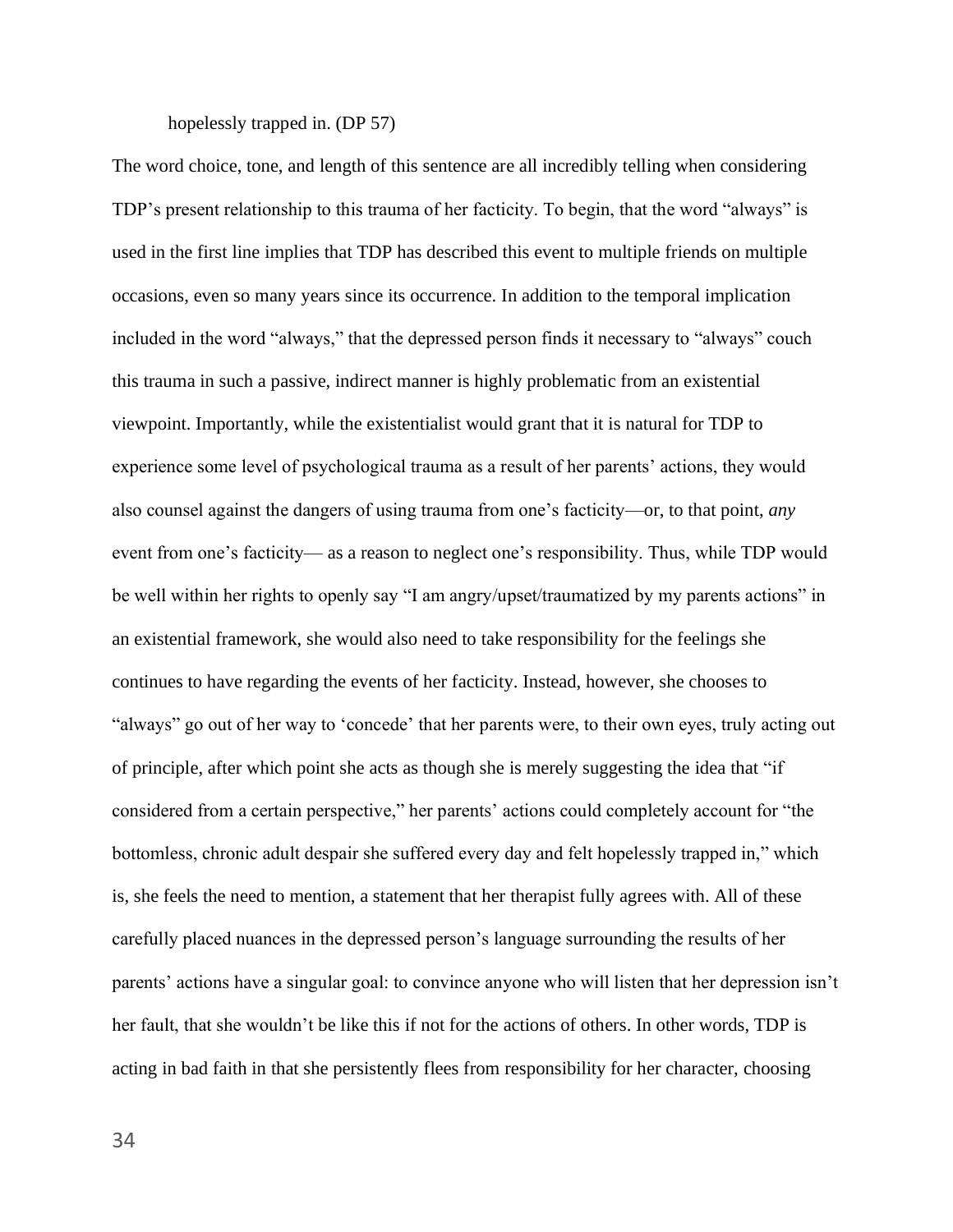instead to place the responsibility for defining her selfhood (and for justifying that definition) on those who surround her.<sup>10</sup>

TBD's fixation on blame continues throughout the entirety of the story, particularly as she continues to reference and build upon the orthodonture event. Though she insists that she only mentions the struggle with her parents for the same reason given initially—given her inability to express her feelings of lifelong depressive agony, she can only share the 'context' of her feelings— it becomes apparent early in the story that the real reason for her fixation on that struggle is so that she can have an object for blame. As shown above, TBD's need to blame her parents for her lifelong despair is the pinnacle of bad faith, and is made even more problematic by her refusal to actually blame them in her own words. Instead, she only insinuates such blame, furthering herself from the responsibility of even actively blaming her parents. Furthermore, though the depressed person's actions at first glance indicate that her goal is, as proposed above, to convince others that her unhappiness is not her fault, it is not so; instead, her true goal is to persuade *others* into convincing *her* of that particular untruth.

Thus, the depressed person's bad faith is most clearly seen through her relationship with the Other, particularly in her reliance on her so-called "Support System." It is worth noting that, like TDP herself, her "Support System" does not have names; they are not depicted as subjects, or as individuals who have essences, but as objects, as 'things which have a function,' where that function is, selfishly, to support TDP. Indeed, as TDP describes them, her support system is made up of "approximately half [a] dozen friends," who "tended to be either female

<sup>&</sup>lt;sup>10</sup> Of course, she stops just shy of outright blaming her parents by using hypothetical language (i.e. their actions could constitute abuse and be seen as the root of her issues "if considered from a certain perspective"), as she seems to be aware that fully blaming others for her issues will not be accepted by her audience.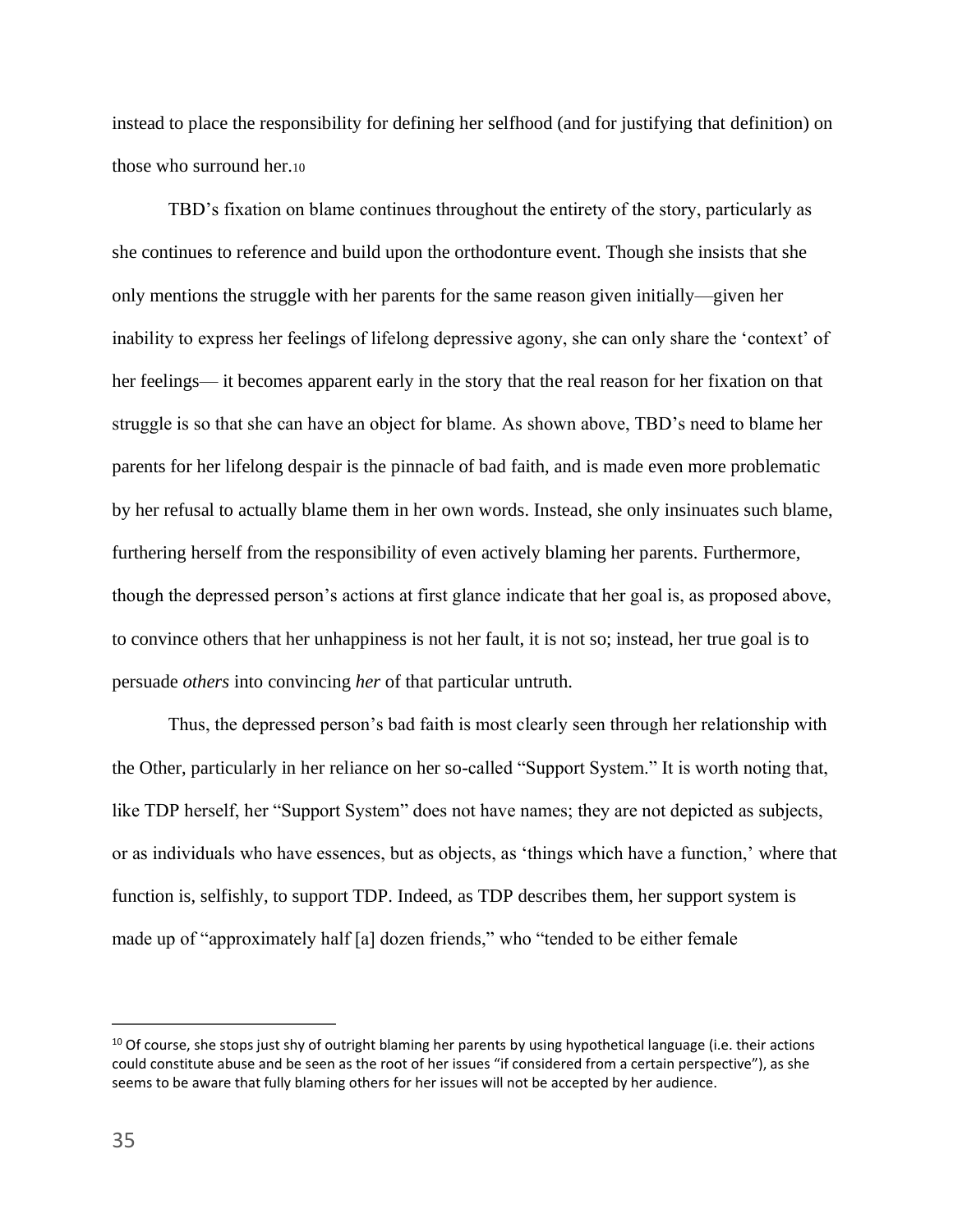acquaintances from childhood or else girls she had roomed with at various stages of her school career, nurturing and comparatively undamaged women … whom the depressed person often had not laid eyes on in years and years" (DP 57). Despite the clear physical and emotional distance between TDP and her so-called 'friends,' she integrates her Support System into her life by calling one or another of these women on a nightly basis to discuss her deep sadness. Rather than ask for help or advice in a straightforward, productive manner, TDP asserts to each friend that she is in no way trying to play the victim, while simultaneously playing the victim in every case. This is clear evidence of TDP's paradoxical drive that was mentioned earlier in this section: by relying her Support System (the Other) as a group of functional objects whose sole purpose is to convince TDP that she is not self-pitying and exasperating, TDP denies that she is responsible for her actions and for her essence. Thus, TDP's reliance on her Support System both exacerbates her bad faith, and is grounded in her bad faith.

To give an early example of this behavior, TDP notes that she is "always careful to share with the friends in her Support System her belief that it would be whiny and pathetic to play what she derisively called the 'Blame Game' and blame her constant and indescribable adult pain on her parents' traumatic divorce or their cynical use of her" (DP 57-58). But it is obvious that this is exactly what TDP is doing—indeed, it would be difficult to offer a more concise summary of TDP's actions than she has given here, herself. That she finds the need to call these friends just to insist that her behavior is not the problem is destructive behavior, as each call she makes reinforces her bad faith. She cannot use her Support System to help her, because one who was truly ready for help would at the very least be *open* to the idea that they are in some way responsible for their circumstances.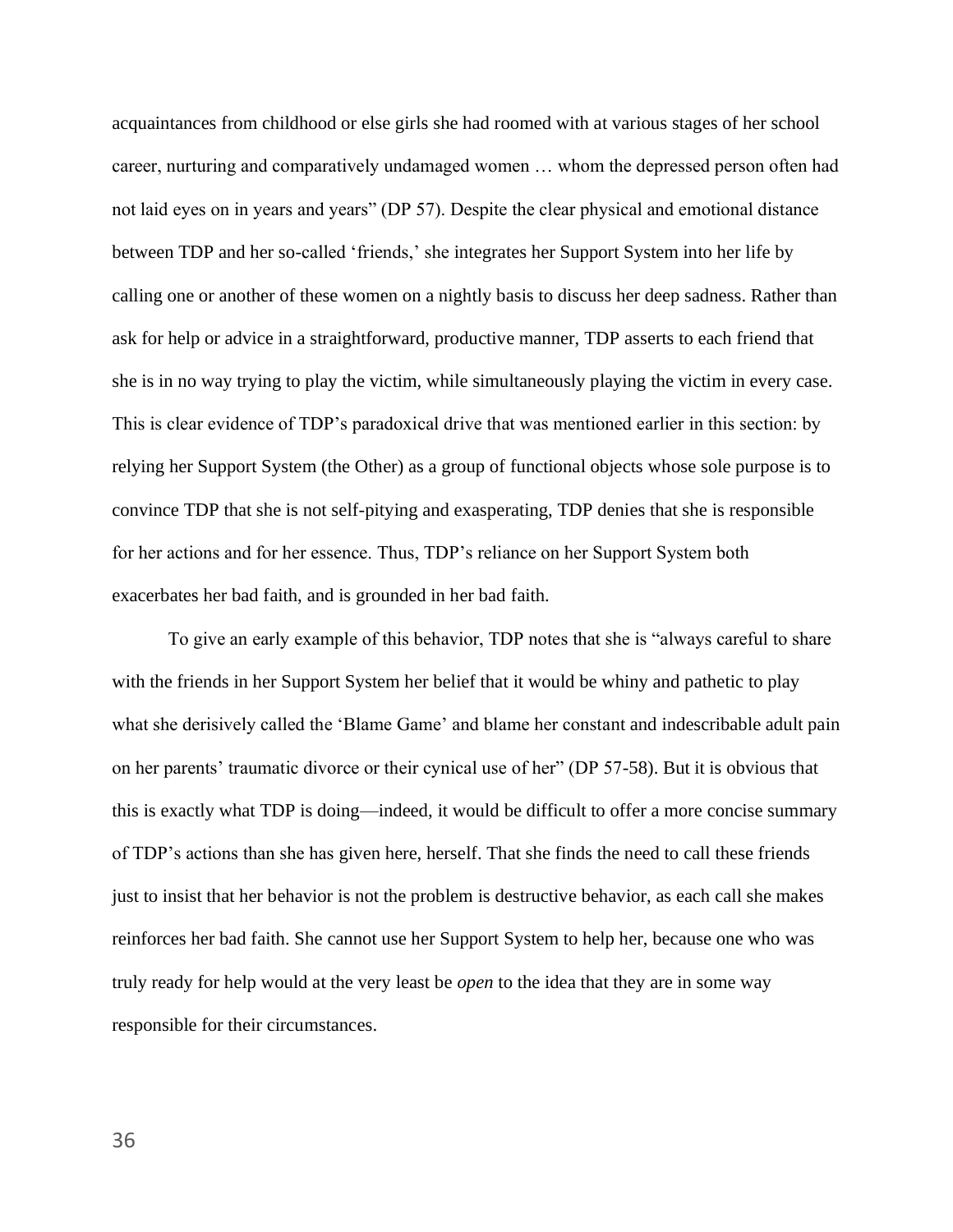There are two remaining examples of TDP's use of her Support System that merit analyzing, particularly as instances of her inability to recognize the depths of her bad faith. The first instance unfolds as follows:

The former acquaintances and classmates who composed her Support System often told the depressed person that they just wished she could be a little less hard on herself, to which the depressed person responded by bursting involuntarily into tears and telling them that she knew all too well that she was one of those dreaded types of everyone's grim acquaintance who call at inconvenient times and just go on and on about themselves. (DP 58)

It is important to open with the simple fact that here, TDP is correct in her self-analysis: she *is*  "one of those dreaded types." When her Support System friends tell her the truth—that she is too hard on herself, and could benefit from spending less time agonizing over how terrible she is she compounds the problem by 'involuntarily' bursting into tears, thereby furthering their perception of her as someone who will "just go on and on about [herself]." She refuses to listen to their advice, which connotes the idea that these calls were, from her own, subconscious view, never intended to solve her problems, at least not as long as the solution involved requires a push towards taking responsibility for her treatment of herself. Rather, her intention was to bemoan her issues in an attempt to further hide within the scope of her facticity, or sometimes in a view of her present that is necessarily overtaken by her continued relationship to her facticity (as all of her actions are, so long as she continues to define herself as 'the depressed person'). In that respect, TDP is unwilling to address her bad faith: despite her tri-weekly therapy appointments,<sup>11</sup>

 $11$  Which is itself a problematic number, as no adult with a job and a life should have the time or money to attend therapy sessions thrice weekly.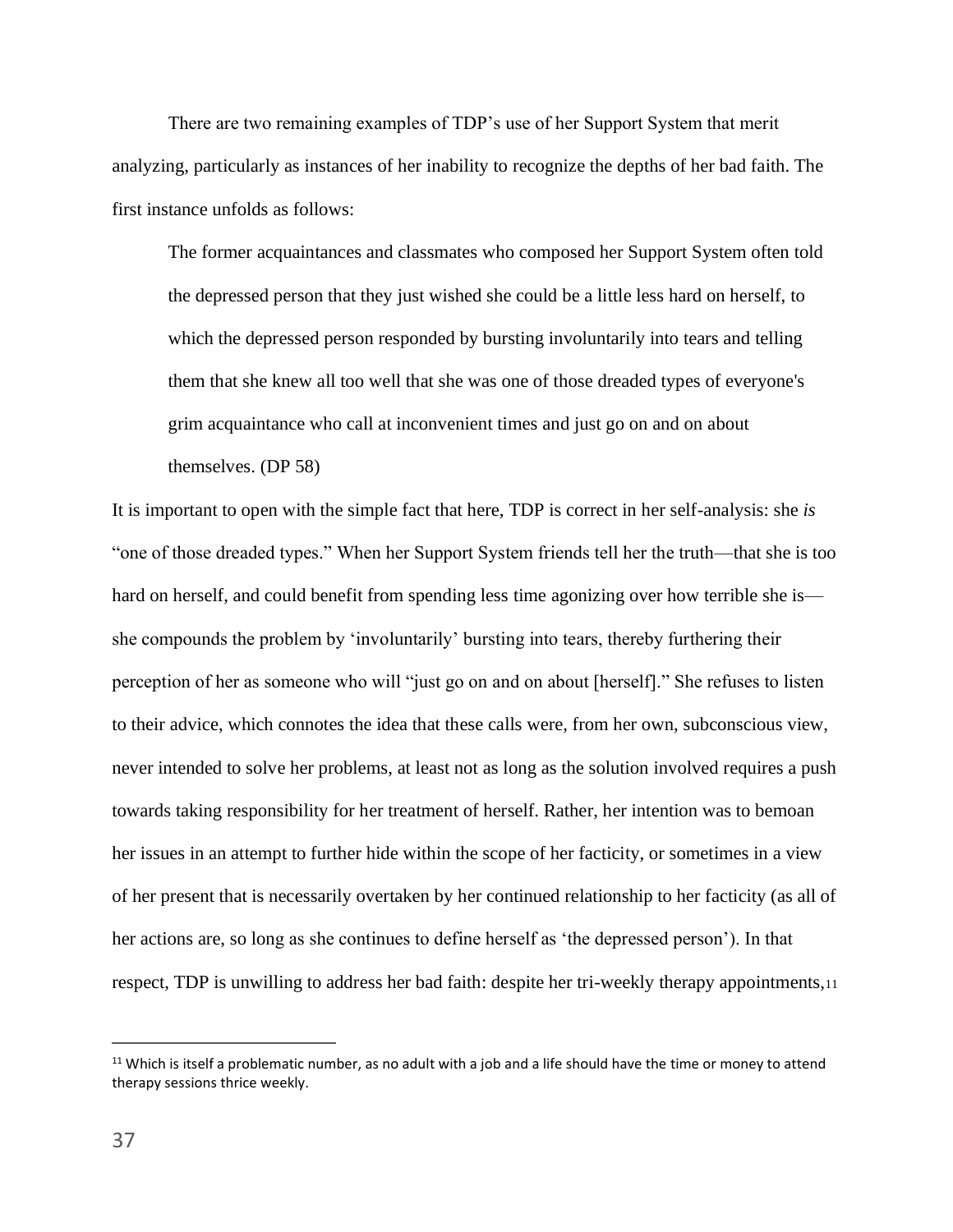TDP remains steadfast in continuing to depict herself as "one of those dreadful types." She clings to the self-definition of 'the depressed person,' and every time she makes a call to her Support System she furthers that perception of herself in her own eyes and in the eyes of the Other. Worse yet, by verbally defining herself in this way to her Support System, she is putting these words in their mouths. In doing so, TDP places the members of her Support System in a position to take responsibility for defining her, thereby furthering her bad faith by denying the responsibility to define herself.

The second instance of TDP's unawareness of her bad faith occurs sometime after her therapist (who encouraged her to build and subsequently rely on this Support System in the first place) commits suicide. Without having her therapist to help her, TDP elevates the need of her Support System, calling several members of it throughout the workday, on their work numbers, from her place of work. This is, of course, highly inappropriate behavior, a fact of which TDP is well aware. She shares that she always constructs "elaborate, vociferous" apologies on these calls, and goes on to express "gratitude to the Support System for just Being There for her, because she was discovering again, with shattering new clarity in the wake of the therapist's wordless abandonment, just how agonizingly few and far between were the people with whom she could ever hope to really communicate and forge intimate, mutually nurturing relationships to lean on" (DP 63). This passage is important for three reasons: First, it clearly evidences TDP's conception of her Support System as an objective unit, not as a group made up of individuals otherwise, the name of an individual member of her Support System would have taken the place of "the Support System" in her expression of gratitude. Second, TDP's designation of her therapist's suicide as "wordless abandonment" is a clearly selfish and callous way to characterize such an event. Third, based on this character assessment of TDP, her view that she desires to be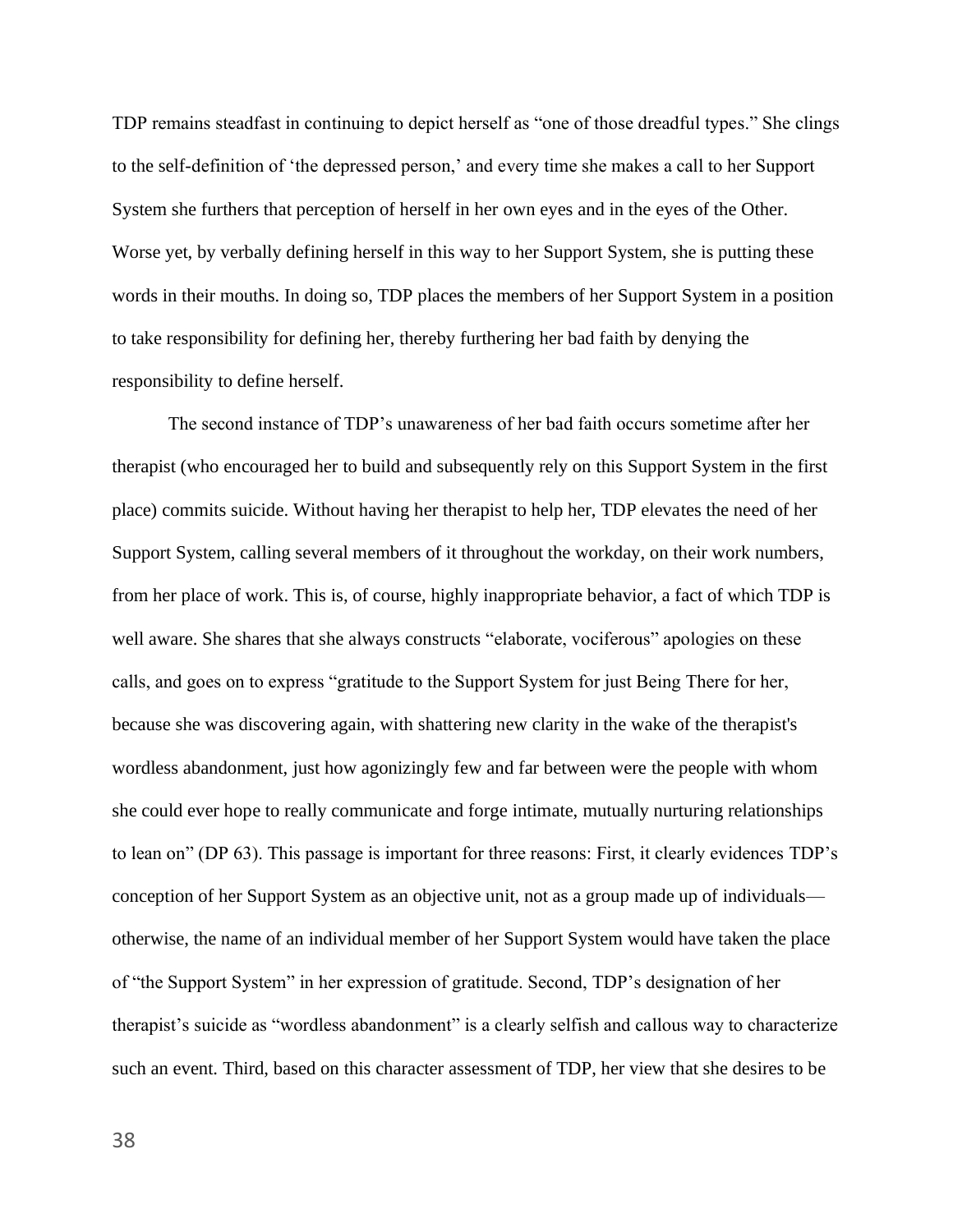part of a "mutually nurturing" relationship suggests her self-deception and, ultimately, bad faith. Again, TDP's bad faith centers on her need to persuade the Other to define her so that she can feel absolved from bearing responsibility for her circumstances. Thus, she relies on the members of her Support System to constantly aid her in her bad faith, a behavior that is simply not conducive with any real kind of friendship; thus, TDP's assertion that she wants "mutually nurturing" friendships must be seen as false. This point is firmly supported by the ending of the story, in which TDP details a phone call with a Support System member who is not only a divorced mother of two, but who is also suffering from cancer. According to TDP, this "greatly reduced the number of activities and responsibilities in [the woman's] full, vibrant, undepressed life, and who thus was not only almost always at home but also enjoyed nearly unlimited conflict-free availability and time to share on the telephone, for which the depressed person was now careful to enter a daily prayer of gratitude in her Feelings Journal" (DP 64). Here, TDP proves herself to be so incredibly self-focused that she is completely incapable of empathizing with her friend's pain and horror, managing to fail to take into account how being a divorced mother of two recovering from debilitating, life-altering cancer could certainly lead one to a state of depression.<sup>12</sup> She goes out of her way to characterize this woman as "enjoying" such a large amount of free time to talk on the phone, and as living an "undepressed" life. In the end, the only prayer she can send her friend is one of gratitude for listening to her "problems."

 $12$  It is important to acknowledge TDP's refusal to acknowledge the problems of the Other, as Wallace prompts his audience to consider how the individual might benefit from being aware of the Other's needs or problems in "This is Water." This concept will be addressed further in chapter three of this thesis, but it is worth noting here.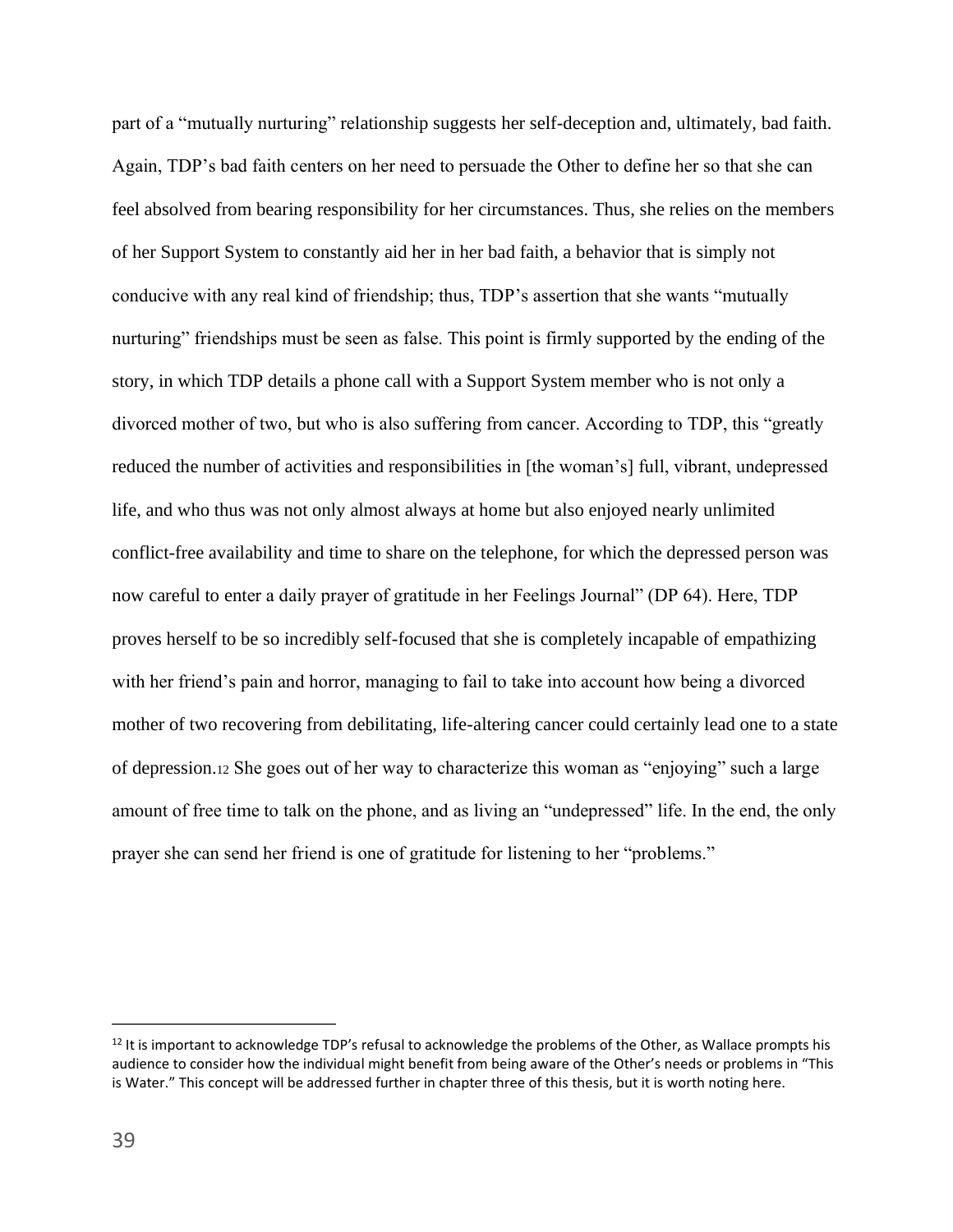As this "gravely ill" Support System member is "frequently retching" throughout the call, TDP continues to be self-absorbed, focusing on her own "agony" and begging for her 'friend's' aid (DP 68). The object of this phone call is simple:

The depressed person proposed now to take an unprecedented emotional risk and to begin asking certain important persons in her life to tell her straight out whether they had ever secretly felt contempt, derision, judgement, or repulsion for her … [she] stressed that she was serious about this: the honest assessment of her by an objective but deeply caring confidante felt, at this point in time, like a literal matter of life and death. (64)

Though TDP claims that this approach is an "unprecedented emotional risk," she is in fact taking little to no emotional risk in asking this of her Support System. For her to take an emotional risk, she would have to be willing to make these insights herself, rather than pawn off that responsibility to the Other. Additionally, TDP's ultimate goal is specifically oriented towards her now self-acknowledged 'inability' to care for anyone but herself, which is something she only comes to realize (though in a false, wholly unproductive manner) after the death of her therapist. She acknowledges in the phone call that it is somehow problematic that "although the depressed person had agonizing feelings aplenty since the therapist's suicide, these feelings appeared to be all and only for *herself*" (DP 64). Thus, in this particular phone call, "she was asking sincerely … honestly, desperately: what kind of person could seem to feel nothing—'*nothing,*' she emphasized— for anyone but herself?" (64). The irony of this non-predicament is clear: TDP, in the midst of bemoaning her inability to care about anyone other than herself, begs a cancerstricken woman who she hasn't seen since their time together at boarding school to offer her some kind of comfort, all while wholly ignoring the very real problems of the woman on the other end of the telephone. Beyond all else, this exclusively one-sided phone call shows just how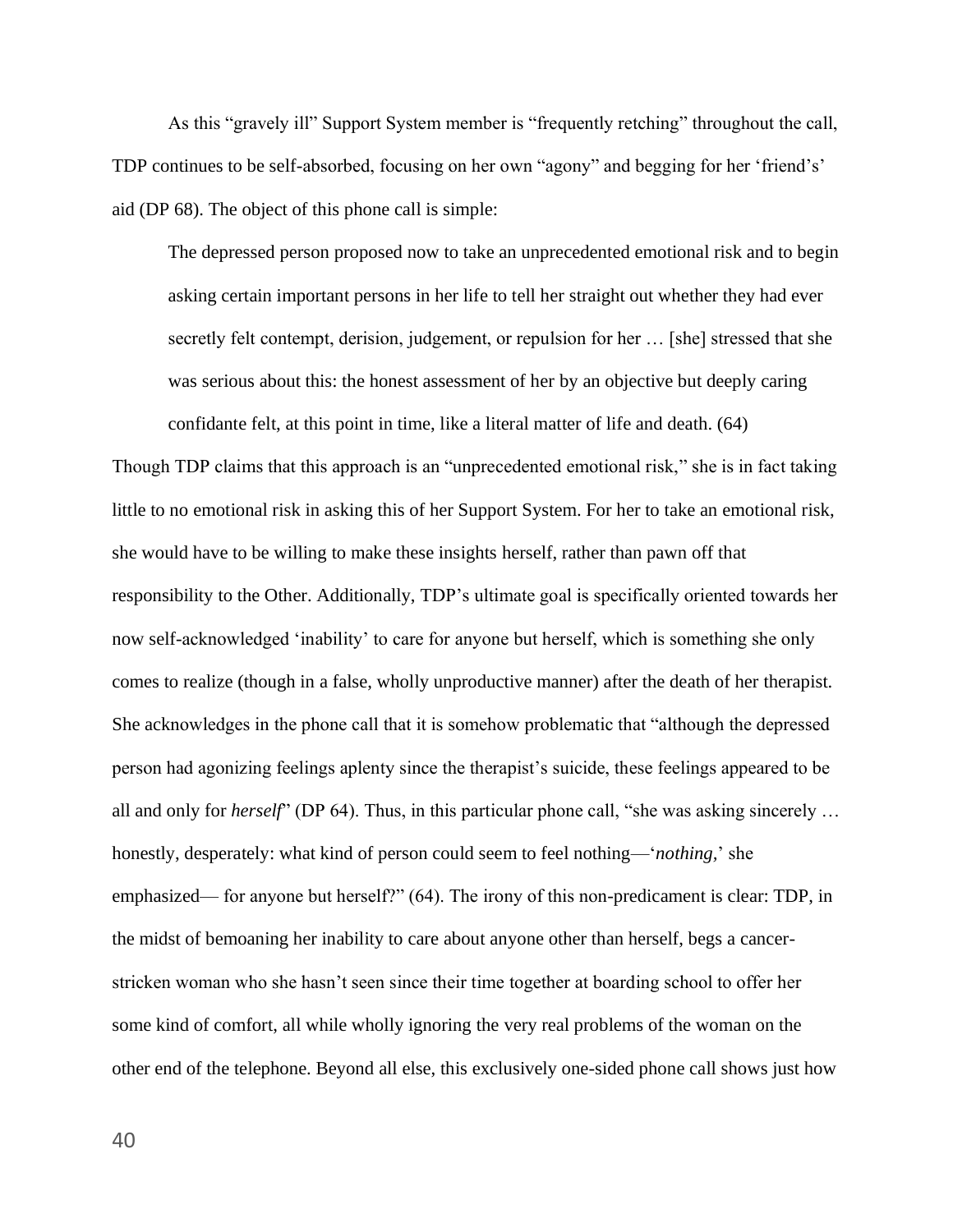deeply mired in bad faith TDP has encouraged herself to become, as she is too deeply scared to accept responsibility for a lifetime's worth of self-pity and missed opportunities.

As TDP's story comes to a close, it becomes apparent that she has made no movement toward authenticity— in fact, she has managed to become even more deeply mired in her bad faith by the final lines of the story. Relying on the Other and on a determinedly unchanging view of her facticity, TDP attempts to justify the idea that she is *essentially* depressed, making her depression a fact about her being that she cannot change. Thus, TDP's ultimate bad faith is founded in her refusal to accept responsibility for her actions and for her continued relationship to the events of her facticity; though compounded by her selfishness in her relationships with the Other, TDP has no one to blame for her bad faith but herself.

### **§2: Good Old Neon**

While the depressed person is certainly more complex than, for instance, Sartre's blackand-white characters of bad faith in "No Exit," Wallace depicts a character struggling with bad faith of a particularly complex nature in "Good Old Neon," one of the author's longer short stories.<sup>13</sup> The basic plotline of the story goes as follows: Neal, a man in his late twenties, finds himself outwardly successful but inwardly at a loss in life. He has always seen himself as a fraud, which he attributes to his lifelong tendency to manipulate those around him in order to get what he wants, which is to be seen as impressive by others. Thus, Neal outrightly insists to his audience that his actions have always been dictated not by his own values, but by what he perceives as that which will garner him the most admiration from those around him. Although

<sup>&</sup>lt;sup>13</sup> To offer a summary of "Good Old Neon" is as challenging as one who is familiar with Wallace's writing might expect; the dense, sprawling nature of the text, along with the narrator's immensely frustrating proclivity to break off into several-page long tangents while only partway through a story or another tangent makes a concise summary of the text all but impossible to provide.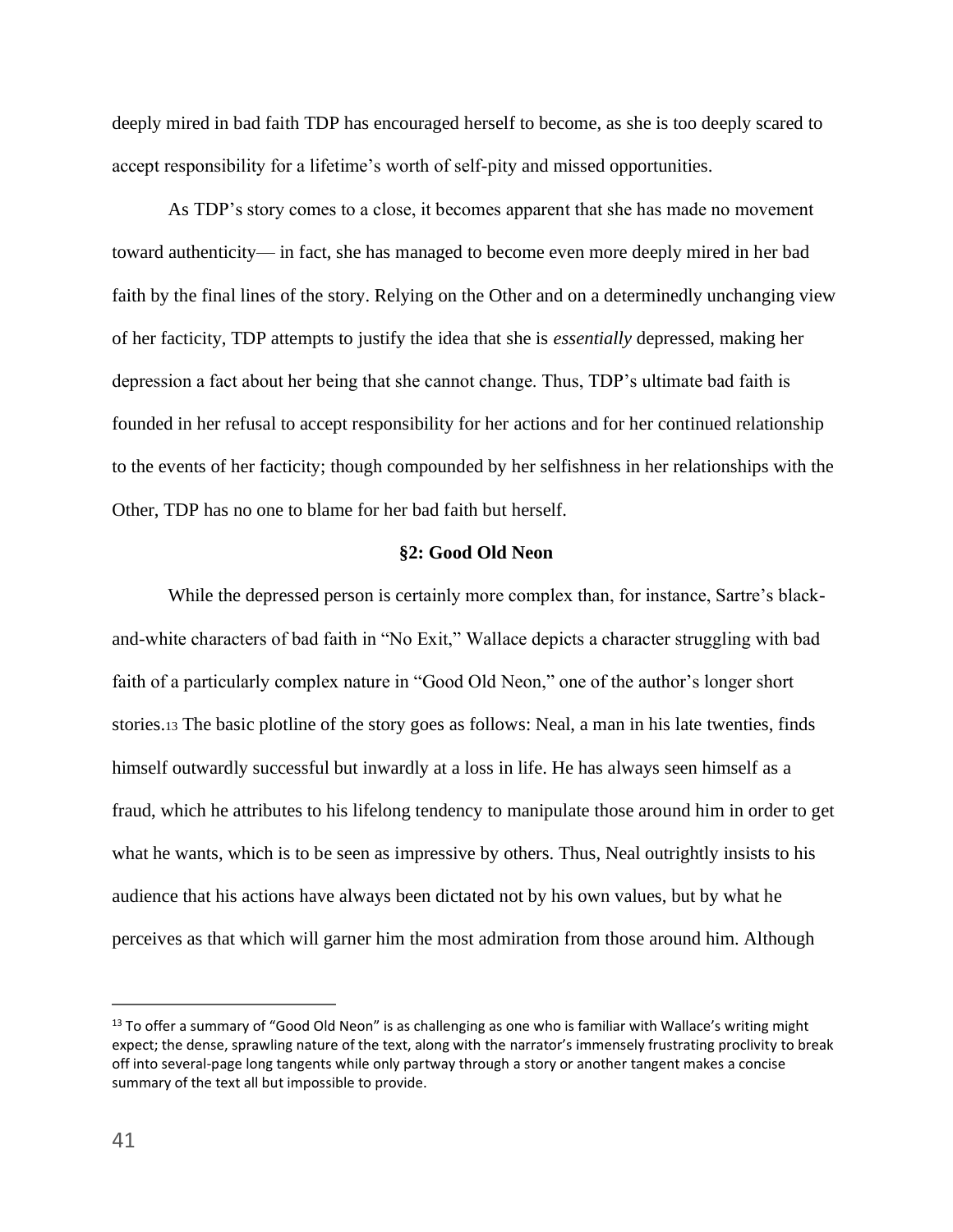the story technically takes place during the period in which Neal attempts therapeutic analysis, the narrator jumps from tangential story to tangential story in a calculated yet desperate attempt to somehow prove the essentiality of his fraudulence to his audience, as well as to distract his audience from identifying the truth of his bad faith.<sup>14</sup>

Indeed, it becomes readily apparent as Neal's story unfolds that his trouble in escaping his fraudulence is not founded directly in his methodology, but in his very perspective: regardless of what he tries, Neal will never manage to move forward from bad faith until he ceases to view his fraudulence as an essential trait and acknowledges that he is responsible for his essence, which would either allow him to move into true anguish, and therefore potentially into moments of authenticity. As Neal repeatedly rejects this rather well-founded conclusion throughout therapy, he finally opts to commit suicide rather than face the abject horror of responsibility after a lifetime of avoidance and excuses. In this section, I will highlight that Neal's purposeful misconception of his fraudulence (as an essential trait) is a major factor in his suicide. Following this, I will argue that Neal relies on an attitude of purposeful arrogance to defend himself from entering a state of existential anguish due to the crushing weight of responsibility. Thus, I will argue that Neal uses his arrogance as a tool to convince his audience and himself of his 'essential fraudulence,' which is, in turn, how he attempts to circumvent the

<sup>&</sup>lt;sup>14</sup> The existential analysis of Neal is further complicated by three other components of Wallace's story. First, unlike TDP, Neal speaks directly to one specific person: *you,* the reader. Not only does he identify you as the reader, but he brings you even closer to his story. He acknowledges that "you" are sitting in his car with him, listening to him tell his story. Second, as Neal tells "you" early on in the text, he is telling you his story *after* his own suicide. Finally, Wallace, himself, is a character (or cameo) in the story: in the last two pages of "Good Old Neon," Wallace writes a character bearing his own name (David Wallace) into the narrative in the space of the Other, offering a very interesting layer to the story's conception of authenticity and the individual. This latter aspect of the story will not be addressed until chapter three of this thesis, but it bears mentioning here as it will be alluded to throughout the remainder of this section. In this section, I will ignore the final four pages of the story concerning suicide and the David Wallace character. Instead, I will spend the remainder of this section discussing Neal's depiction of his 'fraudulence' as an essential characteristic, which will in turn display his bad faith.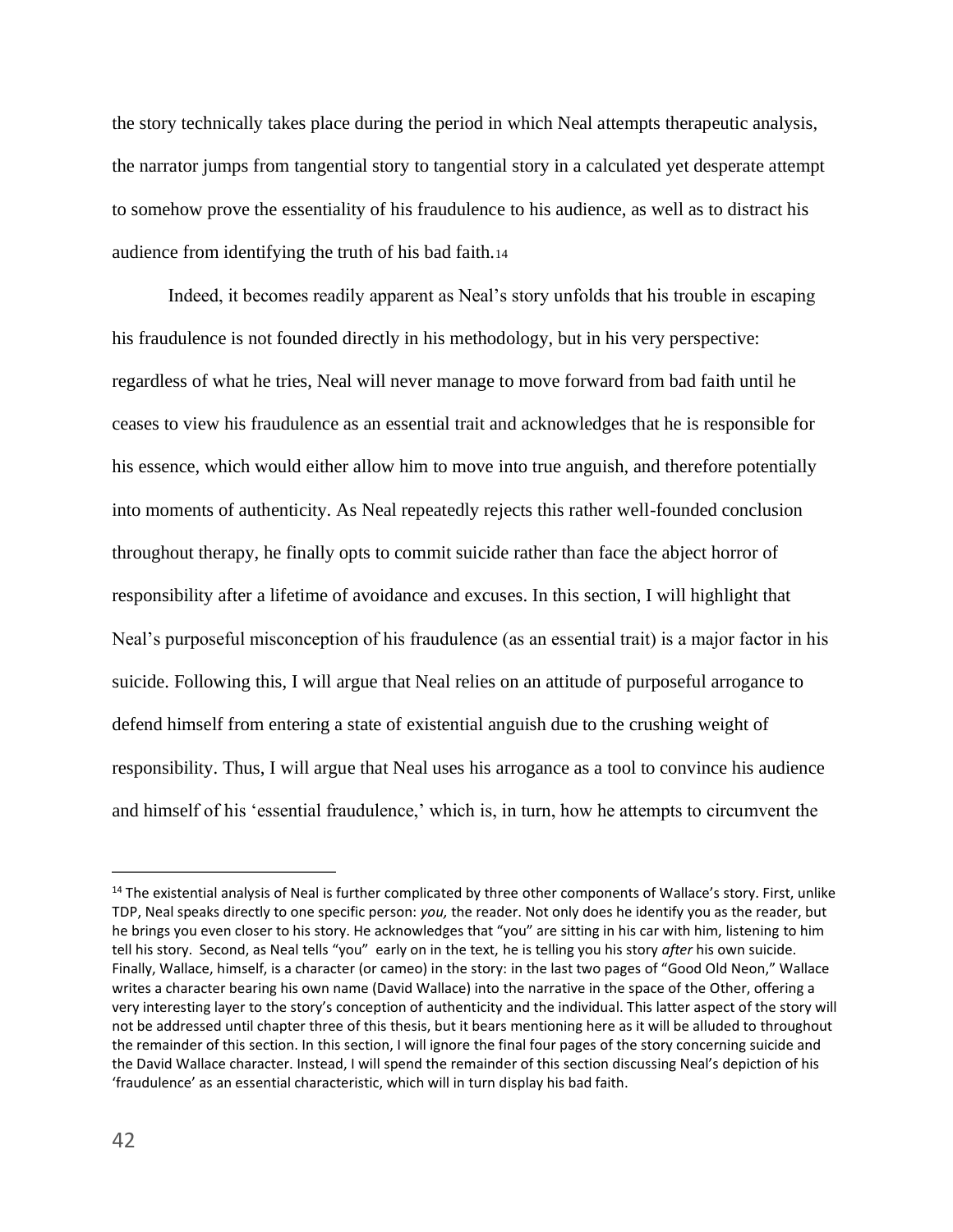anguish that comes with knowing that one is wholly responsible for one's essence, which, finally, places Neal in bad faith.

To begin, Neal suggests that one of the issues he is facing is that he is unsettled by his "essential fraudulence" (OB 153). He suggests that a 'fraud' is someone who acts in order to impress a certain perception of oneself on the Other. Neal asserts that he is a fraud because of his lifelong practice of manipulating others (the Other) to get what he wants. Importantly, however, what makes him so fraudulent in his eyes is not only that he manipulates others for his own gain, but *why* he manipulates others: rather than manipulate others in order to satisfy some sort of deeper, more meaningful desire, Neal's very desire is to impress the Other; thus, his actions and subsequent successes all reflect whatever behaviors he understands to be those that are valued by the Other, which is a prominent aspect of his bad faith.

Rather than simply say that he has occasionally acted fraudulently, however, Neal specifies that he is *essentially* a fraud. He assumes that he does not *choose* to act this way; rather, his essence preceded his existence, which makes it impossible for him to change his behaviors. As such, Neal directly contradicts the existentialist's mode of being-as-becoming by insisting that he cannot change, since one who cannot change cannot 'become' anything other than that which one already is. Likewise, Neal undermines the mode of being-in-time: by invoking fraudulence as his essence, he denies his responsibility for his facticity, present, and transcendence. Finally, this false ascription of an essential quality to himself leads Neal to deny his mode of being-in-question. By assuming (and pretending) that he is essentially fraudulent, Neal negates the possibility of questioning his existence in any existentially meaningful way. <sup>15</sup>

<sup>15</sup> I say Neal 'pretends' to see himself as not a being-in-question because therapy is, interestingly, a medium in which one's being must be in question; otherwise, there is nothing to discuss. While Neal attends therapy,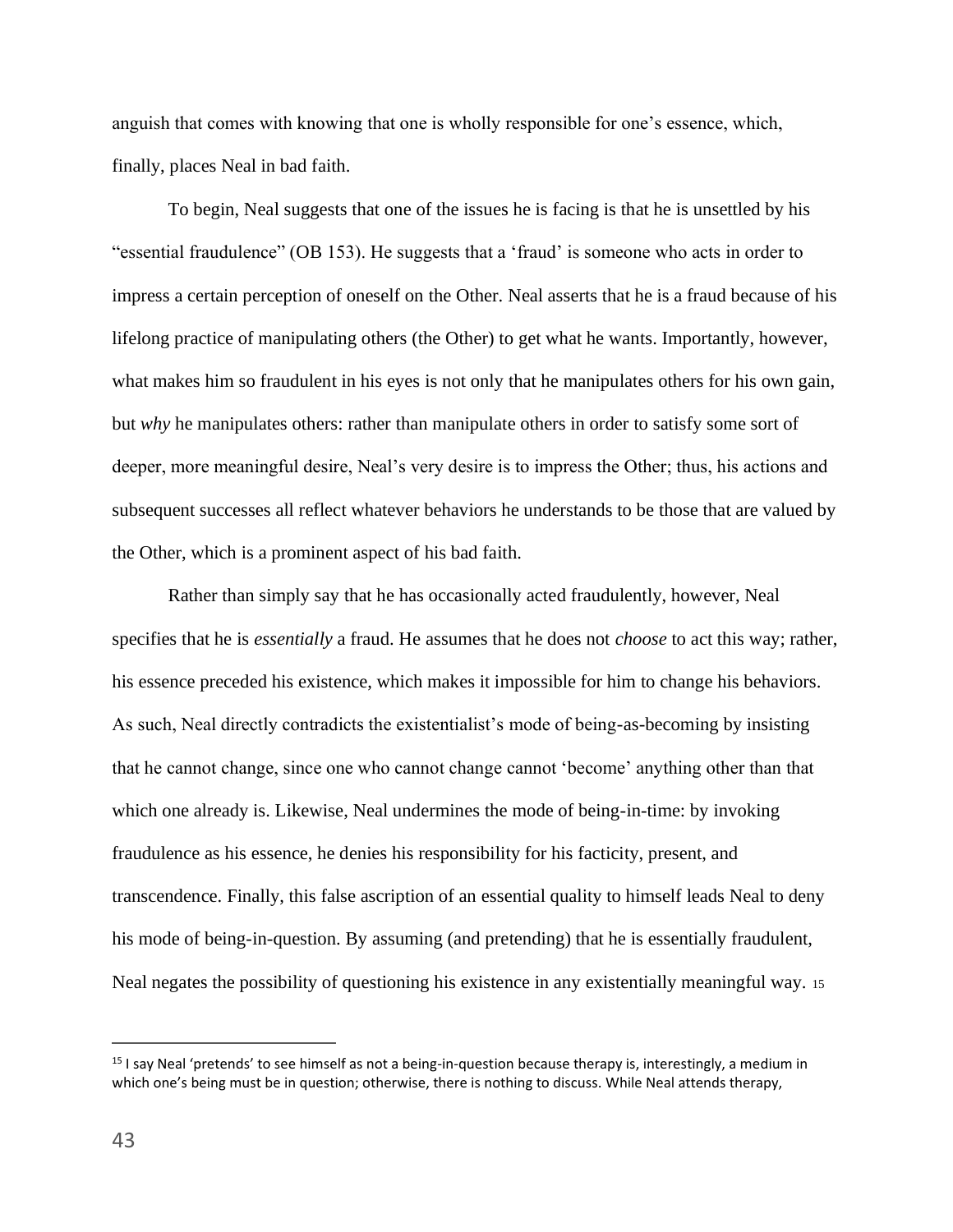Thus, Neal's "essential fraudulence" demonstrates bad faith. At the same time, his character is more complicated than a simple linear reading of bad faith. Although Neal frequently expresses his belief that his fraudulence is an essential identity trait and therefore cannot be changed, he simultaneously insists that he wishes to be anything but a fraud, to know what it feels like to strive for genuine authenticity rather than general admiration. To this point, Neal opens his narrative by stating "my whole life I've been a fraud" (OB 141). He defines himself as a fraud due to his lifelong practice of manipulating others to get what he wants. Importantly, what Neal 'wants' is not that which is valuable to him for personal reasons of passion or authenticity. Instead, he strives to achieve that which he believes the Other (or "other people") will see as valuable, informing us that "pretty much all I've ever done all the time is to try to create a certain impression of me in other people" (OB 141). As such, Neal warns the audience at the start that he cannot be trusted to give a wholly accurate account of whatever story follows, as his desire to "create a certain impression" of who he is in other people has always won out over his own desires or inclinations towards authenticity or even honesty.

It is interesting to note that within just these two initial moments of the text, Neal already exhibits qualities akin to those of Inez and Garcin from "No Exit." Just as Sartre's manipulative Inez insists that she knows who she is, that she has always been a manipulator and that she cannot change, Wallace's Neal insists that he is essentially fraudulent in order to impart a certain sense of self-assurance to his reader. Like Inez, Neal insists that he (1) 'knows' who he is beyond any shadow of a doubt, and (2) that, because he has an essential trait, it is impossible for him to

however, he hardly participates in the therapeutic process in a genuine or constructive manner, as he never truly questions his motives for his actions. Instead, Neal constantly and stubbornly asserts that, regardless of what other possible suggestions might be made to the contrary, he is essentially fraudulent, therefore never questioning his necessarily faulty premise on which all of his bad-faith-driven arguments are built.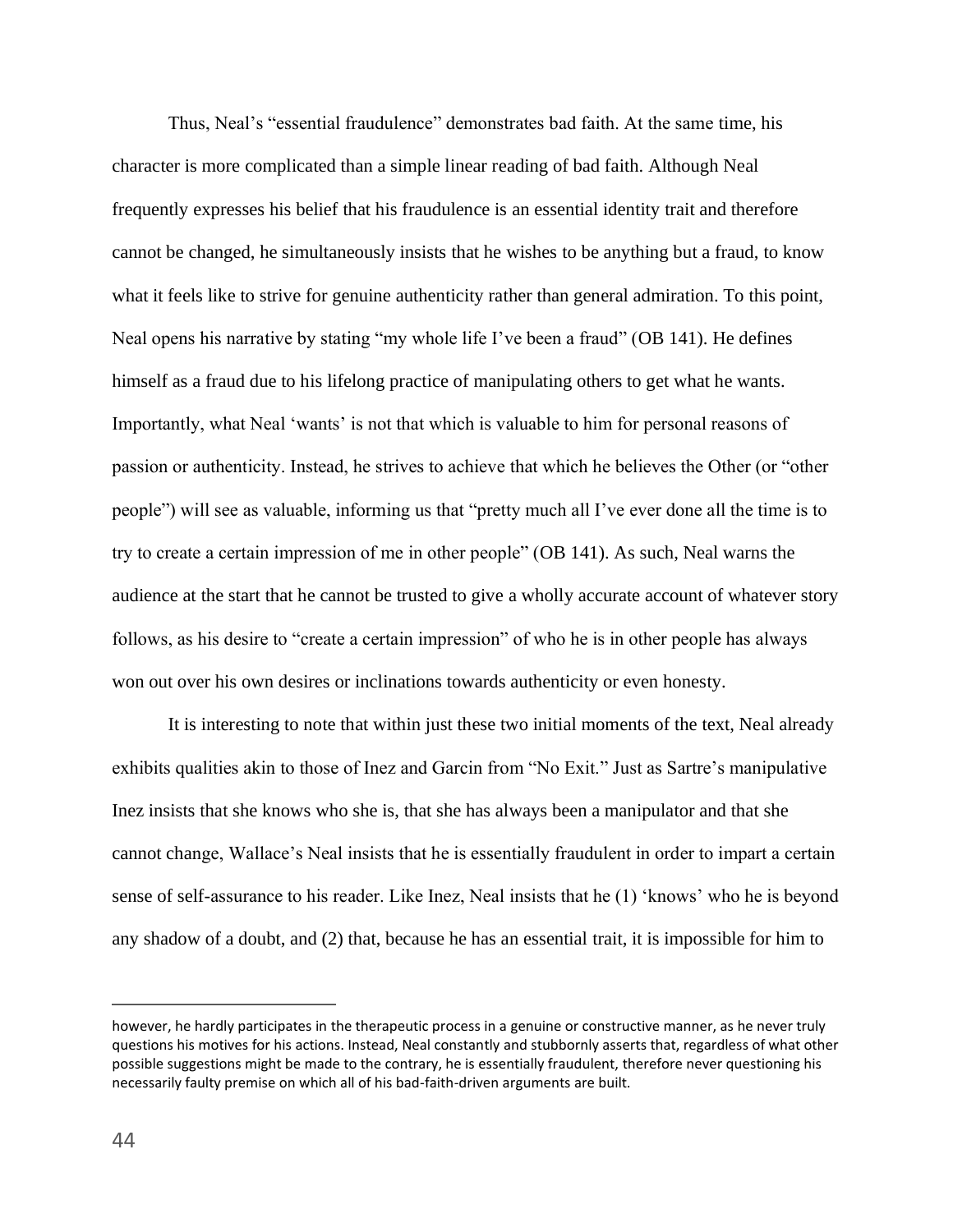change. Interestingly, however, Neal is as much like Garcin as he is like Inez in his definition of himself as a fraud. Like Garcin, who will do anything to force the Other to see him as a hero, Neal will do anything to convince the Other of his utter perfection as a person. In this light, both Neal and his audience are repeatedly persuaded to accept that Neal simply is as he is: he argues that "the fraud part of me was always there" (OB 150). Importantly, that Neal is as much like Garcin as he is like Inez makes his character more complex than Sartre's singular and archetypal characters of bad faith, which itself displays ways in which these existential concepts themselves are more complex for Wallace than they are for Sartre. The Inez-like side of Neal blatantly disregards responsibility for his fraudulence by arguing that it is an essential trait, landing him squarely in bad faith. Likewise, the Garcin-like side of Neal only exacerbates that bad faith: as a 'fraud,' the reason for which Neal makes all of his choices in life is the opinion of the Other, as a 'fraud' seeks to appear to embody whatever the Other values most so as to be accepted and admired by the Other. As such, Neal cannot achieve authenticity, as an authentic individual sees that their essence is forever changing as a result of their actions throughout their existence, and therefore cannot shirk responsibility for their essence in any respect.

Furthermore, I contend that Neal's bad faith is exacerbated by what I refer to as his *purposeful arrogance,* or his self-deceptive defense mechanism used to avoid anguish by falsely positing his superior intellect. Neal intentionally acts as though— and outright asserts that— no one else is quite as smart as he is; thus, no one else is capable of understanding the absolute truth of his "essential fraudulence," which he "knows" to be his problem. Neal constantly reminds his audience of his high intellect, alluding to his intellectual capabilities as the reason for which he has an easy time manipulating others, as well as to prove that his fraudulence is essential: as he says, "I knew what my problem was, what I couldn't do was stop it" (OB 145). Any time a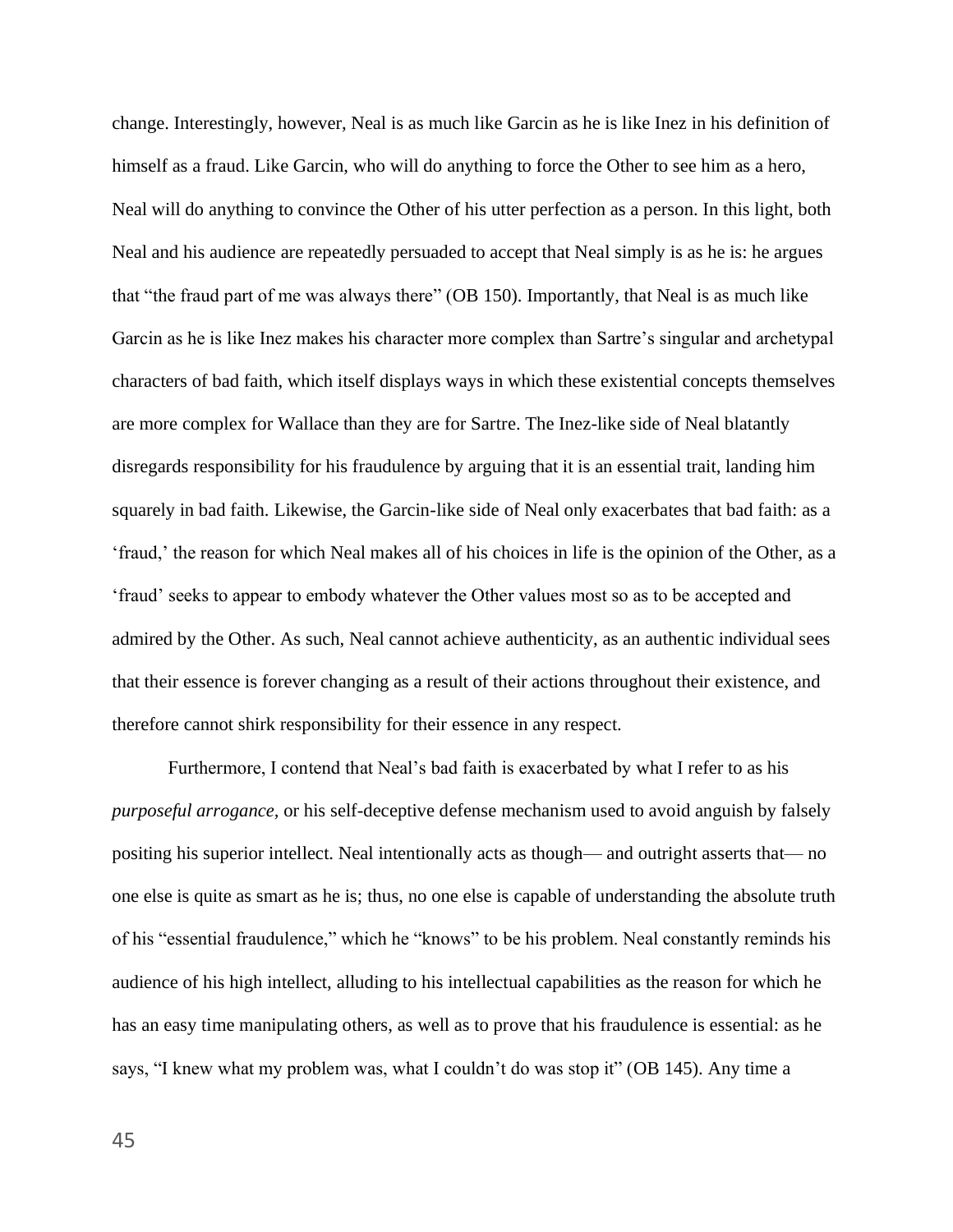person presents Neal with a potential step on the path away from fraudulence and towards authenticity, he deflects this option by arrogantly offering repeated, largely sophistic arguments that aim to explain 'exactly' why he is incapable of change, without ever actually proving anything of the sort. He further supplements this defense by re-framing that person as comparably too incompetent to understand it is impossible for him to change. In this respect, Neal denies the possibility of self-change by arrogantly asserting the truth of his essential fraudulence. This defense mechanism only reaffirms, if not deepens, his bad faith insofar as it prohibits himself from sincerely examining possible roads exiting bad faith and moving towards authenticity.<sup>16</sup>

Perhaps the strongest evidence of how Neal's purposeful arrogance reinforces his bad faith can be found in his relationship to his therapist, Dr. Gustafson. In Neal's initial introduction to his time in therapy, he explains

I spent maybe the first twenty times or so in [therapeutic] analysis acting all open and candid but in reality sort of fencing with [Dr. Gustafson] or leading him around by the nose, basically showing him that I wasn't just another one of those patients who stumbled in with no clue what their real problem was or who were totally out of touch with the

<sup>&</sup>lt;sup>16</sup> Importantly, as a result of this paradoxical relationship between Neal's desire for authenticity and his deepseated arrogance and desperately ignored existential anguish, Neal tries a variety of methods to escape his problem. These various methods include everything from electro-shock-therapy, to celibacy, to sleeping with a different partner every night for two straight months, to meditation, and so on (OB 142). Based on the alternative methods Neal tries before entering therapy— which is the only method mentioned apart from mediation that is designed specifically to get in touch with one's selfhood— it is clear that our narrator attends therapy only as a last-ditch effort to circumvent, rather than genuinely move forward from, the problem of his fraudulence. As it happens, Neal shares that he enters therapy because a lot of people he knows have tried it; indeed, he says, "I tried [therapeutic] analysis like almost everybody else then in their late twenties who'd made some money or had a family or whatever they thought they wanted and still didn't feel like they were happy. A lot of people I knew tried it" (OB 142). This motivation indicates a further appeal to the Other, as Neal can only try therapy once he knows others are engaging in it as well, and therefore will not judge him for doing so.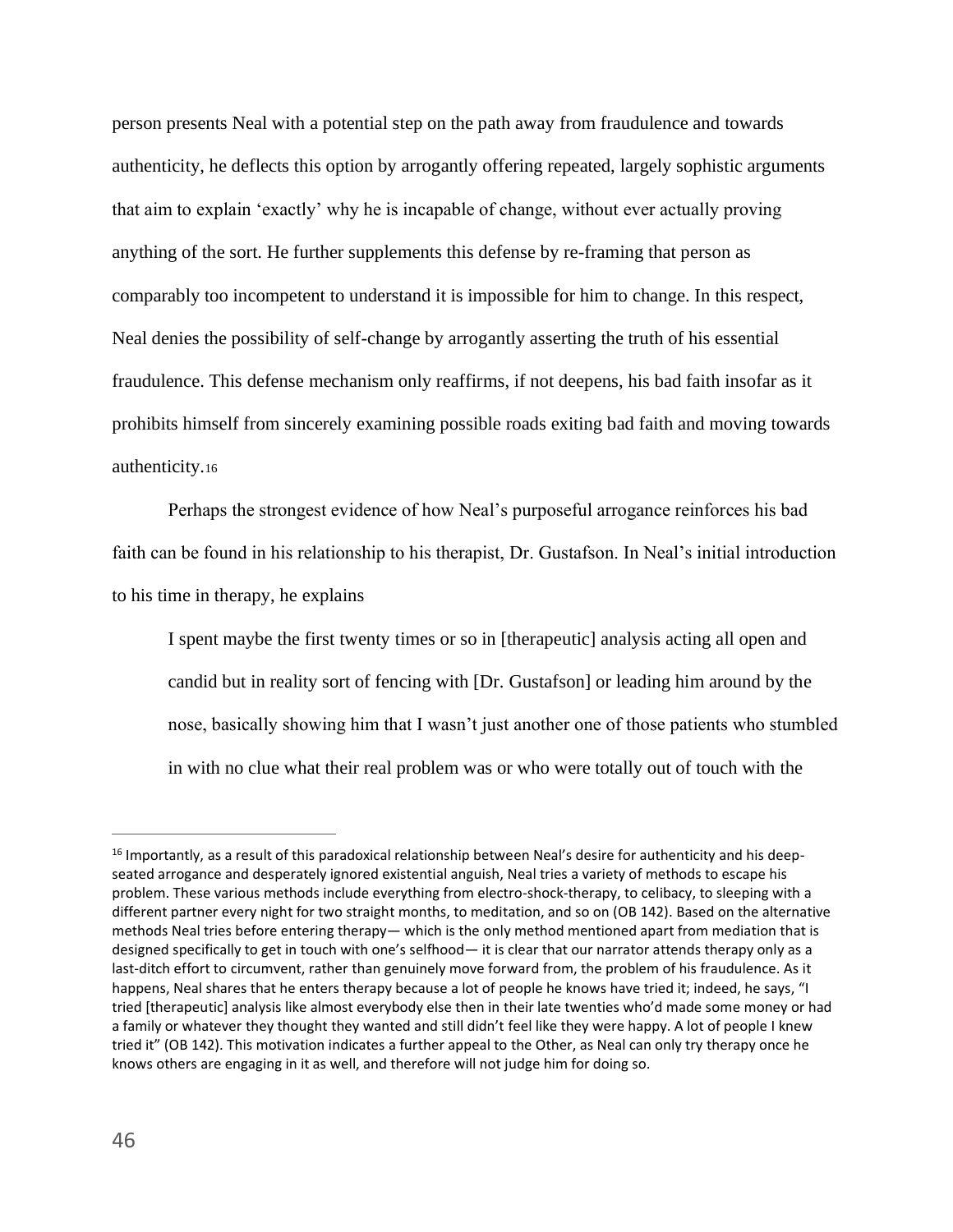truth about themselves. When you come right down to it, I was trying to show him that I was at least as smart as he was and that there wasn't much of anything he was going to see about me that I hadn't already seen and figured out. (OB 143)

Neal purposefully crafts this arrogant demeanor to help prove to his audience that, even in therapy, his primary focus is always to impress the Other. Eventually, however, Neal says "[I] finally came out and told him about being a fraud and feeling alienated (I had to use the uptown word, of course, but it was still the truth) … I said I knew what my problem was, what I couldn't do was stop it" (OB 144-145). Neal's purposeful arrogance shines through when remarking that he "had to use the uptown word" to describe his condition, as that phrasing clearly insinuates his condescending disregard for the therapeutic process even on a level as basic as the terminology used within the field. Likewise, one of the first things Neal admits to attempting to accomplish in therapy is to convince his therapist that there is no possible way to help him, as anything Dr. Gustafson says could not possibly be more insightful than whatever Neal already knows about himself.

In keeping with this attitude, Neal explains that he is "reasonably sure" that, following his confession of being a fraud, Dr. Gustafson will ask how Neal could be honest about his fraudulence if he were truly essentially fraudulent (OB 146). Rather than pause to reflect on this question, or even display to his audience that the therapist did in fact ask the question at all, Neal spends seven pages 'defending' the reasons for which this cannot be the case before ultimately informing his audience that Dr. Gustafson did ask the question, which Neal argues, proves that he was never going to be able to help to begin with. Before Dr. Gustafson asked the question, however, Neal says that the therapist looked as though he "thought he'd caught me in some kind of logical contradiction or paradox. And I went ahead and played a little dumb, probably, to get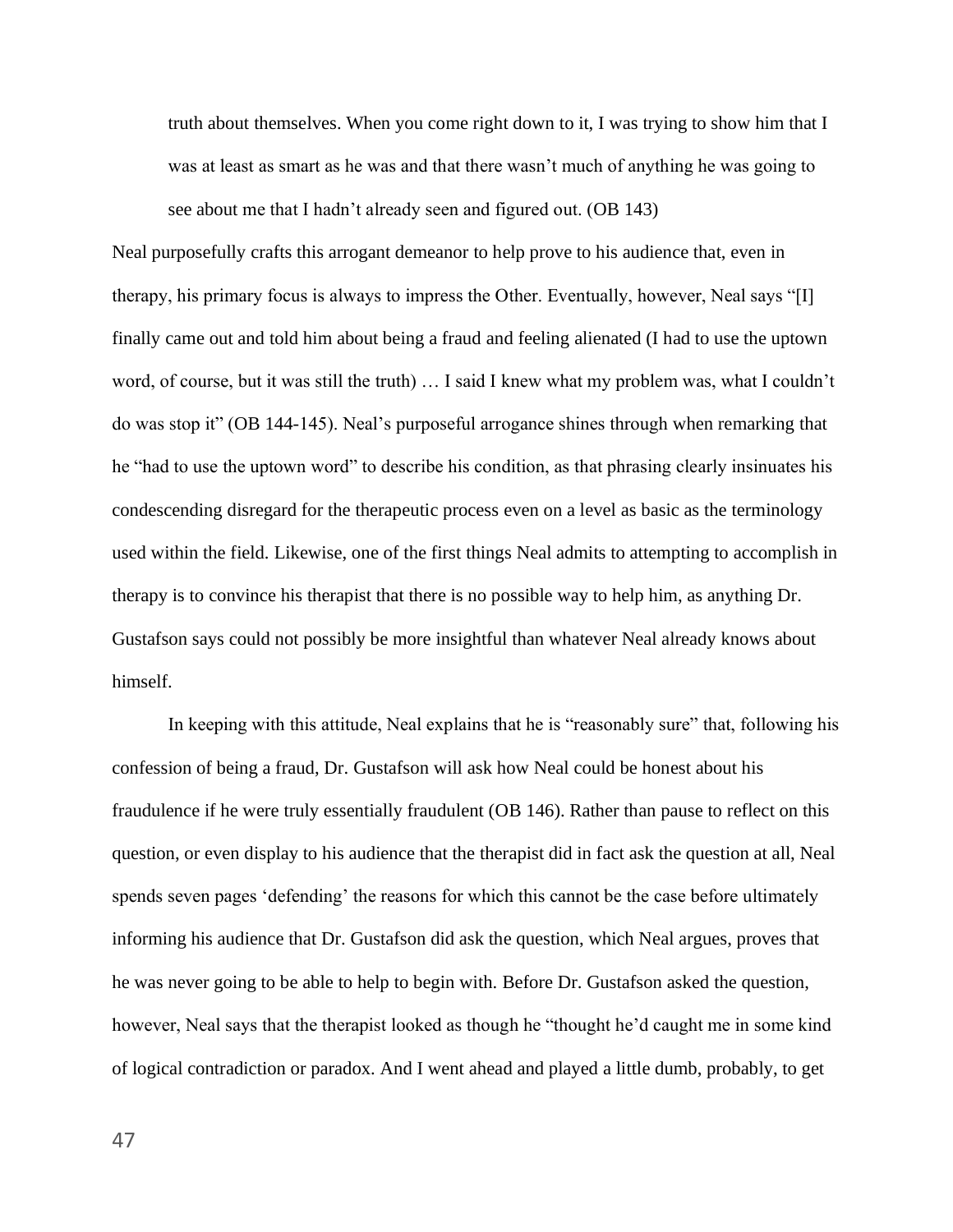him to go ahead and say it," partly, he says, because he liked the man and wanted him to feel accomplished, and partly because he "still held out some hope that what he'd say might be a little more discerning or incisive than I had predicted" (OB 146). Neal's patronizing phrasing again conveys to his audience that Dr. Gustafson is undoubtedly less intelligent than Neal himself. As that arrogance is used a defense mechanism to avoid the anguish of total responsibility, it is unsurprising that Neal also spends the next seven pages moving through tangent after tangent in order to distract his audience from considering Dr. Gustafson's point by again trying to convince his audience of his essential fraudulence.

Neal eventually returns to the topic at hand, at which point he shares that Dr. Gustafson does, in fact, ask the question Neal predicted he would ask. After hearing Dr. Gustafson ask the question, Neal says he feels somewhat deflated, "because now I knew he was going to be just as pliable and credulous as everyone else, he didn't appear to have anything close to the firepower I'd need to give me any hope" of getting out of the "trap of fraudulence and unhappiness" he believes himself to be stuck in. Here, Neal argues that Dr. Gustafson's point could only be helpful in the case that Neal was actually circumventing his essential fraudulence by sharing his feelings during therapy. In response to this, Neal asserts that since "the real truth was that my confession of being a fraud and of having wasted time sparring with him over the previous weeks in order to manipulate him into seeing me as exceptional and insightful had itself been kind of manipulative," it is the case that Dr. Gustafson's point is built on the false assumption that Neal behaved in a way that was contradictory to his essential fraudulence. As that is an assumption which Dr. Gustafson only had, according to Neal, *due* to Neal's fraudulence, Neal claims that the point does not stand.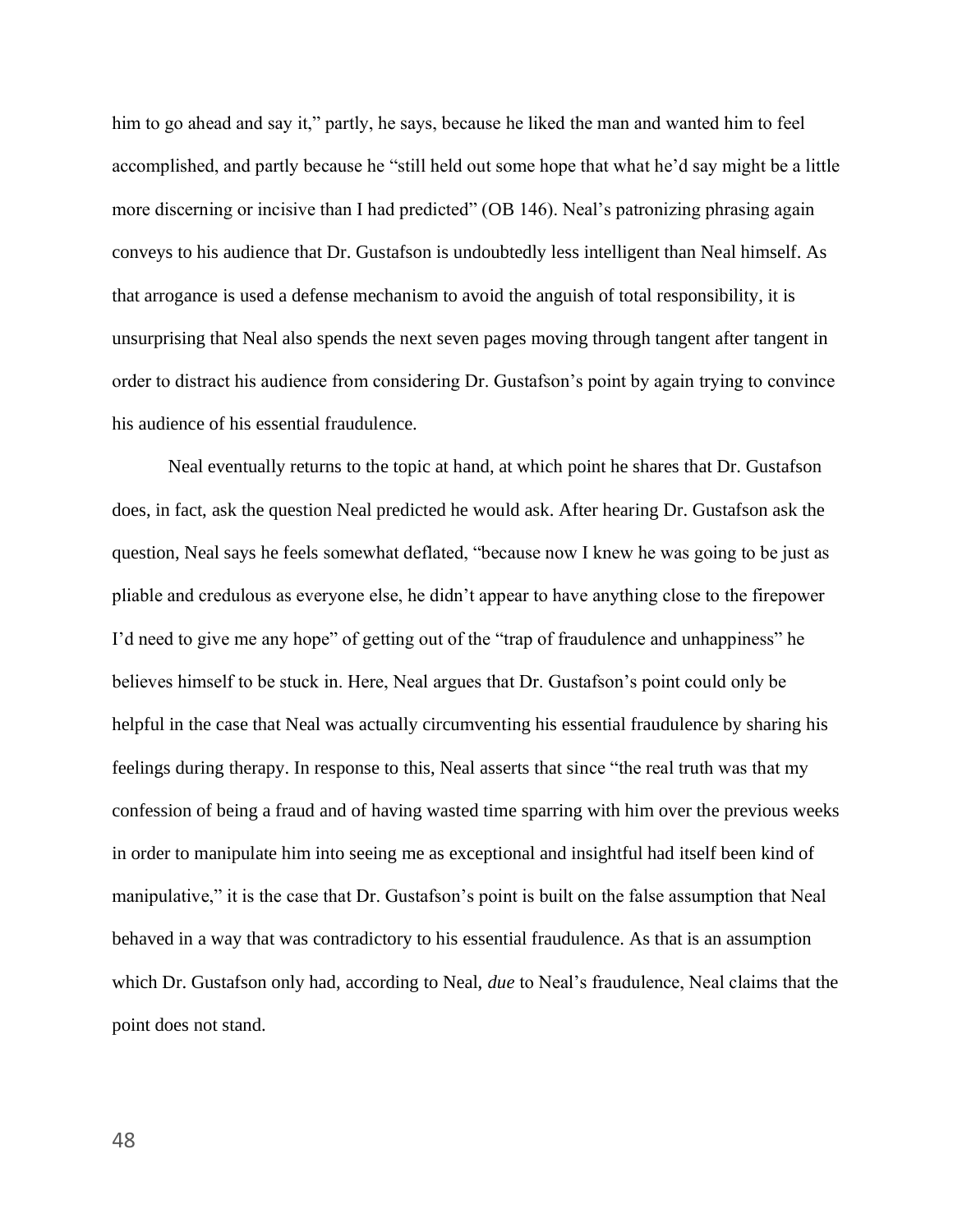Not surprisingly, Neal asserts that therapy "didn't really work, although it did make everyone sound more aware of their own problems" (OB 142). Importantly, Neal notes that therapy simply makes everyone *appear* more aware of their own problems, but relates that such an awareness doesn't necessarily resonate fully throughout one's self. Of course, this is how Neal *personally* experiences therapy. Yet his purposeful arrogance leads him to state these opinions as factual, thereby furthering his attempt to prove why therapy (among countless other tactics) has no possibility of helping him change his so-called fraudulent ways. Indeed, as Neal asserts that the purpose of therapy is to enable an individual to sound more aware of oneself without actually being any more aware of oneself, he is enabled to argue that such a process could only be seen as a furthering of fraudulence, since 'sounding aware' while not 'being aware' is fraudulent behavior. This represents another specious argument, as Neal offers no proof that therapy actually does anything of the sort, aside from his own sophistic assertion of such a premise. Thus, by arguing that he's somehow fully aware of this clear, factual, unambiguously true imbalance between the goal of therapy (i.e. growth or change) and this supposed 'actual' result of therapy, Neal only manages to further exhibit how deeply he is stuck in denial: he remains close-minded to the potential benefits of therapy, and instead desperately attempts to manipulate the process of therapy itself to be somehow complicit in his fraudulence. In so doing, he reaffirms an attitude of bad faith grounded in the guise of his self-purported incredible intelligence.

This experience in therapy perfectly encapsulates the root of Neal's problem, as it is by arrogantly maintaining the truth of his essential fraudulence to both his audience and, more importantly, himself, Neal attempts to hide from the existential truth of the matter: that it *is* possible to change, but not until he gets out of his own way by accepting that existence precedes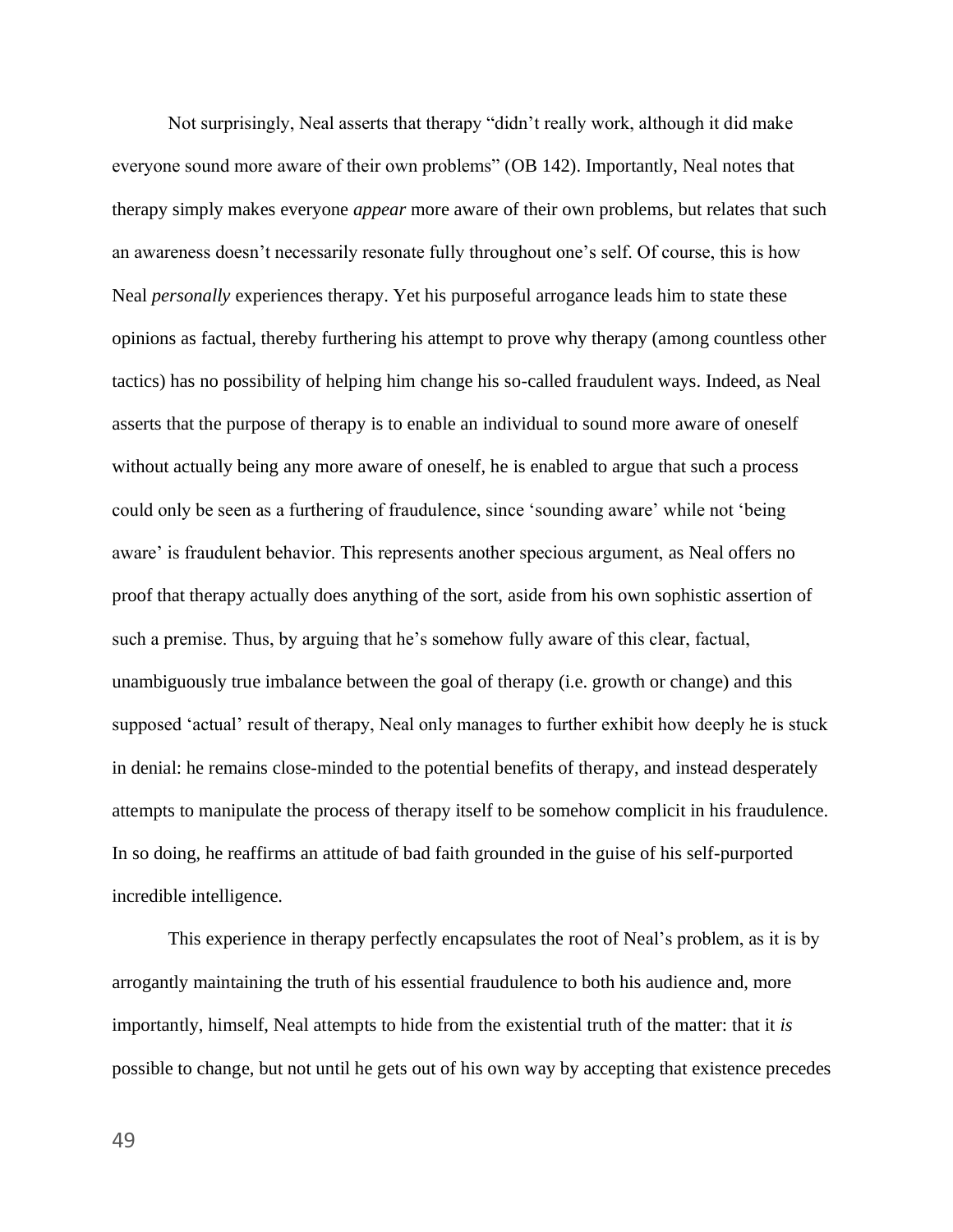essence. Unless or until that happens, Neal can easily win any argument through his sophistic methodology, as he phrases those arguments in ways that reflect his assured knowledge of his supposed essential fraudulence. Thus, any suggestion that could possibly help Neal change, including those made by Dr. Gustafson, must necessarily begin with the assertion that he is *not*  essentially a fraud, as the idea that his fraudulence is essential is the only reason Neal supplies to support his inability to change.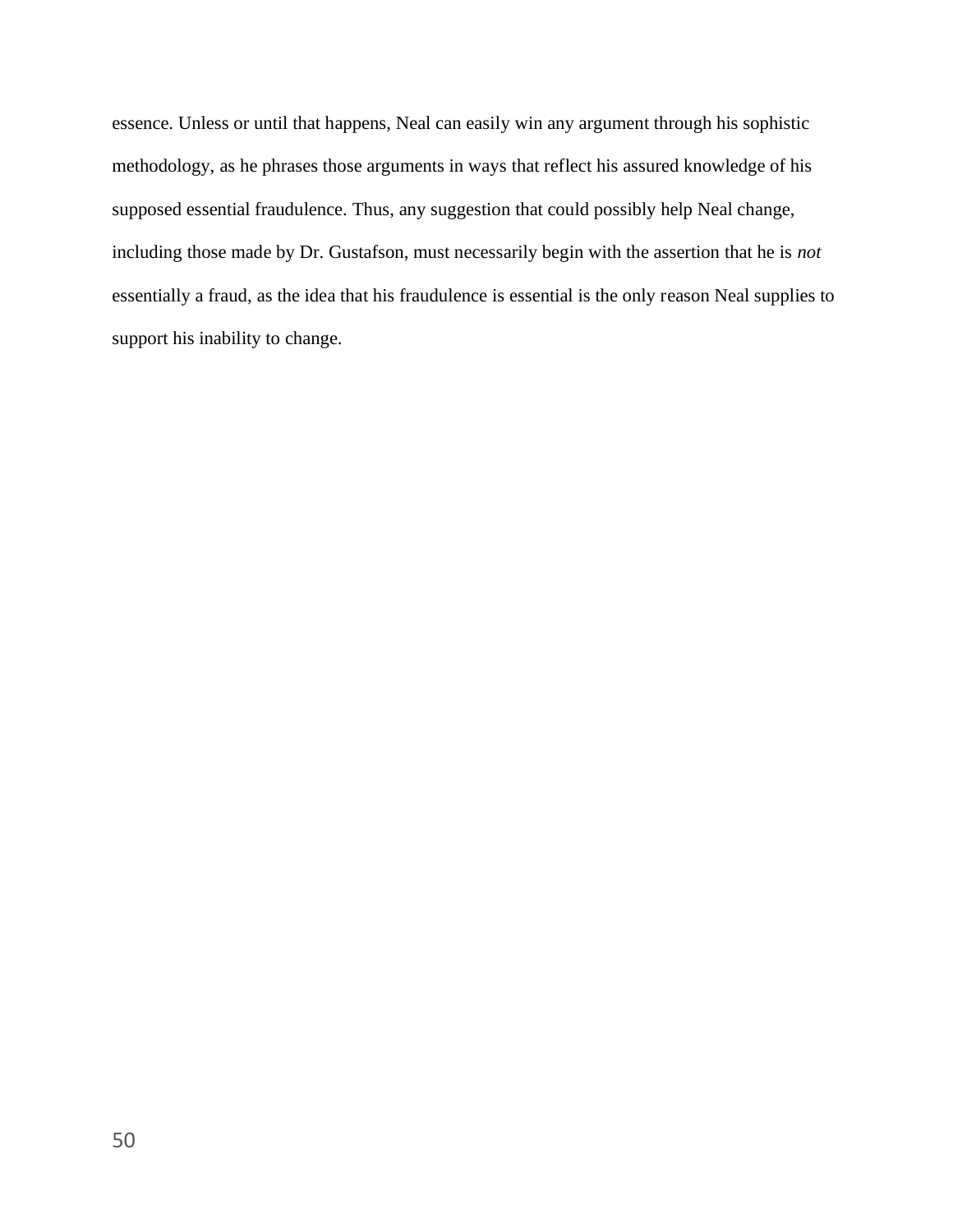### **Chapter Three**

### **This is Authenticity**

In chapter two, we saw that Wallace's characters are existentially more complex than the characters from other existential literature in terms of both their bad faith and their relationship with the Other. In turn, we saw that this complexity reflected a deeper, more nuanced account of those existentialist themes on the whole, particularly when compared to the more black and white Sartrean account. In this final chapter, I argue for two central points regarding Wallace's account of existentialism. First, I suggest that, like existentialism in general, it is a misconception to read Wallace's works as culminating in a pessimistic ideology. Instead, I contend that Wallace ultimately encourages the individual to actively acknowledge the possibility of living authentically, and to strive for that authenticity even if one can only achieve it for brief moments. Second, similar to my analysis of Wallace's account of bad faith and the Other, I argue that Wallace's exploration of authenticity suggests further complexities to this existential goal in at least two ways. On the one hand, Wallace suggests that authenticity and the road leading to it, involves more incremental steps and changes than existentialists may have assumed. On the other hand, Wallace maintains that, contrary to Sartre, our view towards the Other may be used for promoting our own authenticity, rather than exacerbating our bad faith. For Wallace, one can achieve authenticity alongside the Other, rather than in spite of the Other.

To begin this chapter I will address Wallace's presentation of Sartre's keyhole analogy in "Good Old Neon," noting the parallels and nuances between the two accounts. This discussion will enable me to analyze the importance of Wallace's commencement speech, "This is Water," which I will argue is the culmination of his philosophical ideas. Using the commencement speech as a baseline, I will argue that Wallace's existential philosophy is in no way a nihilistic or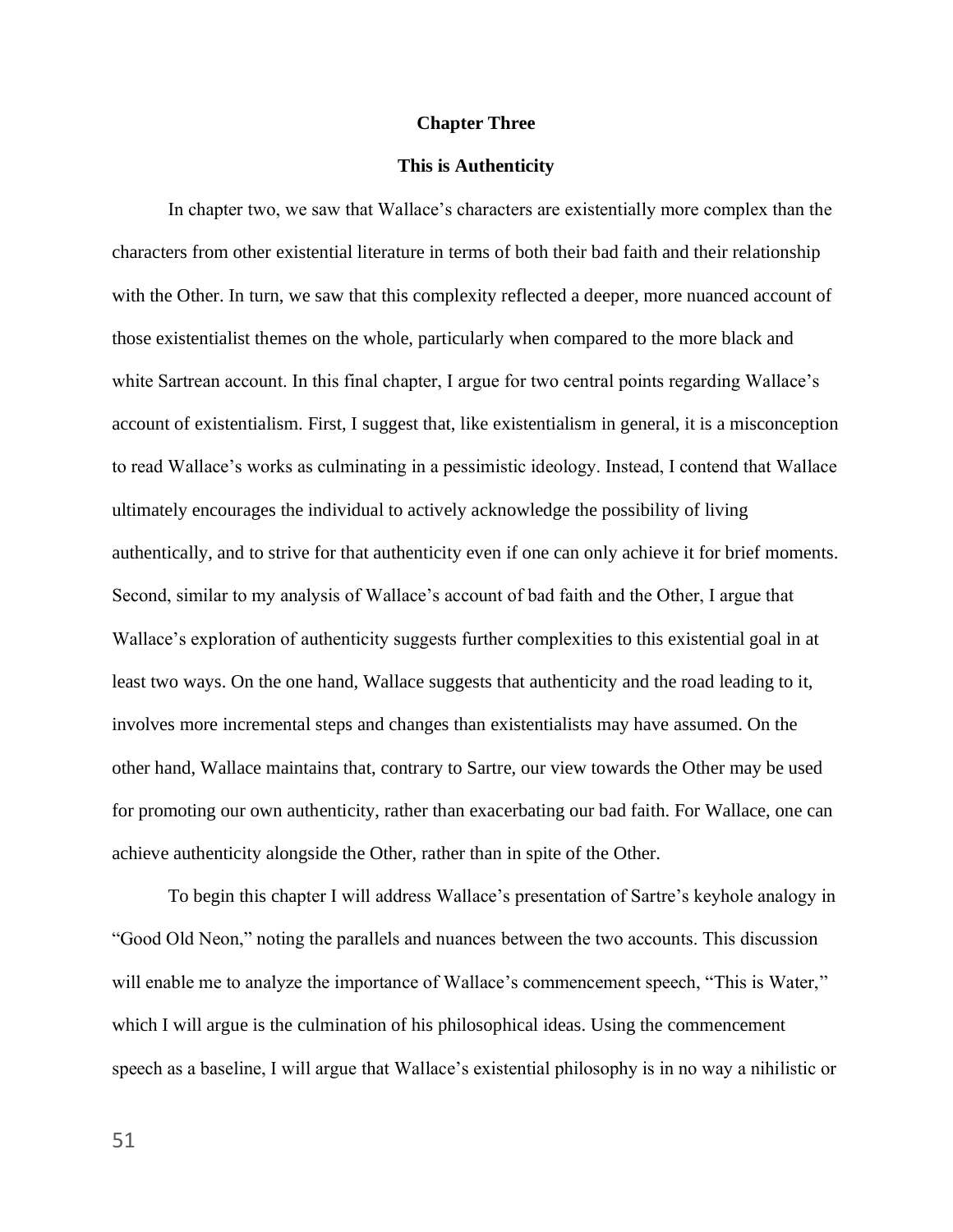truly negative view of humanity, but that, as supported by "This is Water," his fiction is more often than not a depiction of the mistakes we as humans are prone to making in the self-centered mix of our everyday lives, not a judgement of our potentiality for good.

# **§1: Wallace, Sartre, & The Keyhole Analogy**

In "Good Old Neon," Wallace presents his version of the Sartrean keyhole analogy.<sup>17</sup> For context, this analogy takes place at what, at first read, appears to be the end of "Good Old Neon," as Neal is in the process of taking his own life (I say 'appears to' for reasons that will later become clear).<sup>18</sup> Neal has just taken a large amount of Benadryl, (which, as he notes, "doesn't help all that much once you're under way"), and is now coasting in his car, driving towards his imminent demise (OB 178). To open this section, Neal informs his audience (who, as a reminder, is literally "you" the reader) that "now we're coming to what I promised and led you through the whole dull synopsis of what led up to this in hopes of. Meaning what it's like to die, what happens" (OB 178). Importantly, Neal's "essential fraudulence" still clearly informs his speech even at this pivotal moment in the text, as he finds it necessary to defensively insist upon how "dull" his story has been thus far, clearly in an attempt to mold his audience's opinions of him, himself.

<sup>&</sup>lt;sup>17</sup> Though Wallace doesn't refer to his keyhole as Sartrean, I contend that Wallace's use of the analogy is rooted in Sartre's use. I will implicitly demonstrate this connection in this section.

<sup>&</sup>lt;sup>18</sup> Two notes about this scene. First, in classic Wallace style, the final four pages of "Good Old Neon" encompass a multitude of existential themes, too many to dissect in this chapter. With that said, I encourage my reader to keep the existential ideas of being-in-time, being-for-others, and being-as-becoming at the forefront of their mind, as it is otherwise simply impossible to convey the weight of Neal's final words. Second, similarly, though a summary of the scene is in some ways necessary, there is something distinctly attitudinal within the original writing that bears enough significance to the meaning of the passage itself to include much larger sections of it than in previous chapters of this thesis. This inclusion is tantamount to my driving points, as the tone of Wallace's final pages here closely mirrors the tone of "This is Water," thus, I hope my reader will bear with me in my inclusion of such a great deal of text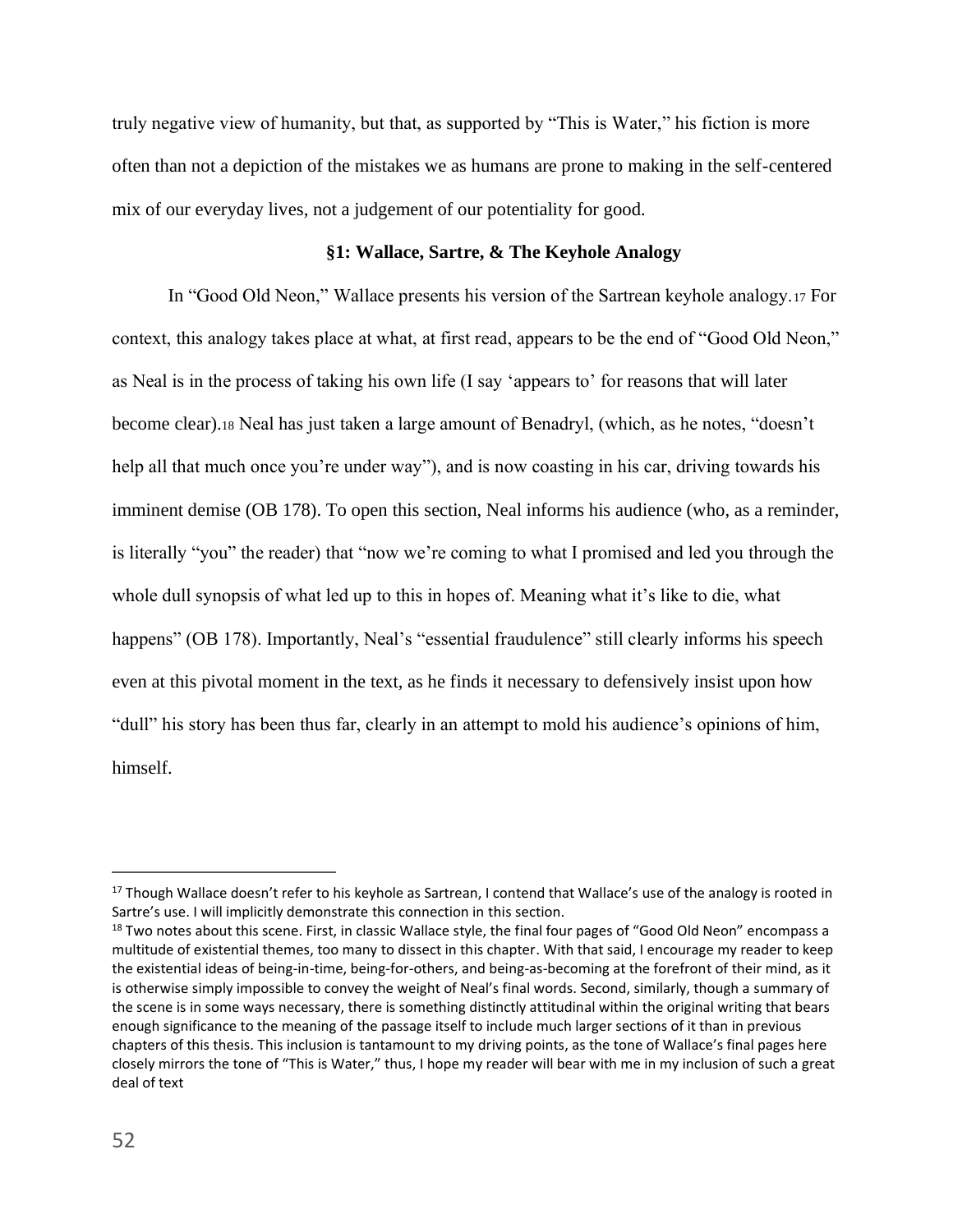Moving forward a few lines, Neal takes an authoritative stance on what death is like, asserting that "It's not what anyone thinks, for one thing. The truth is you already know what it's like" (OB 178). Though he begins this thread with a clear focus (i.e. what death is like), he quickly changes direction, offering an homage to Sartre's keyhole:

You already know the difference between the size and speed of everything that flashes through you and the tiny inadequate bit of it all you can ever let anyone know. As though inside you is this enormous room full of what seems like everything in the whole universe at one time or another and yet the only parts that get out have to somehow squeeze out through one of those tiny keyholes you see under the knob in older doors. As if we are all trying to see each other through these tiny keyholes. (OB 178)

Clearly, Wallace's depiction of seeing each other through keyholes echoes, and serves as a reference to, Sartre's analogy of the keyhole in depicting one's existential relationship to the Other. Neal's description of the keyhole mirrors Sartre's in that it begins with the acknowledgment that one's self is made up of innumerable factors, so many that it truly feels like an entire universe exists within ourselves. In Sartre's existentialism, one cannot fully capture the essence of a person observed through Sartre's keyhole. For Sartre, this is partly why the Other is a danger. The Other only has a limited perception of you, but nevertheless aims to capture you, and define you, with that limited perception. Wallace echoes this sentiment: as Neal points out, it is blatantly impossible to show one's whole self to the Other, as the space which we are allotted to share our selves with others is akin to the size of a keyhole. Neal's keyhole is almost identical to Sartre's thus far; if not identical in literal presentation, the two bear clear similarities at least in terms of the over-arching message encapsulated by the analogy. The initial point of difference, however, occurs within the last line in the quotation above: here, Neal turns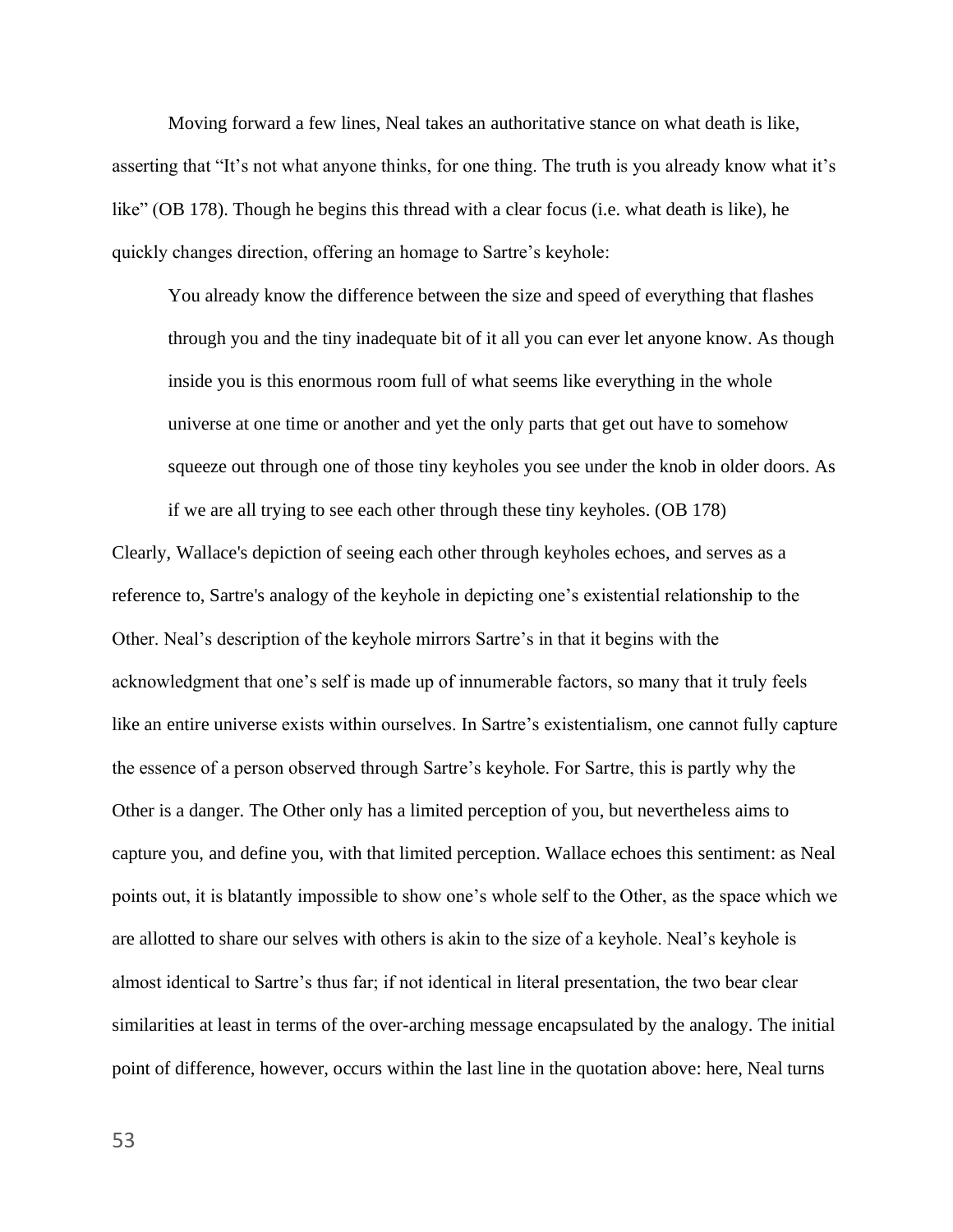his attention to one's *own* limited perception of the Other, not to the Other's limited perception of one's self. Though this represents a seemingly minor nuance, I believe it shifts the narrative from an external problem driven by the Other to an internal one led by the individual, at least for the given moment.

Following this shift in narrative, Wallace starts a new paragraph in which his depiction of the keyhole truly begins to differ from Sartre's. Importantly, unlike anything Sartre discussed in his strictly philosophical depiction of the keyhole, the more artistically inclined medium of literature allows Neal (Wallace) to offer the following take on the matter:

But it does have a knob, the door can open. But not in the way you think. But what if you could? Think for a second — what if all the infinitely dense and shifting worlds of stuff inside you every moment of your life turned out now to be somehow fully open and expressible afterward, after what you think of as you has died, because what if afterward now each moment itself is an infinite sea or span or passage of time in which to express it or convey it, and you don't even need any organized English, you can as they say open the door and be in anyone else's room in all your own multiform forms and ideas and facets? (OB 178)

It is important to remember that Neal is delivering these statements from the grave, as it were; thus, Neal is specifically depicting the after-death experience as one in which the door to one's own self and the selves of others are wholly open, thereby solving the issue of the keyhole. The idea that Neal is describing this experience as one that takes place in the afterlife as opposed to in life might initially appear to detract from any nuances between Wallace and Sartre's depictions of the keyhole; after all, Sartre's atheism precluded him from seeing that as any sort of boon for humanity. Importantly, however, Wallace's depiction of Neal post-death is akin to Sartre's dead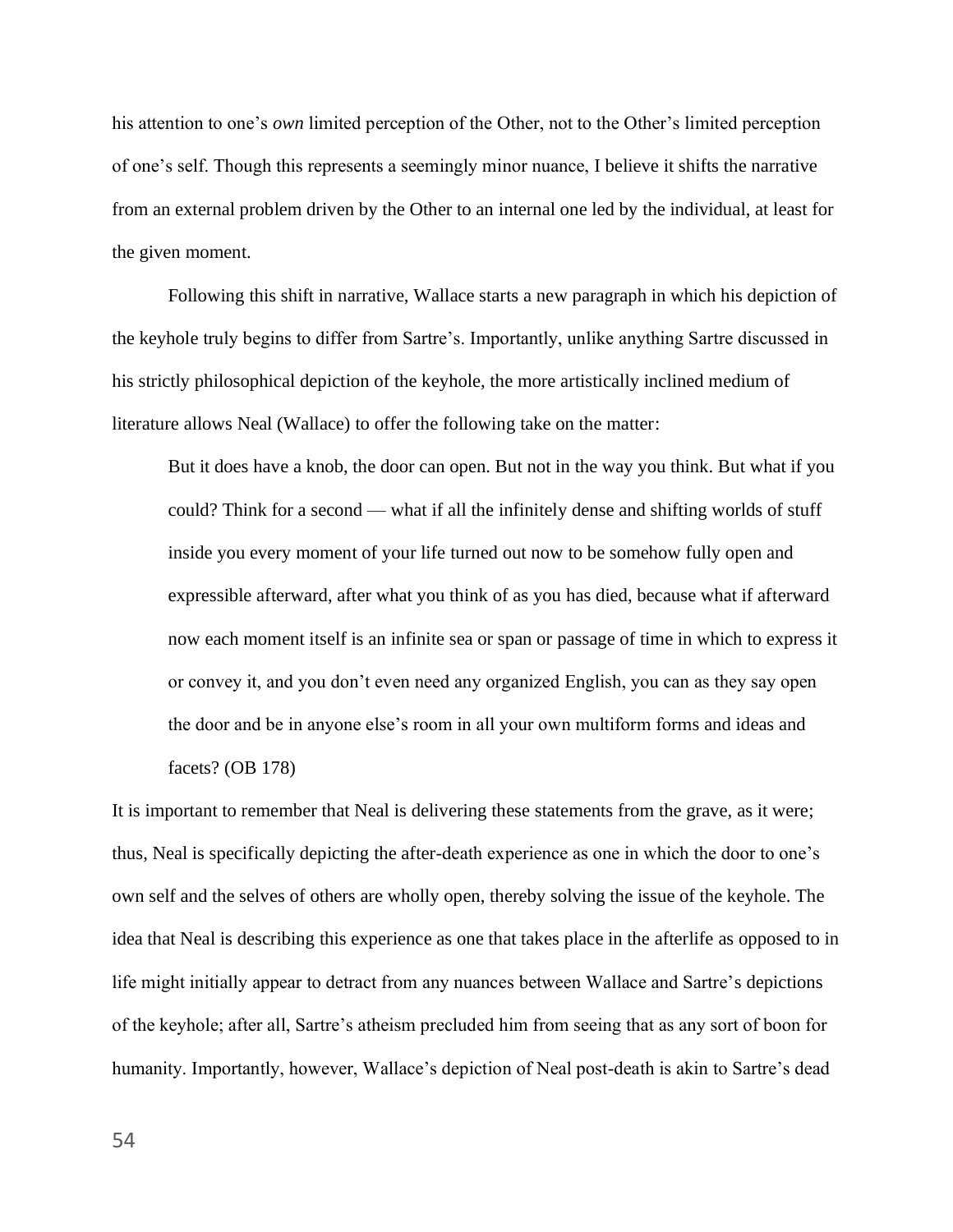characters in "No Exit;" in other words, it is not meant to be taken as a literal after-death scenario, but as a situation that depicts an idea of philosophical importance in life. Similarly, then, by asking the question, "but what if you could" open the door, Neal opens an avenue of thought that Sartre never considered: hypothetically, what would happen if one *could* share their whole selves? Despite its overall impossibility, it is important to consider why we would want to open the door, to ask what one would stand to gain from doing so.

Pausing to reflect once more on the absolute vastness of the self, Neal reflects on a concept that proves to be indicative of Wallace's philosophy as a whole:

Because listen … What exactly do you think you are? The millions and trillions of thoughts, memories, juxtapositions — even crazy ones like this, you're thinking — that flash through your head and disappear? Some sum or remainder of these? Your history? … The truth is you've already heard this. That this is what it's like. That it's what makes room for the universes inside you, all the endless inbent fractals of connection and symphonies of different voices, the infinities you can never show another soul. (OB 178-179)

The final line of this passage weighs heavily on both Wallace and Sartre's philosophy, as Neal once again points his audience towards recognition of the obvious— that it is simply impossible to share one's whole, 'true' self with the Other. Though this leans towards another point of similarity, it becomes clear from the statements immediately following the above section of Neal's ongoing monologue that we've reached a deeper point of difference between Wallace and Sartre in viewing the nuances of their parallel analogies. Continuing from the above section, Neal says:

And you think it makes you a fraud, the tiny fraction anyone else ever sees? Of course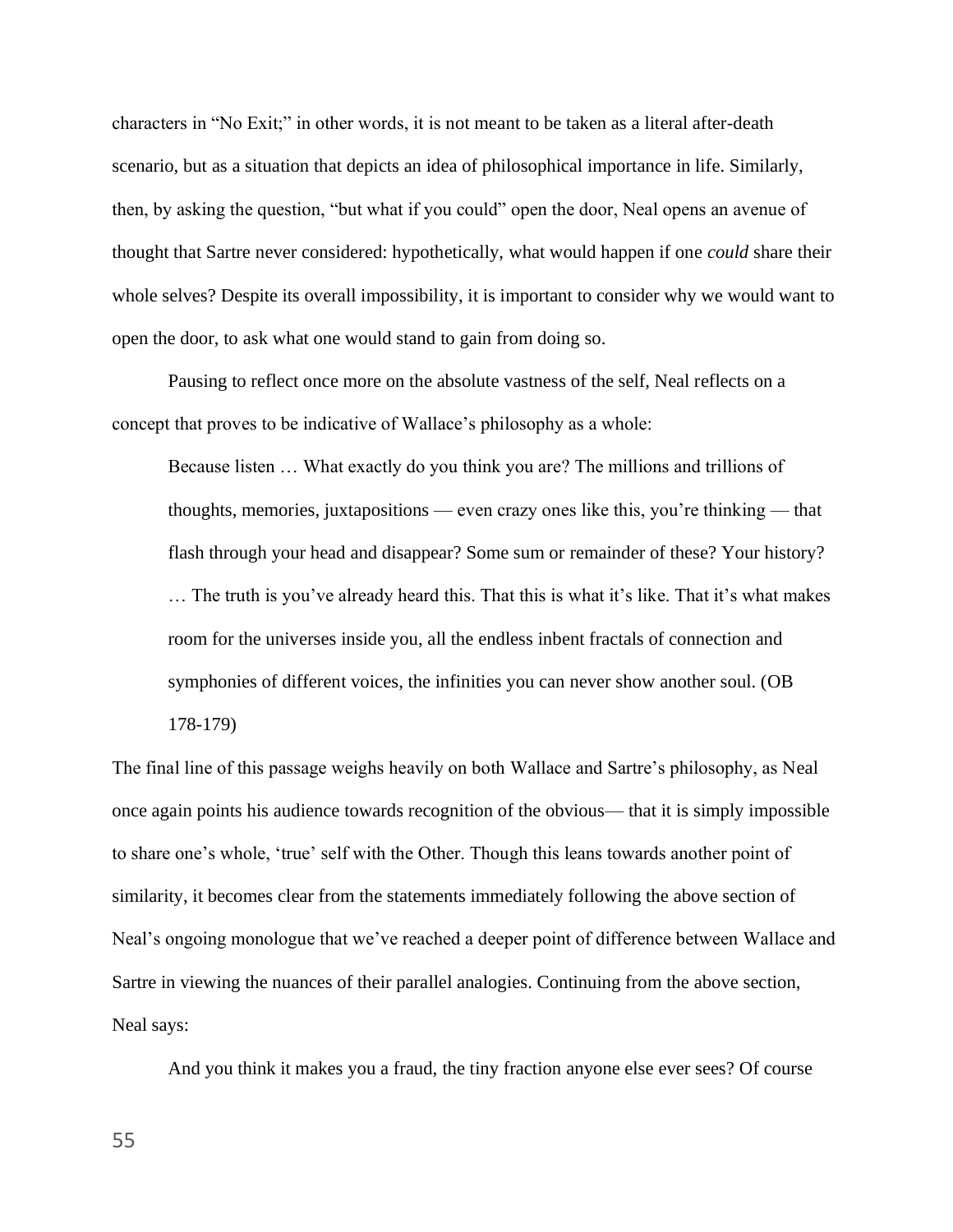you're a fraud, of course what people see is never you. And of course you know this, and of course you try to manage what part they see if you know it's only a part. Who wouldn't? It's called free will, Sherlock. But at the same time it's why it feels so good to break down and cry in front of others, or to laugh, or speak in tongues, or chant in Bengali — it's not English anymore, it's not getting squeezed through any hole. (OB 179)

In Sartre's philosophy, the impossibility of sharing one's whole true self leads to the Look, which is itself seen to be an obstacle to authenticity, as the external cementation of one's self by the Look encourages one to live in a way that conforms to the Other. Based on Neal's depiction of that impossibility, however, it is clear that Wallace views the issue from a standpoint of necessity. In fact, Neal's lengthy explanation here can be summed up existentially with two points. First, as suggested above, it is obviously impossible to reveal one's whole self to the Other (and vice versa). Second, and more importantly, this impossibility need not be as dangerous as Sartre and the existentialists assume. Here, Wallace offers an almost Stoical (though still existential) response to the problem of the Other insofar as we freely choose to change our attitude by no longer defining the Other as an ontological challenge. Instead of fearing the Other as a danger to our own authenticity, Wallace (through Neal) suggests that we accept the necessity of their presence, accept that the Look will *feel* problematic to us, and wholeheartedly attempt to use that knowledge to our own gain while striving for authenticity19.

<sup>&</sup>lt;sup>19</sup> It is once again absolutely pivotal to remember how this story ends: Neal goes through with his suicide, and tells this story from the grave. In making this character choice, Wallace perfectly exemplifies the discrepancy between 'obvious' and 'easy' in this lifelong scenario of selfhood. Although Neal makes this idea (i.e. that in lieu of the ability to share one's whole self with the Other, of course one would pick and choose the bits to force through the 'keyhole') out to be no less than painfully obvious (see: "it's called free will, Sherlock"), his ultimate suicide proves that it is one thing to understand this idea, while it is another thing entirely to live by it with ease.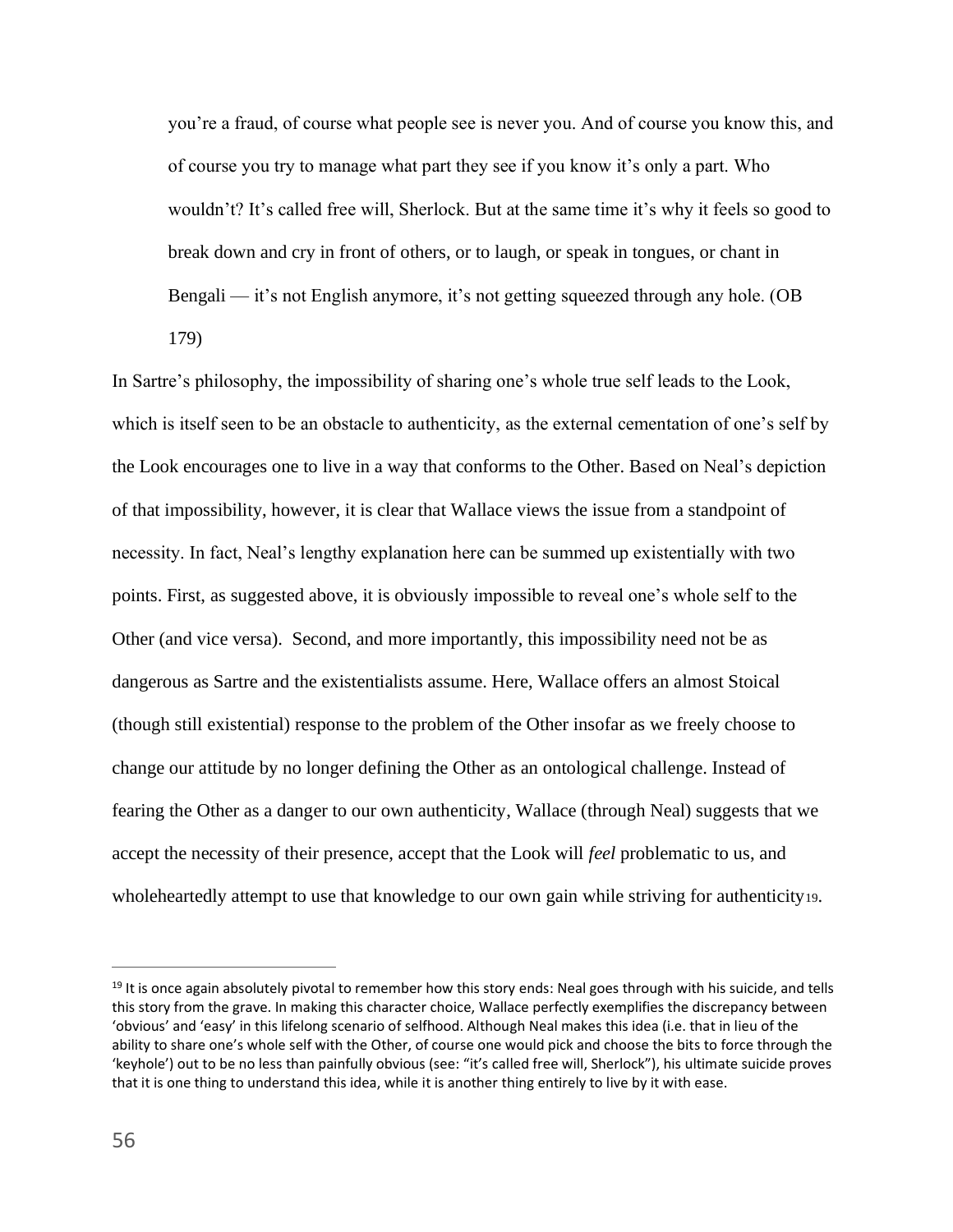In this respect, one might strive to take responsibility for all of one's actions, but also to accept the reality that not all of those actions can be shown to the Other, and thus not all of those actions will appear to define one in the eyes of the Other. It is up to the individual, then, to decide what aspects are important enough to share, while also accepting responsibility for those actions that are hidden away, as it is the near-infinite summation of all of these acts that make up one's self, regardless of who sees it.

Wallace's call to recast the problem of the Other as, what I call, *the necessity of the Other* entails a unique depiction to relate the individual, freedom, and the Other. This depiction is consistent with existentialism in at least two ways. On the one hand, Wallace returns the focus on the starting point in existentialism: the individual human being. For instance, just as existentialists emphasize the modes of being as understandable through one's own subjective perspective, so too Wallace emphasizes the role of the individual determining and taking responsibility for what is revealed to the Other. On the other hand, Wallace restores a sense of existential freedom to the individual in their relationship to the Other. Rather than being forced externally to accept that the essence of the Other is an ontological problem, Wallace emphasizes that the individual can freely choose whether to ultimately see the Other as a problem or not. Just as Sartre and the existentialists acknowledge that the individual is free to choose which attitudes to have towards one's facticity and transcendence, Wallace extends this freedom to include selecting which attitude to have towards the existence of the Other. As will become clearer in the next section, Wallace recommends a more positive attitude of the Other, as such an attitude would be beneficial towards authenticity.

As alluded to near the beginning of this section, these pages of "Good Old Neon" do not actually comprise the end of the story; despite the fact that the final footnote on the page finishes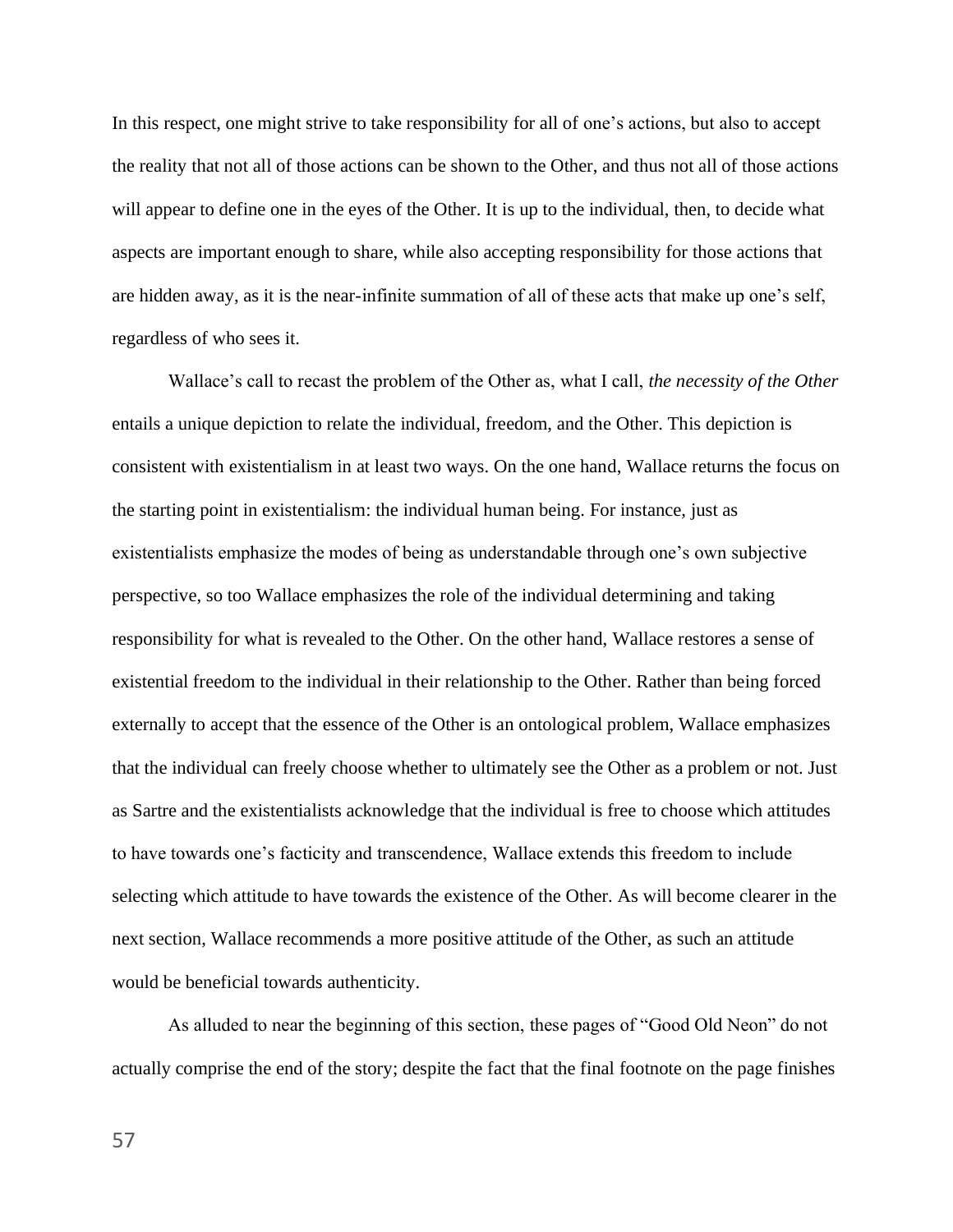with "THE END" (OB 179), there are two pages remaining after what initially appeared to be Neal's final say. Jarringly, these pages present a new character's interpretation of Neal's plight, as none other than "David Wallace" is introduced as an old high school peer of Neal's. "Idly scanning class photos" from his old yearbook, David Wallace (hereafter referred to as 'David') is depicted as "trying, through the tiny little keyhole of himself, to imagine what all must have happened to lead up to [Neal's] death in a fiery single-car accident he'd read about...like what sort of pain or problems" would have resulted in the suicide of such a bright classmate (OB 180). Importantly, David is described as "happening to have a huge and totally unorganizable set of inner thoughts, feelings, memories and impressions of this little photo's guy" (OB 180). In sifting through these memories, it is noted that David had thought of Neal as a guy with

this seemingly neon aura around him all the time of scholastic and athletic excellence and popularity and success with the ladies, as well as of every last cutting remark or even tiny disgusted gesture or expression on this guy's part whenever David Wallace struck out looking in Legion ball or said something dumb at a party, and of how impressive and automatically at ease in the world the guy always seemed, like an actual living person instead of the dithering, pathetically self-conscious outline or ghost of a person David Wallace knew himself to be. (OB 180-181)

This passage stands out for multiple reasons, all of which revolve around Wallace's (the author's) conception of the Other. Here, high-school age David was unable to see Neal as anything more than the face he put on: a smart, glowing boy with a bright future and nothing to hide, a natural at nothing less than life itself. Simultaneously, David's perception of Neal is intertwined with his own being-objectified-by Neal, as he notes Neal's (literal and existentiallyweighted) 'looks' in his direction as partial determinants of David's own perception of himself.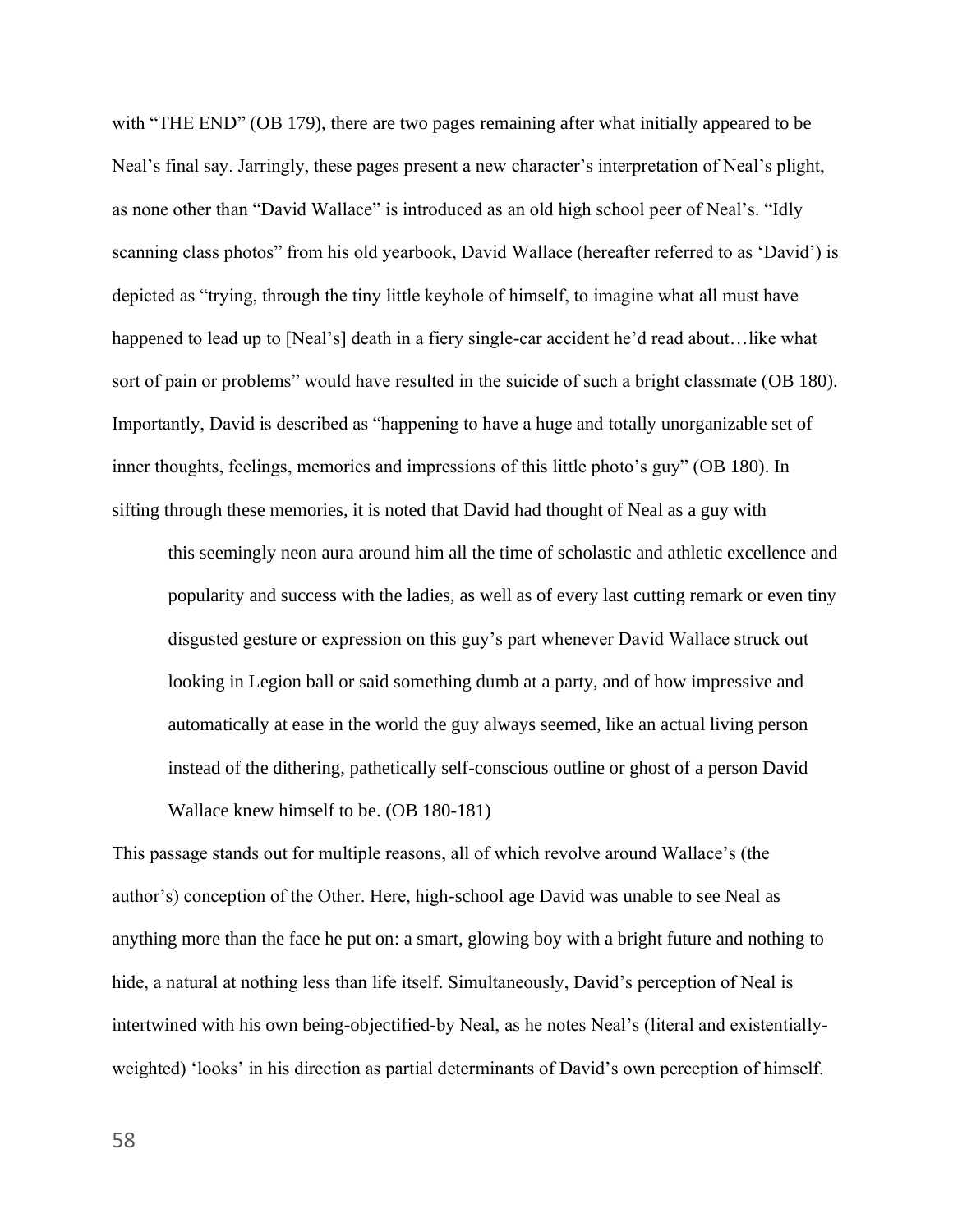Of course, the blatant irony is that David was wholly incorrect in his own objectification of Neal, which is understandable given the fact that Neal was actively trying to hide every 'shameful' part of himself from anyone looking at him. That said, Wallace's insertion of a character bearing his own name into the text serves a deeply important purpose, as he shows his reader that he, like all humans, is capable of making the same mistakes as his characters.

Likewise, the final passage of the story exemplifies Wallace's philosophy overall in a way that is in many ways more straightforward than in any of his other fiction. The final moment in the text is presented as follows:

David Wallace trying, if only in the second his lids are down, to somehow reconcile what this luminous guy had seemed like from the outside with whatever on the interior must have driven him to kill himself in such a dramatic and doubtlessly painful way with David Wallace also fully aware that the cliché that you can't ever truly know what's going on inside somebody else is hoary and insipid and yet at the same time trying very consciously to prohibit that awareness from mocking the attempt or sending the whole line of thought into the sort of inbent spiral that keeps you from ever getting anywhere … the realer, more enduring and sentimental part of him commanding that other part to be silent as if looking it levelly in the eye and saying, almost aloud, 'Not another word.' (OB 181)

Here, David is depicted as struggling to try to see past Neal's purposefully executed exterior, which proves to be a difficult, but not entirely impossible feat; at the very least, it seems to be possible to *try* to momentarily shift one's perception in order to acknowledge the Other as a fellow subject, rather than to continue in determined objectification of the Other. Though David is only able to even attempt this shift in perception "in the second his lids are down," the idea

59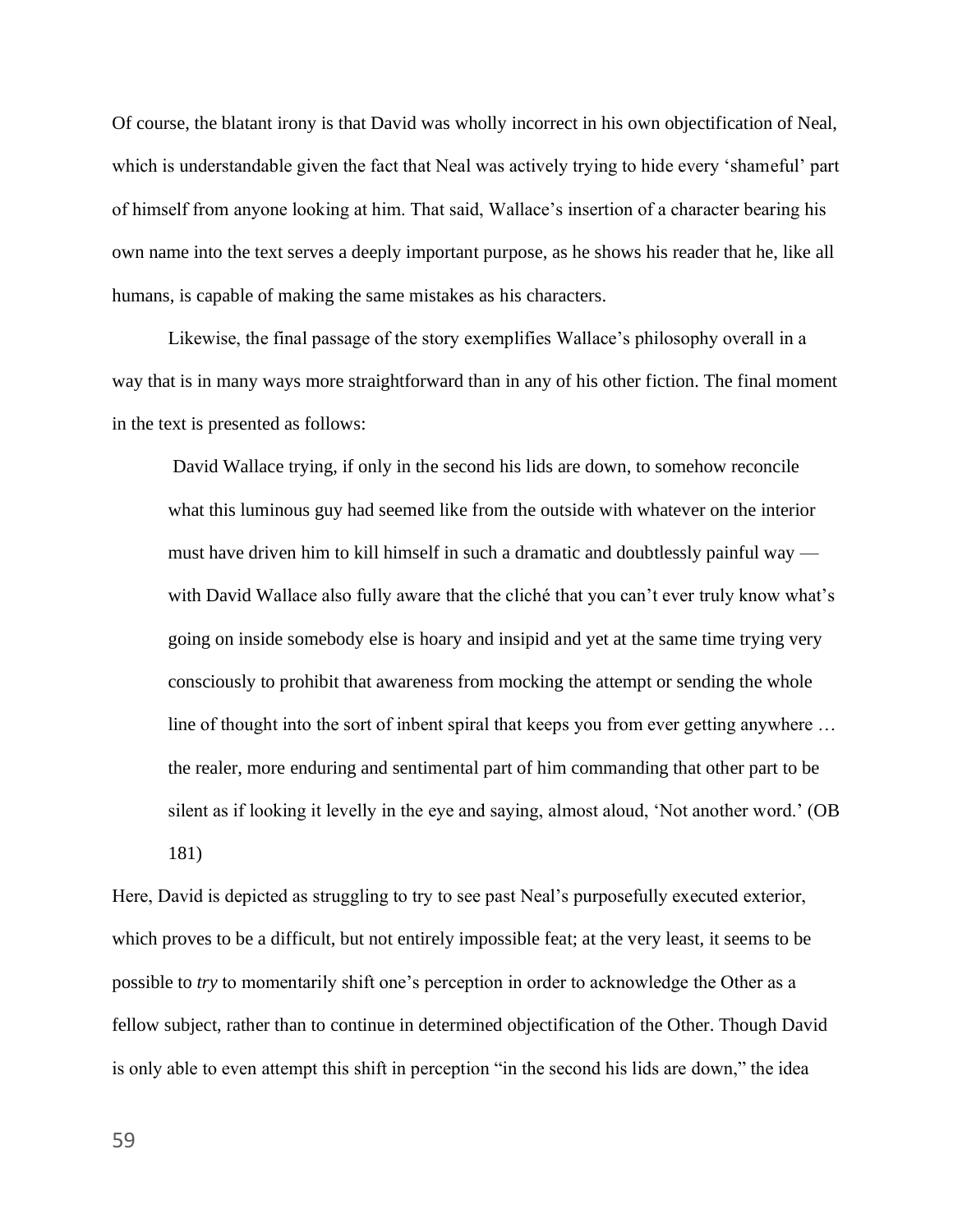that the shortness of the timeframe for which he is able to attempt this shift should not, he realizes, be considered a deterrent against his choice to attempt it to begin with. Similarly, he fights against the cynical, mocking side of himself that desires to emphasize how pointless it is for David to try to see what deeper struggles might have existed in Neal long before his suicide, as it is impossible for an outsider to know the answer to such a question. Yet, despite the fact that even the "realer, more enduring and sentimental part" of David seems to know that he cannot see deeply into Neal from the perspective of an outsider, he pushes himself to stop seeing that truth as a reason to cease any attempts to *try* to see the greater picture of Neal's struggles. In short, Wallace argues in the final moment of this text that, though David may only have the strength to engage in this struggle for a single second of what feels like a veritable eternity, that is no reason not to try. Thus, by using his own name in the final pages of "Good Old Neon," Wallace insists that his audience see this story, and indeed this final moment, as one that the author himself sees as being of the utmost importance.

## **§2: "This is Water"**

Indeed, the idea that one must try to reevaluate one's definition of the Other so as to acknowledge them as subject rather than object proves to be pivotal for Wallace, as is evidenced by his focus on the idea in his commencement speech, "This is Water." The only commencement speech Wallace ever gave, "This is Water" is the epitome of the philosophical ideal Wallace conveys throughout his short fiction. Unlike Sartre, who sees the individual as being in a perpetual war with the Other, constantly fighting between subject and object, Wallace appeals to a less self-centered approach to existentialism. Here, Wallace presents an individual's existential freedom to choose as the key to a beneficial relationship with the Other, in which one actively chooses to give the Other the benefit of the doubt when defining them through the Look. In this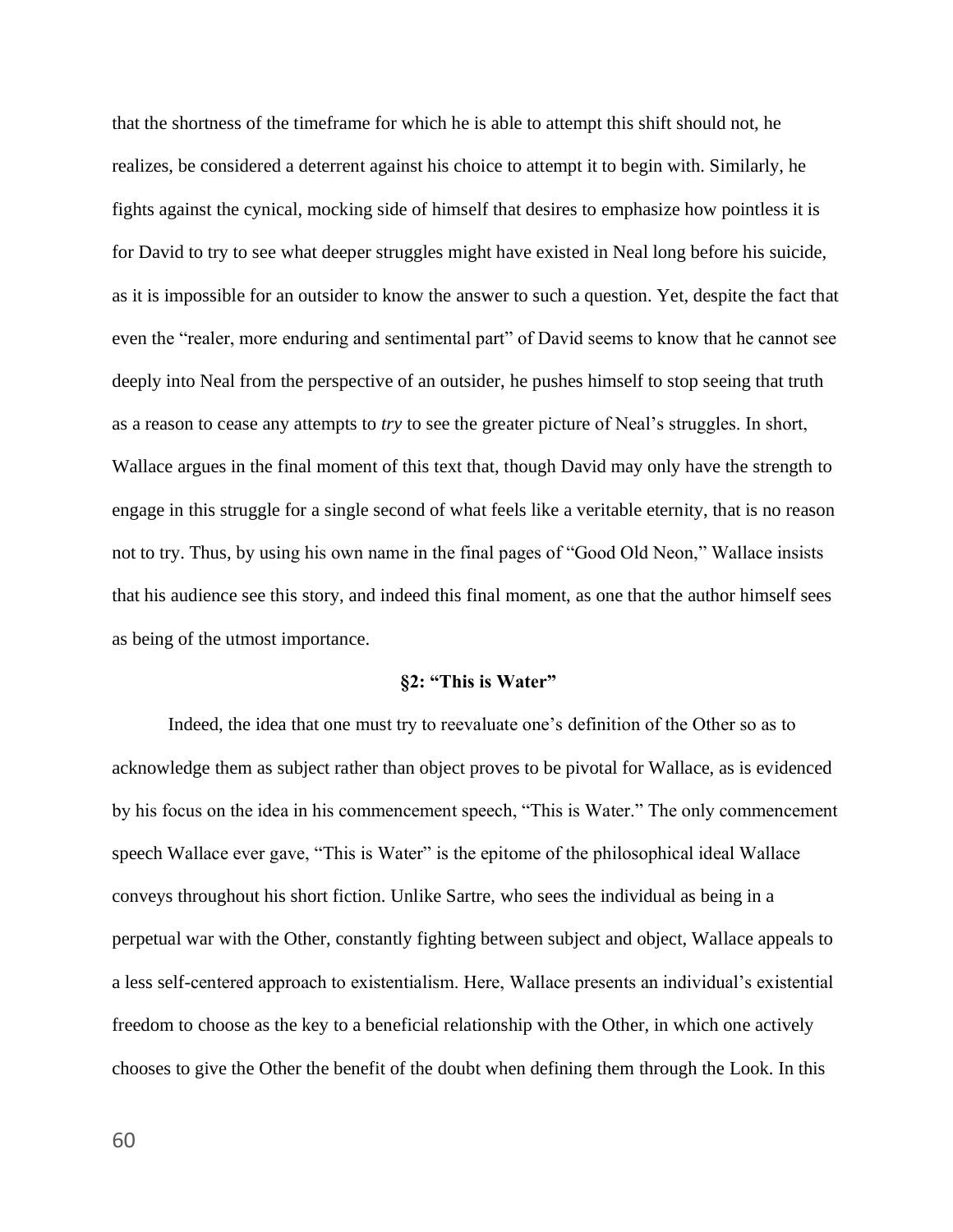section, I will highlight some of the more important facets of the philosophy presented in "This is Water," pausing occasionally to compare some of Wallace's points back to the stories analyzed throughout chapter two and three of this thesis, as well as against Sartre's "No Exit." Through these comparisons, I will show that Wallace's commencement speech offers the *culmination* of his hopefully-inclined philosophical ideas, not an introduction of those hopeful ideas. In doing so, I will highlight the fact that, however dark and depressive much of Wallace's fiction may appear to be, the philosophy he presents in his commencement speech perfectly aligns with that which is presented throughout his fiction, thereby proving that his philosophy was far from negative all along.

As an opening remark for his commencement speech, Wallace offers his audience a short parable:

There are these two young fish swimming along and they happen to meet an older fish swimming the other way, who nods at them and says "Morning boys. How's the water?" And the two young fish swim on for a bit, and then eventually one of them looks over at the other and goes "What the hell is water?"

Wallace immediately notes that the inclusion of such "didactic little parable-ish stories" has become a "standard requirement of U.S. commencement speeches," but one, he says, that is "less bullshitty" than most others in the genre.<sup>20</sup> Here, however, Wallace cautions his audience against assuming that he will be taking on the position of the "wise old fish" in his speech, and instead

 $20$  Indeed, it is no secret that the genre itself is often awash with lame clichés and grandiose appeals to a hopeful, shining new world for the graduates standing before the speaker. To those familiar with Wallace's work, it certainly comes as no surprise that he moves to offer a critique of the commencement speech genre within the first moments of his very own commencement speech: these grandiose promises of a bright and shiny future feel much too baseless for Wallace, too unrealistic a promise to make to this new generation of working Americans solely on the basis of their having graduated college.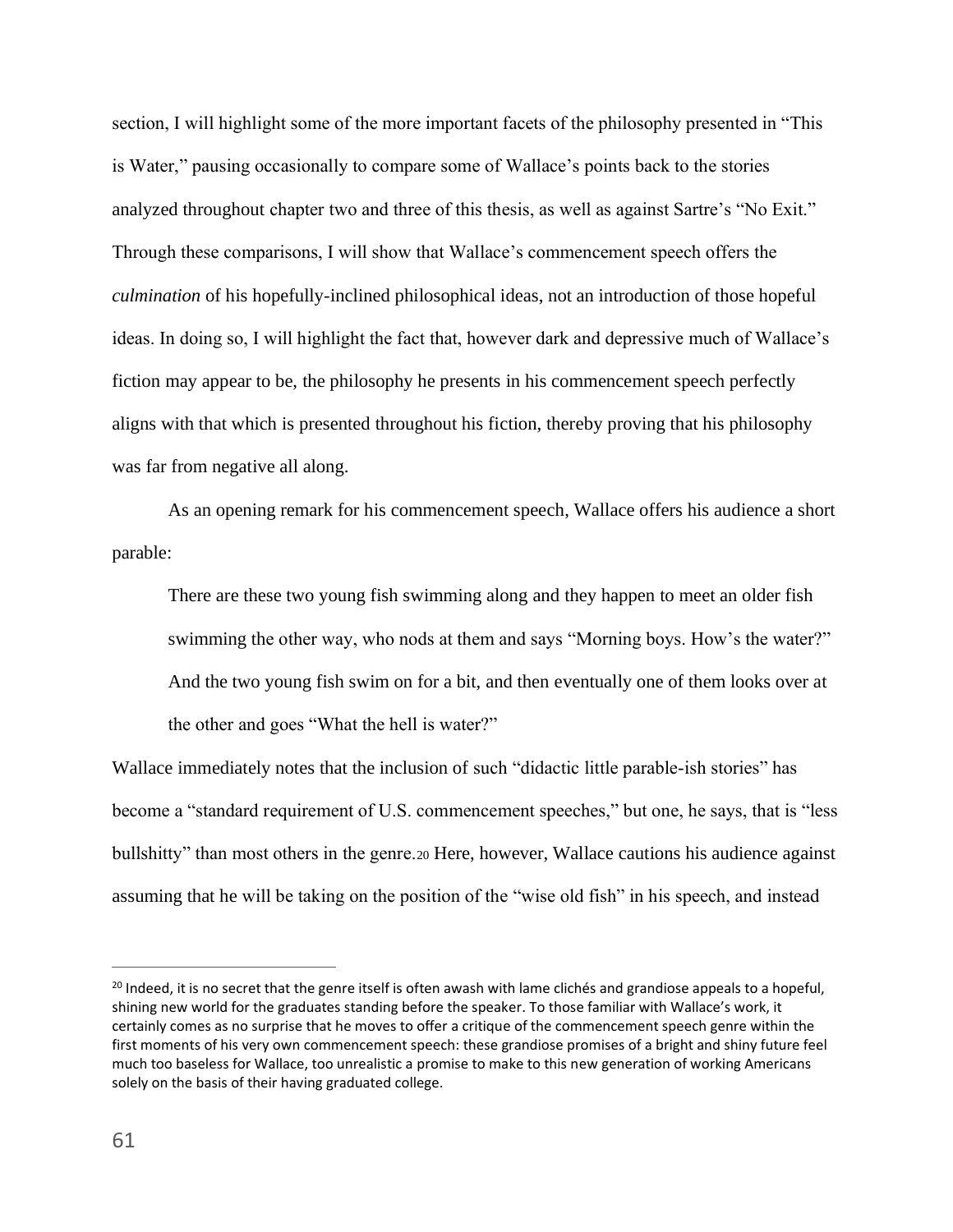encourages these graduates to consider that "The point of the fish story is merely that the most obvious, important realities are often the ones that are hardest to see and talk about." Life, he says, "the day to day trenches of adult existence," is far too easy to skip over altogether in our own minds. When caught up in our own selves, and, more importantly, in where we've come from or where we are going, we fail to recognize the infinite beauty and possibility in the world around us *now*. Of course, such an idea sounds highly cliché— in a world obsessed with easy-toexperience epiphanies, replete with less-than life-changing lightbulb moments and hopes for automatic self-growth, it is all too easy to write off Wallace's point as a simple reminder to stop and smell the roses. This, however, is not Wallace's intention; while he repeatedly notes the cliché nature of his words, he encourages his audience to consider whether even the most abused and overused clichés might have a fundamentally (and existentially) important kernel of truth at their centers, in the case that one takes the time to look beyond the neatly packaged exterior of the overused cliché.

Speaking to the task at hand, then, Wallace notes that "the main requirement of speeches like this" is to "try and explain why the degree you are about to receive has actual human value instead of just a material payoff." This call for human values echoes the sentiment of one's being-in-question, in terms of one's meaning and purpose. Coming closer to his main point, Wallace posits that the answer to this question is yet another cliché that the genre has gotten right: "a liberal arts education is not so much about filling you up with knowledge as it is about teaching you how to think." While this may sound insulting to many students who are certain that they "already know how to think" (which is, he notes, how he felt at his own commencement), he insists that it is truly not insulting, "because the really significant education in thinking that we're supposed to get … isn't really about the capacity to think, but rather about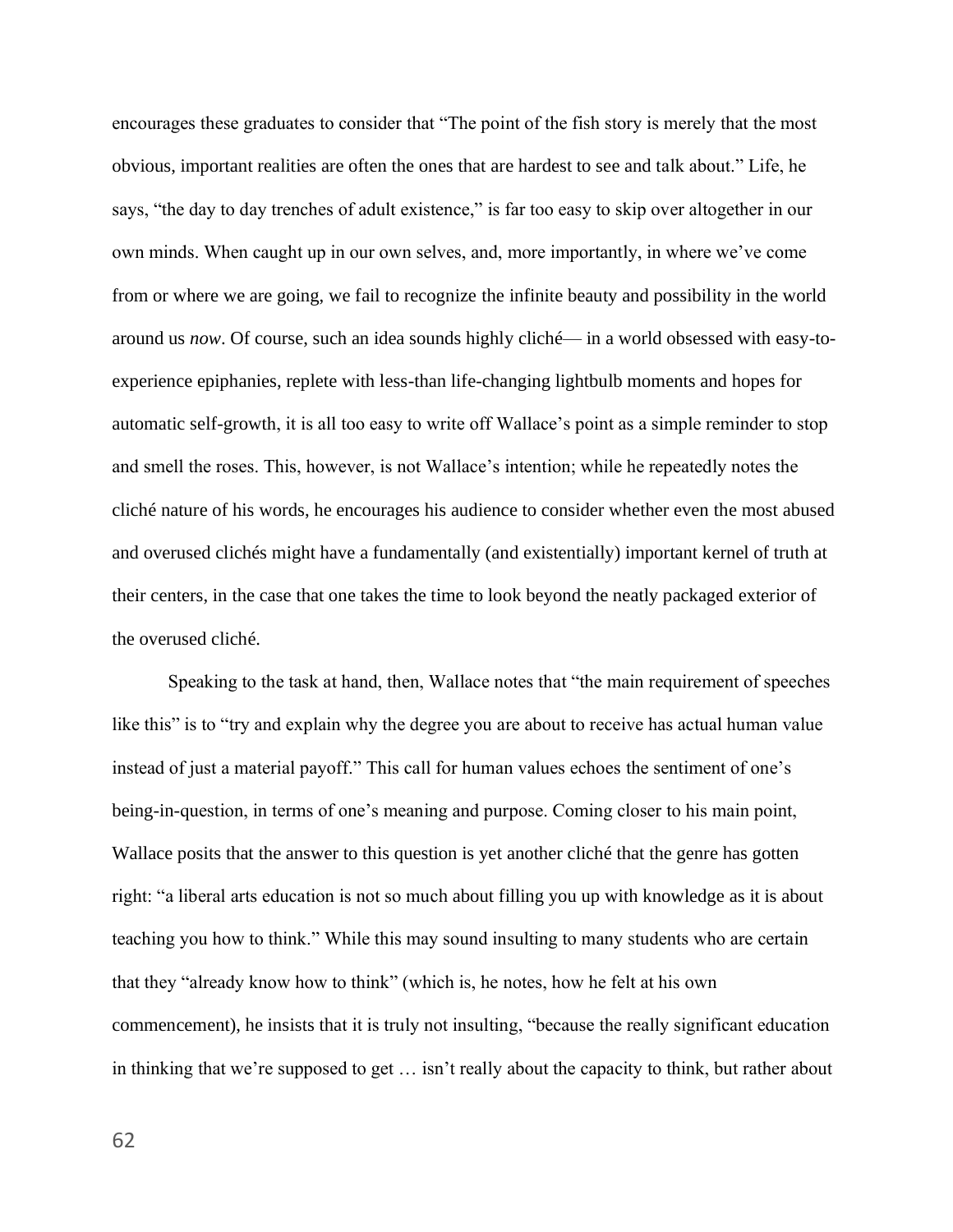the choice of what to think about." Wallace asks those who remain skeptical, who still feel that "[their] total freedom of choice regarding what to think about seems too obvious to waste time discussing," to "think about fish and water, and to bracket for just a few minutes [their] skepticism about the value of the totally obvious." The appropriateness of his emphasis on this short parable becomes more apparent as the speech continues: just as the young fish fail time and again to notice the water around them, existing within it without ever questioning their awareness of it, Wallace insists that we as humans perpetually fail to question our so-called certainties regarding the world around us. Instead, we accept our own perception of the world as fact, and base all of our subsequent views, beliefs, and behaviors on those assumed certainties, never bothering to even consider what might change if we were to choose to see things differently. We become trapped in what Wallace describes as "blind certainty, a closemindedness that amounts to an imprisonment so total that the prisoner doesn't even know he's locked up."

Instead of allowing ourselves to become trapped by these certainties, Wallace pushes his audience to see what 'teaching one how to think' really means: to him, he says, it means "[t]o be just a little less arrogant. To have just a little critical awareness about myself and my certainties. Because a huge percentage of the stuff that I tend to be automatically certain of is, it turns out, totally wrong and deluded." This is not a general or unsubstantiated claim, either— going forward, Wallace offers an example of the "total wrongness" of a thing he says most of us tend to be automatically certain of, the idea that:

everything in my own immediate experience supports the belief that I am the absolute center of the universe; the realist, most vivid and important person in existence… There is no experience you have had that you are not the absolute center of… Other people's

63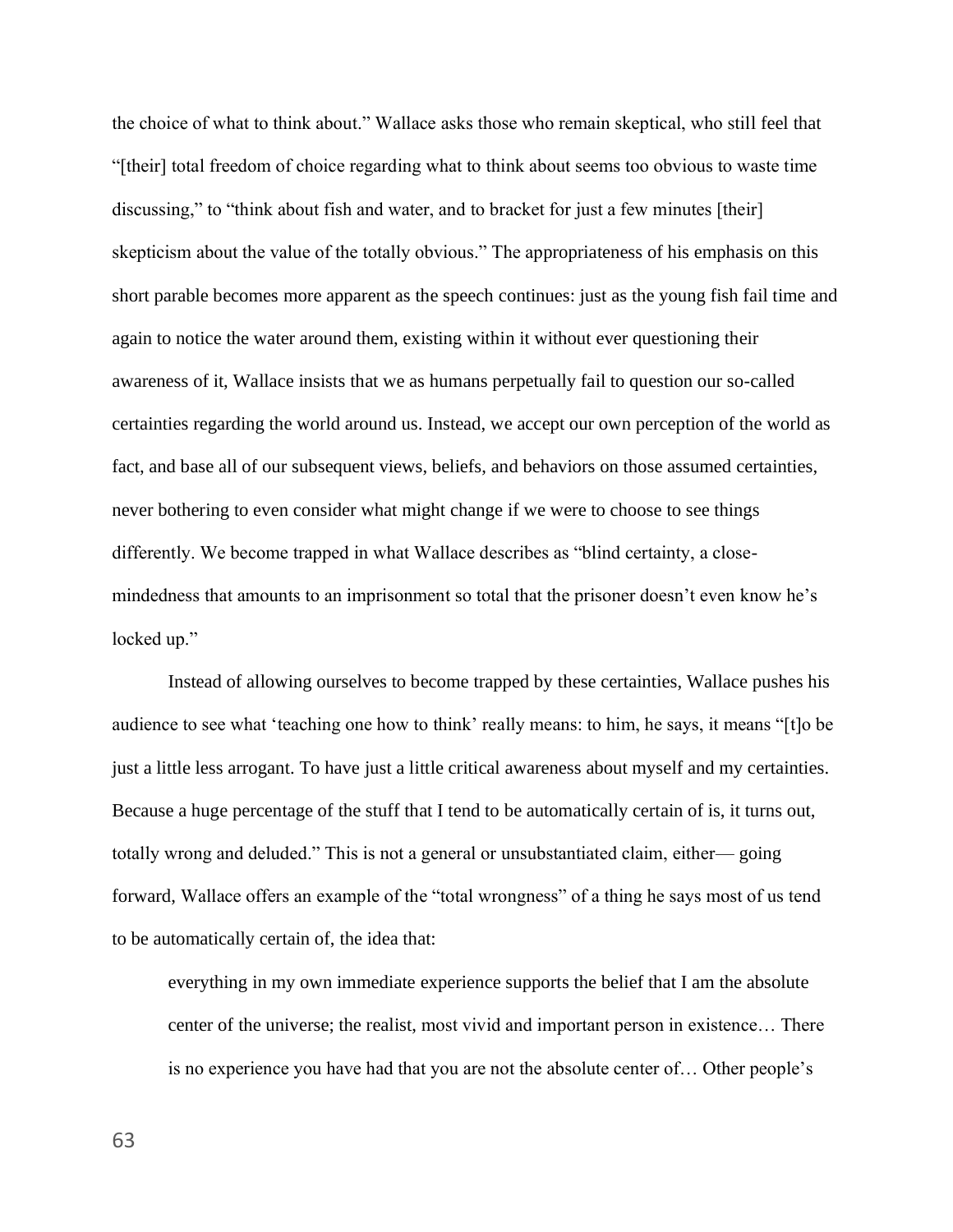thoughts and feelings have to be communicated to you somehow, but your own are so immediate, urgent, and real.

The resemblance between this passage and the behavior of characters like the depressed person (TDP) or of Neal is hardly difficult to see, as the point in either case remains the same: it is so easy to see oneself as the center of the universe, to assume that everyone else in one's immediate vicinity is concerned with objectifying *you*, defining *you*. In fact, Wallace says, it is beyond easy: it is "our default setting, hard-wired into our boards at birth" to see ourselves as the most important thing in any given circumstance, the subject to everyone and everything else's object. To offer an example of this behavior from Wallace's fiction, it is clear that TDP sees the world as out to get *her*, just as she views her 'friends' as no more than *her* Support System, her therapist as not a person, but as literally just *her* therapist, her parents as just the people who ruined *her* life, and so on. Likewise, Neal defines himself as essentially fraudulent partially because of his propensity to manipulate those around him, noting—in a somehow meta, obnoxiously intellectualized manner— that he is a 'bad' person for treating others only as objects. Thus, in both "This is Water" and in many of his stories like "The Depressed Person" and "Good Old Neon," Wallace warns his audience of making an all too easy error in judgement, which is to say, to make the mistake of ceasing to choose how one will exercise one's judgement at all.

This warning, he insists, is not an attempt to lecture anyone on "virtues" or "compassion." Instead, he says, this is "a matter of choosing to do the work of somehow altering or getting free of my natural, hard-wired default setting which is to be deeply and literally selfcentered and to see and interpret everything through this lens of self." Presented as no less than a life-and-death skill, the ability to choose how one sees the world has the power to change the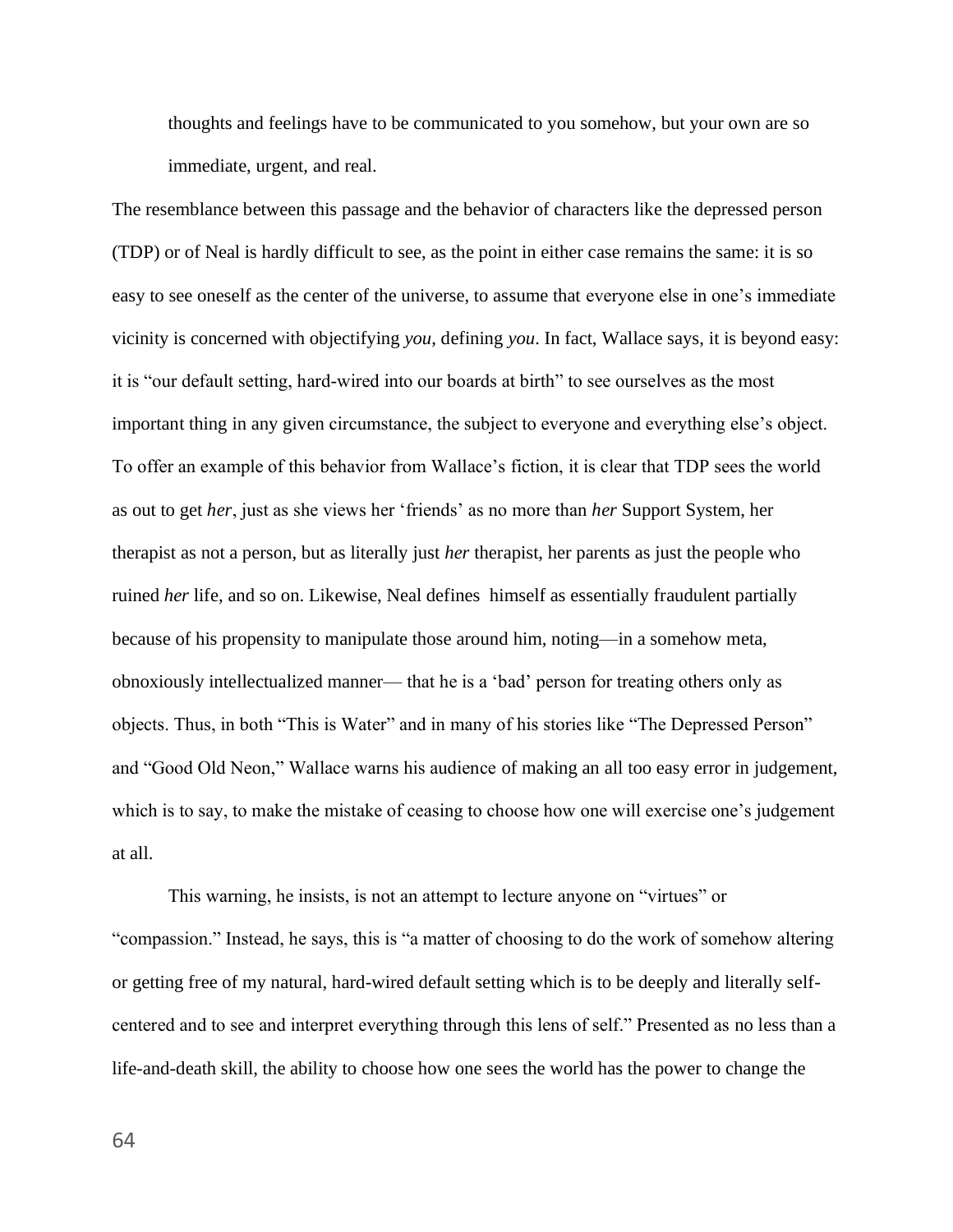narrative of one's life, even if that choice can only last for moments at a time. One must be able to "exercise some control over how and what you think … to choose what you pay attention to and to choose how you construct meaning from experience." If, Wallace argues, "you cannot exercise this kind of choice in adult life, you will be totally hosed." Though he downplays the general horror of this reality in his initial phrasing21, Wallace asserts that denying the importance of this kind of day-to-day choice of how to see the world is not only the precursor to, but in some ways equal to, suicide.

Here, Wallace asserts that "the truth is that most of these suicides are actually dead long before they pull the trigger." In this statement, Wallace alludes to the countless people who live lives like Neal, people who go through their "comfortable, prosperous, respectable adult life dead, unconscious, a slave to your head and to your natural default setting of being uniquely, completely, imperially alone day in and day out." In Neal's case, his denial of the possibility that he could choose to behave differently, or even just to choose to perceive his past, present, and future behaviors as having different connotations than those which he has determinedly ascribed to them, accounts for the kind of 'living death' Wallace describes here. While it is true, however, that we as humans have little choice but to live our lives day by day, and while it is true that by the time we're well into adulthood, as Wallace notes, every day appears identical to the thousands of days that have come before, that does not leave us stranded in a choiceless reality of frustrating monotony. Instead, Wallace asserts that we are left with a very particular kind of choice: we can choose how we will view those days, how we will exist within the world around us. We can choose to be like TDP, forever begging for the approval of others in order to avoid

<sup>&</sup>lt;sup>21</sup> Indeed, the casual tone imparted in his use of the phrase "totally hosed" does not do much to prepare his audience for what comes next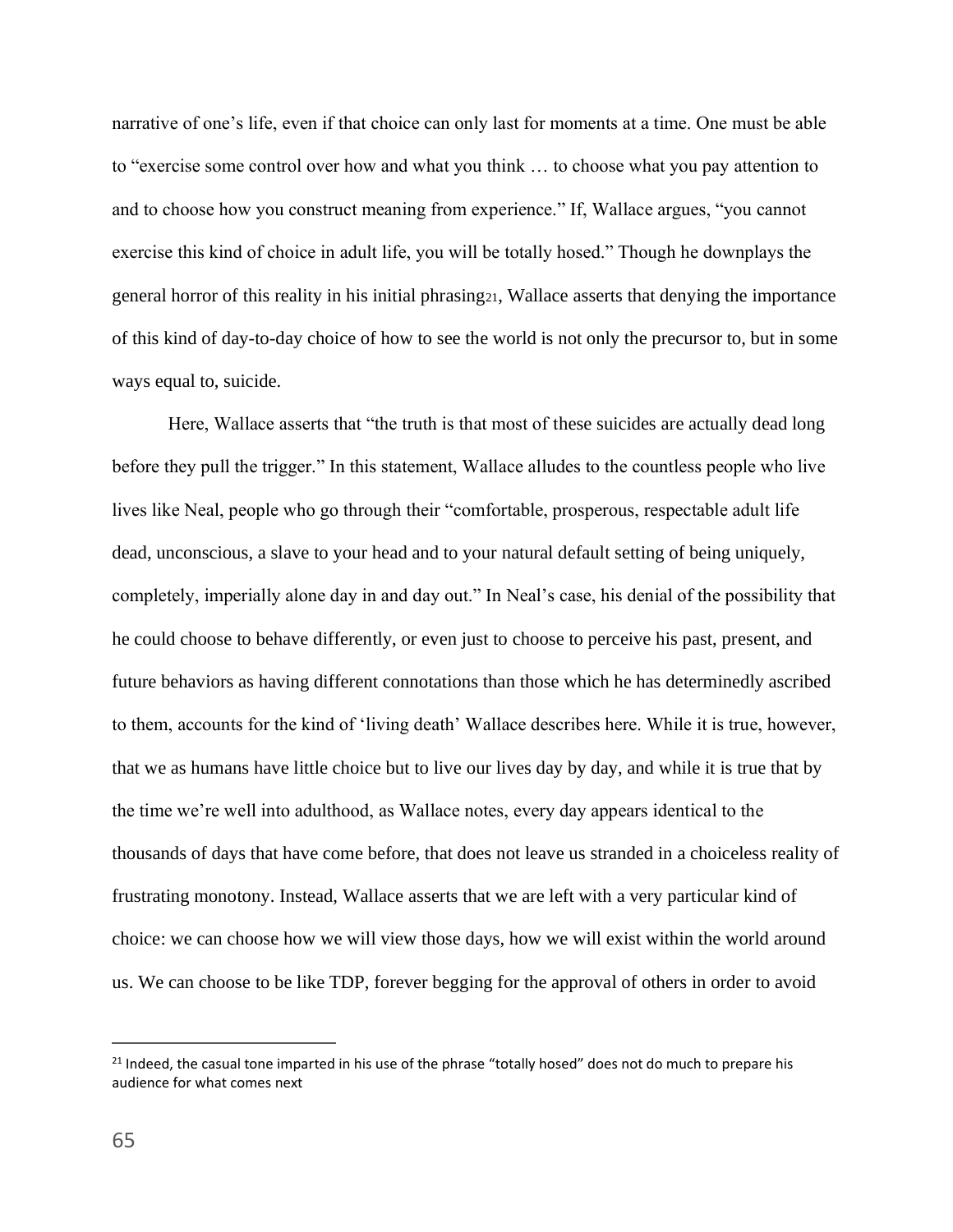taking responsibility for how our own worldviews have impacted and continue to impact our choices every day, or we can choose to be like Neal, forever denying the reality of our ability to choose to begin with. Or, as Wallace posits, perhaps we can choose to strive towards authenticity in incremental steps, one day, one moment at a time.

To develop this point, Wallace introduces the idea of the "life routine", consisting of "dreary, annoying, seemingly meaningless routines" where one performs the same actions "day after week after month after year." This dreary nature of the life routine, however, is not Wallace's point: "The point is that petty, frustrating crap like this is exactly where the work of choosing is gonna come in." For Wallace, the path to authenticity begins with the steps, or choices, we make when we are embedded in the life routine. It is on a day to day basis, during those moments that seem to all the world to be the absolute least important aspects of one's entire life, where choosing becomes more important than anything else, "[b]ecause the traffic jams and crowded aisles and long checkout lines give me time to think, and if I don't make a conscious decision about how to think and what to pay attention to, I'm gonna be pissed and miserable every time I have to shop. Because my natural default setting is the certainty that situations like this are really all about me… And who are all these people in my way?"<sup>22</sup>

 $22$  It is worth noting that Wallace's depiction of the "life routine" is not foreign to existentialism. In fact, existentialists emphasize the dangers of succumbing to such a monotonous and robotic way of life. For existentialists, this routine is a characteristic of bad faith insofar as one's activities conform to the Other writ large socially. Existentialists have various terms for the larger social aspect of the Other. Sartre refers to it as "the Crowd"; Kierkegaard, "the Public"; Friedrich Nietzsche, "the herd"; Martin Heidegger, "the They"; and so on. But unlike many other existentialists, Wallace doesn't simply raise the life routine as a cautionary tale concerning the loss of freedom or as an impetus for an existential crisis. Instead, he goes further. He grants that the life routine is natural—we all face such routines—and that they are a danger for losing one's freedom and being in bad faith. But Wallace furthers his analysis with an escape plan of sorts, offering a method to move from the life routine to authenticity.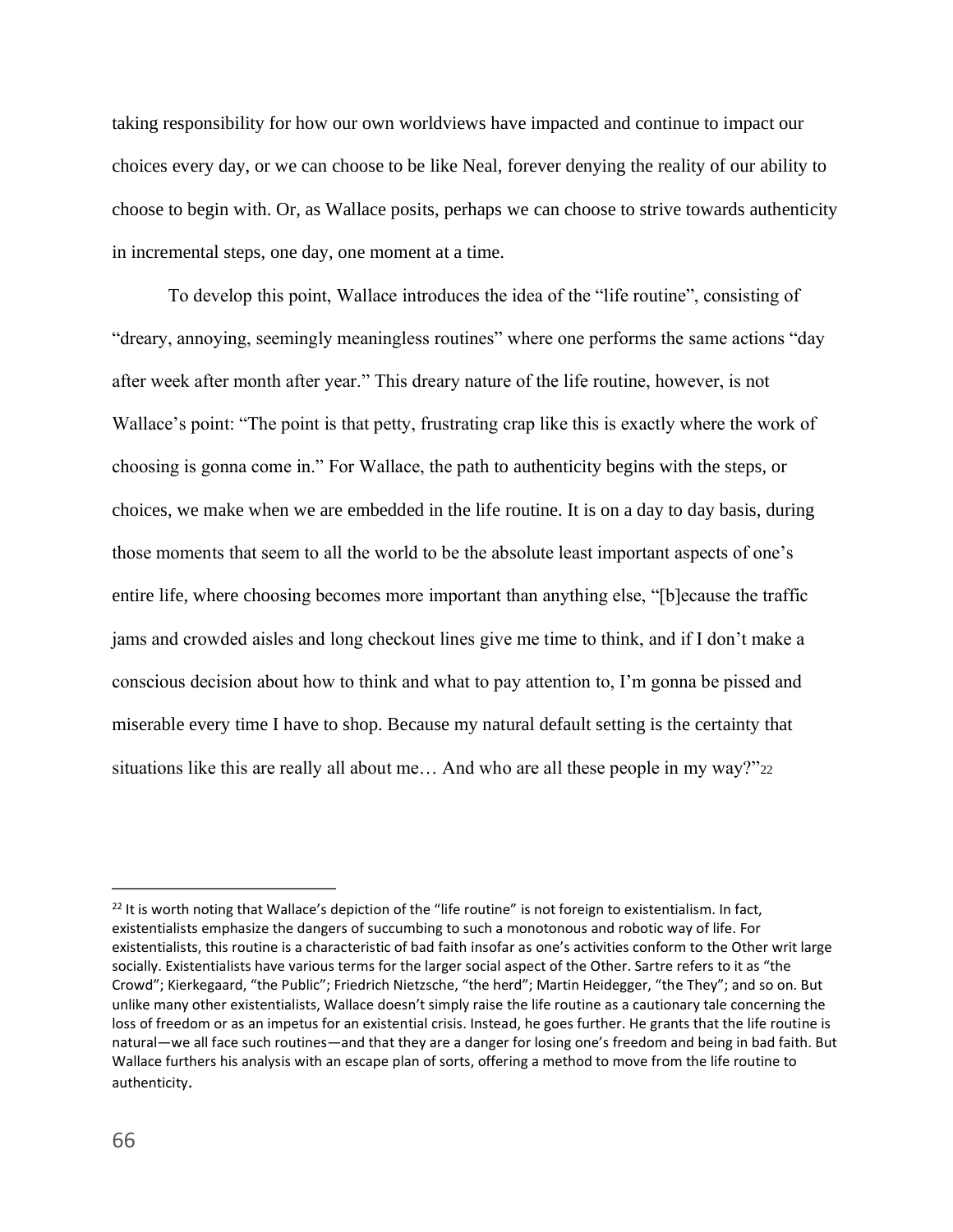Wallace's method is existential in nature, as he emphasizes that we ought to *choose* who to be in the first place: "if I choose to think this way in a store and on a freeway, fine… Except thinking this way tends to be so easy and automatic that it doesn't have to be a choice," it is instead the natural setting we operate on. Thus, we never push ourselves to question whether *we*  are in fact the one in someone else's way, opting to act on the implicit, subconscious assumption that our needs outweigh those of everyone else in sight. Wallace acknowledges that it is incredibly difficult to make the choice to see past the innate certainty of our own selfimportance, and once again cautions his audience against believing he is giving moral advice, "or that I'm saying you're supposed to think this way, or that anyone expects you to just automatically do it. Because it's hard. It takes will and effort, and if you are like me, some days you won't be able to do it, or you just flat out won't want to." Here, Wallace emphasizes that authenticity is never easy, as the authentic individual must work to choose to see the world in a way that goes beyond one's initial, 'hard-wired' conception of it. Despite the level of difficulty inherent in this approach, however, there is hope to be had: if one truly works to be "aware enough to give yourself a choice, you can choose to look differently at" each person one encounters, authenticity is possible.

In other words, Wallace's approach to authenticity involves recasting the problem of the Other as the necessity of the Other. Instead of blindly allowing ourselves to operate in the life routine on such an obviously false assumption (i.e. that the world revolves around 'me'), he argues that "I can choose to force myself to consider the likelihood that everyone else in the supermarket's checkout line is just as bored and frustrated as I am," or that it is possible that the lady screaming at her child behind you in the line is usually nice, but maybe "she's been up three straight nights holding the hand of a husband who is dying of bone cancer." These aren't likely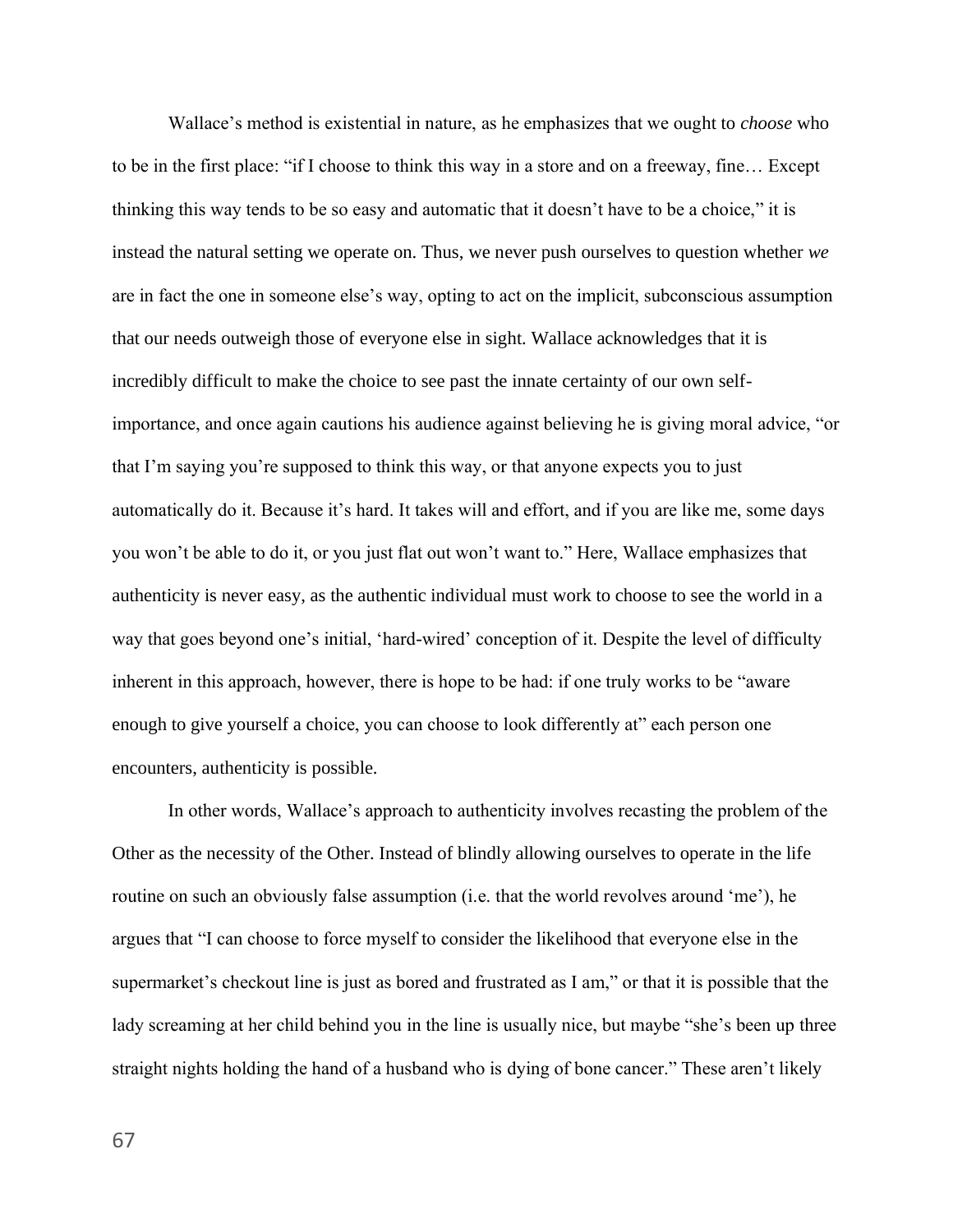scenarios, of course, but, as he says, "it's also not impossible" for them to be true; it is not impossible that every single person one encounters throughout the day has had it ten times as worse than the day the ever self-centered 'you' have had.<sup>23</sup> Really, Wallace says, "it just depends what you want to consider" as possible, or on what perspective you choose to take.

This aspect of Wallace's philosophy serves to highlight yet another area in which Wallace's philosophy diverges from Sartre's, as Sartre sees the relationship with the Other to be one of perpetual war, of working against being 'defined by' the Other; take for instance, the idea that "Hell is other people," or even of the subject-object relationship through the Look. Wallace, however, sees the idea of engaging in a perpetual war with the Other as a useless and highly negative waste of time— though easy to do, it only serves to perpetuate our own misunderstanding of ourselves as the absolute center of the universe, which is far from beneficial in working towards authenticity. Interestingly, it is somewhat counterintuitive to be an existentialist and to support that subject-object war as a necessarily unchangeable aspect of life (as Sartre so often does), as that seems to revoke the 'choice' an agent should have to view the situation differently. Obviously, an existentialist relies on an agent's choice as the focal point of responsibility, so for Sartre (among others) to reject that choice when it comes to one's participation in a 'perpetual war' with the Other seems both logically inconsistent, and wholly unhelpful to the philosophy on the whole.<sup>24</sup>

<sup>&</sup>lt;sup>23</sup> Again, an example of this possibility is found in the character of 'David Wallace.' As a high schooler, David was too unable to see past his own self-conception to bother questioning whether Neal had anything deeper to offer than his seemingly bright persona; as an adult, he pushes himself to at least *try* to see what kind of incredible internal struggles might have led him to kill himself.

<sup>&</sup>lt;sup>24</sup> By rejecting Sartre's assumption that the individual is in a perennial subject-object war with the Other, Wallace's existential approach is similar to Martin Buber's existentialism. For Buber, normatively, it is harmful to conceive of others through a subject-object (or "I-It") relationship; instead, he proposes that the individual should recognize others as fellow existentially free individuals, thereby constructing a subject-subject, or "I-Thou" relationship.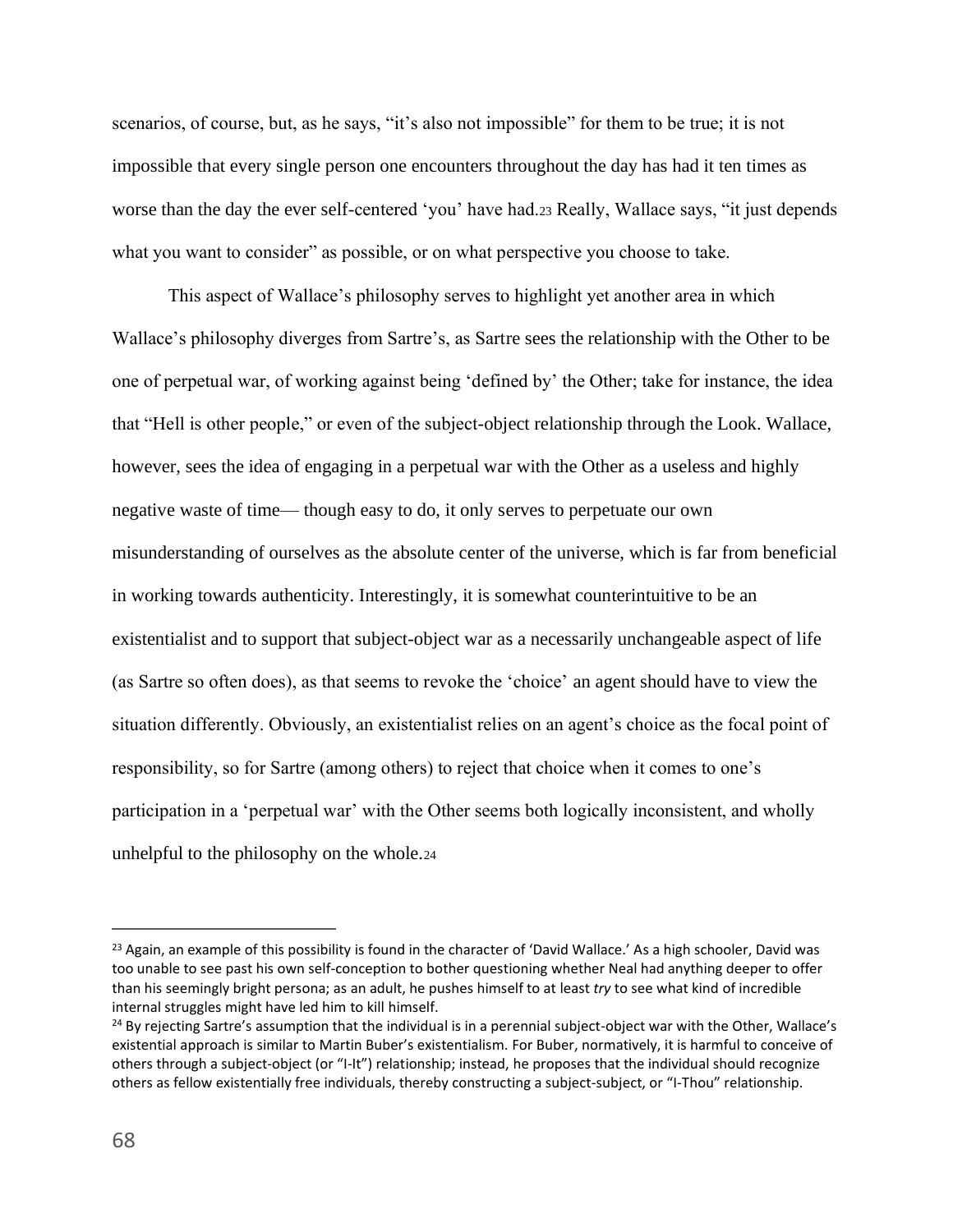Unlike Sartre, then, Wallace pushes back against the idea of a perpetual war with the Other, as such a relationship between the self and the Other cannot be beneficial for either party, and certainly does little in the way of promoting authenticity in an individual. Just as Neal asks his audience to consider what would happen 'if' it was possible for the metaphorical keyholedoor to open, for people to be able to truly see one another's deeper selves, Wallace asks his audience to ask what would happen 'if' one were to make the choice to perceive others in a different possible light, regardless of the probability of that conception being real or true.. Here, Wallace returns to the connection between certainty and possibility: while one can operate on the assumption that one's perception of the world is certainly accurate, it is important to ask ourselves what would happen if that conception *wasn't* certain, if there could be more to the Other than meets the eye. Incidentally, this is a courtesy we all desire from the Other— similar to Neal and David in "Good Old Neon," it is common for an individual to feel as though others don't really know them, or that if they did, they would have a different opinion of them. Between both his short stories and his commencement speech, Wallace argues that by actively choosing to acknowledge that feeling as one that likely exists in the Other as well as in ourselves, we enable ourselves to consider the possibility that, just by considering the idea that we can change our automatic definitions of the Other by giving them the benefit of the doubt, there is a chance we will positively affect our own actions and understanding of the world.

Wallace argues that the best approach is to at the very least work to *consider* why one makes the choices one does, especially when one would otherwise mindlessly operate on a falsely constructed view of a self-centric reality. In considering why one chooses to see the Other in a certain way, one is confronted with the reality that one's initial perception of the Other is likely no more or less probable than an infinite number of other possible perceptions of the very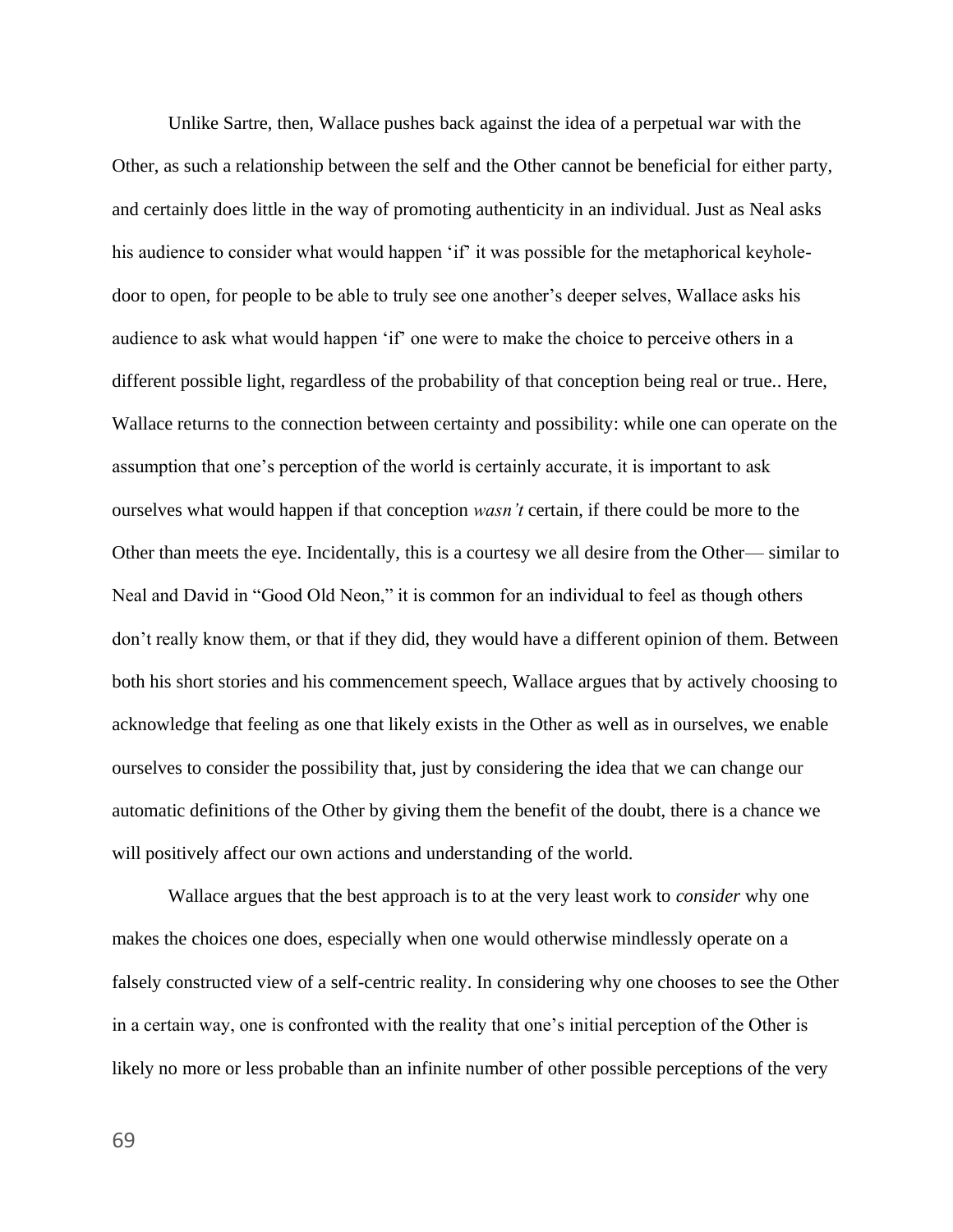same person, based on the very same set of information available. As he argues, "if you really learn how to pay attention, then you will know there are other options," and that awareness alone brings one closer to authenticity than any automatic, choice-less action could ever do. Thus, Wallace insists that the fundamental importance of learning how to think "has almost nothing to do with knowledge, and everything to do with simple awareness; awareness of what is so real and essential, so hidden in plain sight all around us, all the time, that we have to keep reminding ourselves over and over again: This is water. This is water." Like the young fish who had never considered water before, humans are too often so blindly certain of their present reality that they never stop to acknowledge, let alone question, their own supposedly certain realities. Just as the young fish must eventually come to question the very thing that has so obviously encompassed his universe for the entirety of his existence, we as people must make the conscious choice to stop, to consider just how certain our 'certainties' are when acknowledging the reality in which we find ourselves. We must make this choice not in an effort to define, reflect on, or move forward toward some greater pinnacle of existence, but simply to acknowledge the countless possibilities that might exist within each and every life that surrounds us, and within our own. It is only in those moments in which we stop to question that which seems to be the absolute, most obviously certain thing in each of our own, individual, self-centered universes in those moments that we stop to choose— that we are truly authentic individuals. What is authenticity, then? This, Wallace says, is authenticity.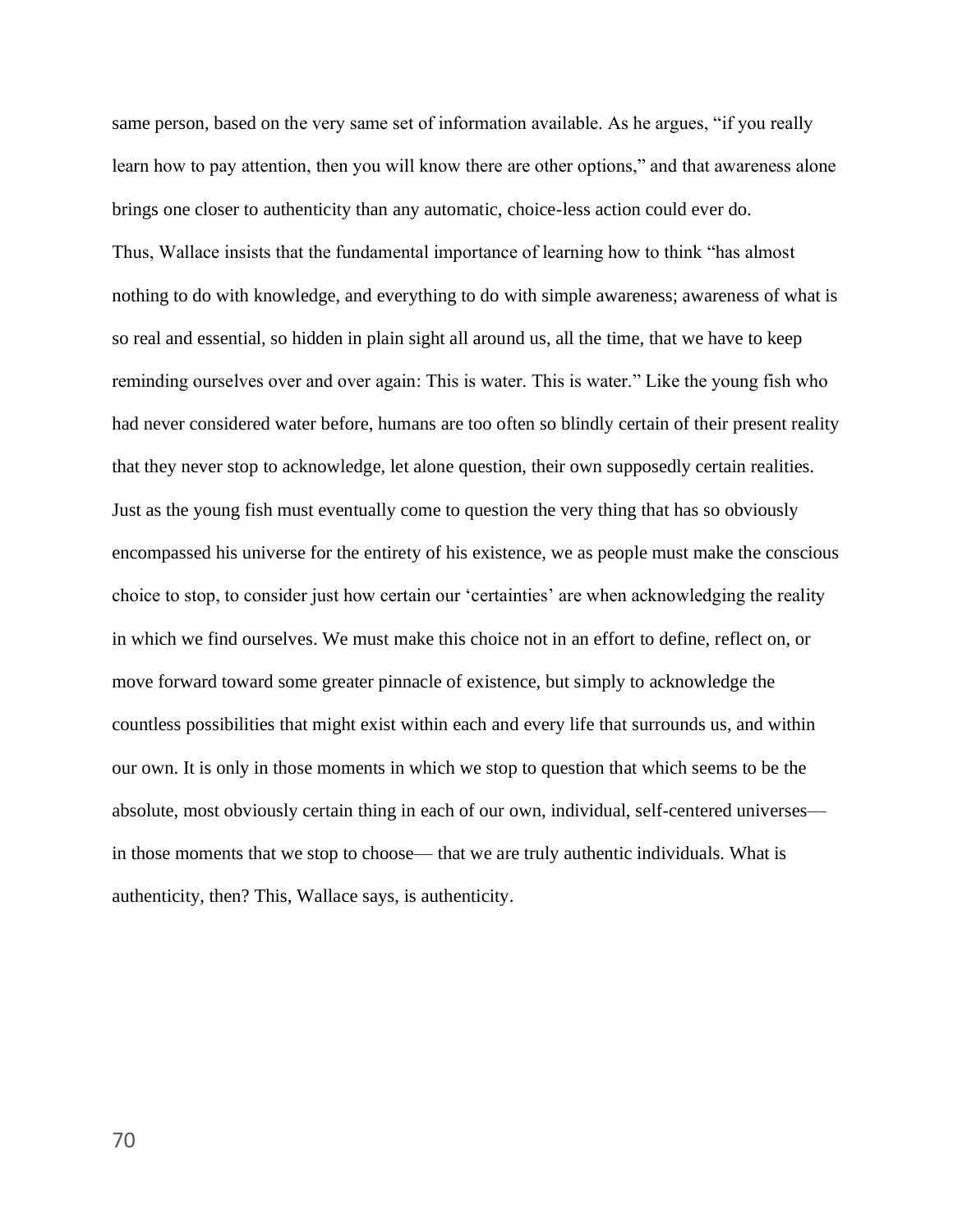### **Conclusion**

As we near the end of this thesis, I invite my reader to pause to reconsider Sartre's waiter. As has hopefully been made quite clear by this point, it is impossible for a waiter to *be* a waiter, as one's essence cannot be defined by a singular aspect of one's existence. Just as the waiter cannot be accurately defined as 'a waiter,' then, I must now take a moment to object to the definition of David Foster Wallace as 'a writer.' Though such a *classification* is accurate, as Wallace belongs to the class of writers, to *define* him as a writer is both limiting and far from encompassing of his whole self. In defining Wallace as a writer, we close our minds to the possibility that he might have something more to offer than just literature. Just by opening Wallace's work with the understanding that it is literature produced by 'a writer,' we as audience members are prepared to recognize philosophical underpinnings in the work, but too often find ourselves entirely unable or unwilling to recognize fully formulated additions to philosophy within literature. As a result of this (often inadvertent) close-mindedness, works like Wallace's get left to be studied primarily as literature, despite the presence of original and substantive philosophy within them.

Thus, while the disciplines of philosophy and literature are, of course, markedly different, it is increasingly important to promote a willingness to utilize the strengths of each field in a combinatory fashion, as the result of such a combination has the potential to be, for instance, as impactful and influential as David Foster Wallace's clearly existential literature. Indeed, for Wallace, literature was a medium through which the incredible importance of concepts such as bad faith, the Other, and authenticity could be addressed in a realistic and nuanced light. Likewise, literature offered Wallace a format in which he could express philosophy in a manner that captivated the attentions of both the academic population and the general public, which is

71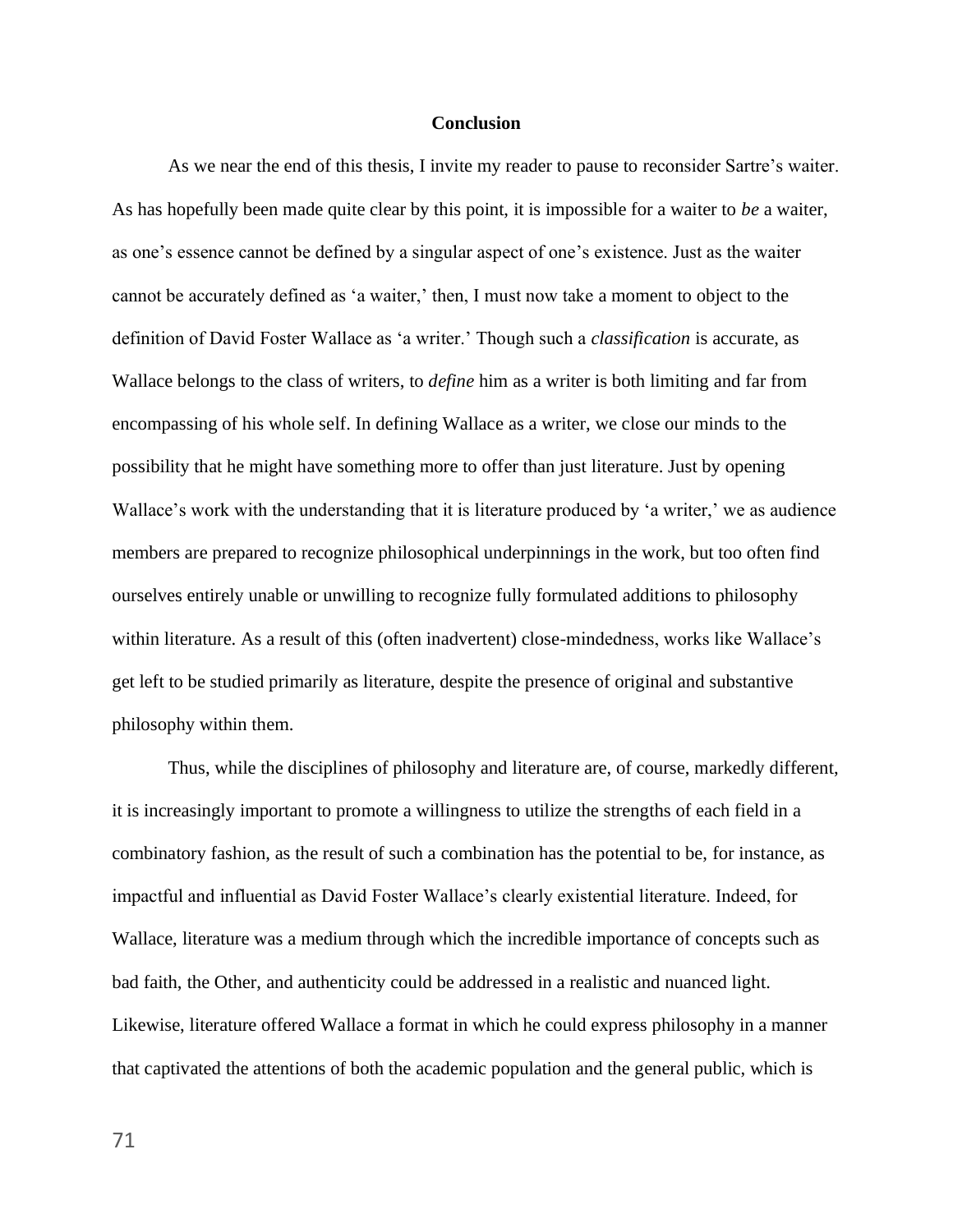undeniably something that many areas of philosophy are unable to accomplish. Among copious other works of his clearly existential fiction, captivating and complex stories like "Good Old Neon" and "The Depressed Person" allowed Wallace to bring philosophy to the forefront of the minds of his audience, whether or not readers are aware of that fact while engrossed in Wallace's writing. With an example like Wallace at hand, it is not difficult to see how literature can be among the most useful tools available to a philosopher— clearly, literature is medium through which one can show, rather than explain, philosophy in a manner that is accessible not only to other philosophers, but to wider audiences who may otherwise never consider the deeply important questions asked within philosophy. This thesis, then, stands not only to show the worth of viewing Wallace's work in light of the existential philosophy that culminated within it, but also to display how much philosophy stands to gain from embracing literature's place in the discipline as a whole.